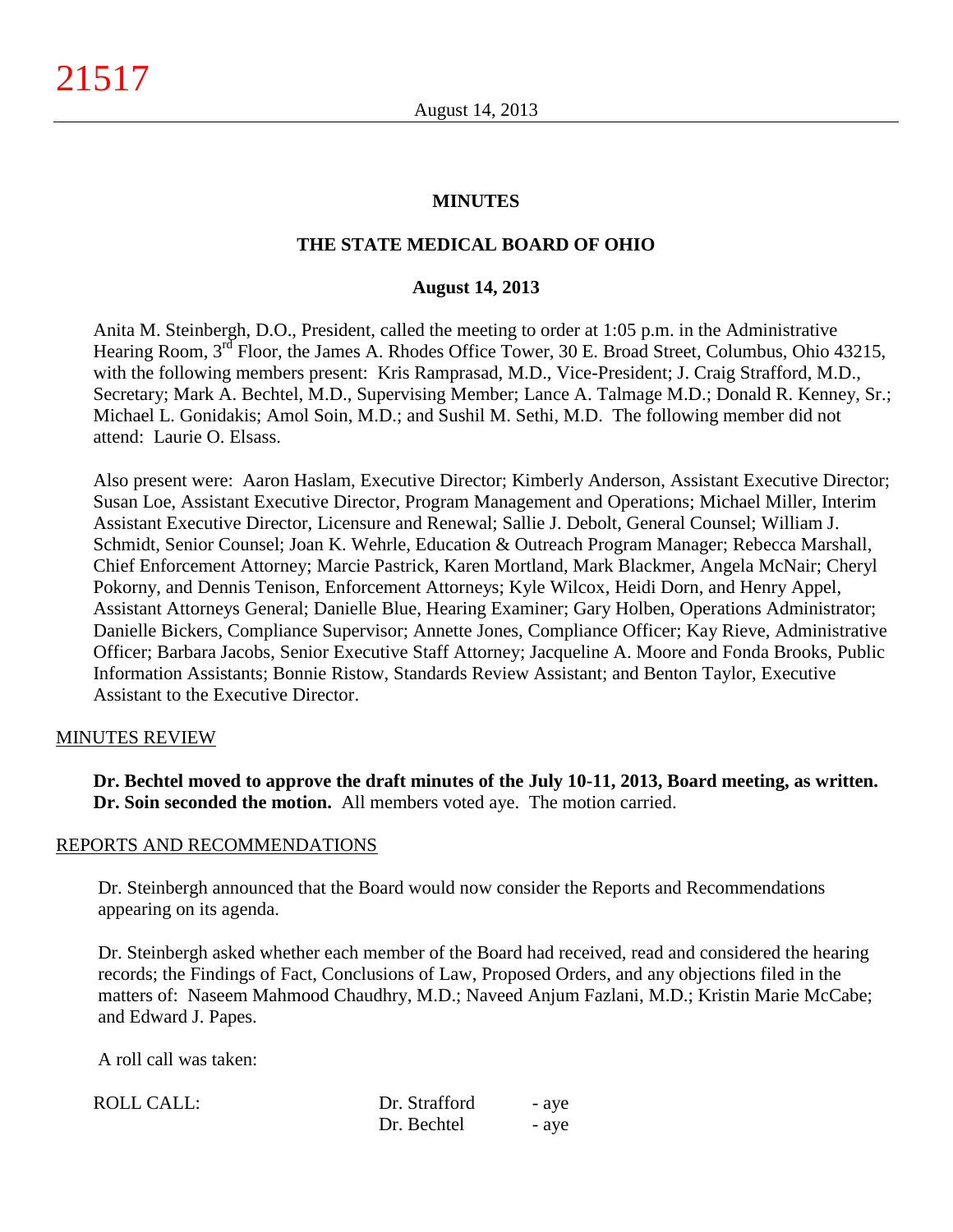| Dr. Soin       | - aye |
|----------------|-------|
| Dr. Ramprasad  | - aye |
| Dr. Steinbergh | - aye |
| Dr. Sethi      | - aye |
| Dr. Talmage    | - aye |
| Mr. Kenney     | - aye |
| Mr. Gonidakis  | - aye |
|                |       |

Dr. Steinbergh asked whether each member of the Board understands that the disciplinary guidelines do not limit any sanction to be imposed, and that the range of sanctions available in each matter runs from dismissal to permanent revocation or permanent denial. A roll call was taken:

| <b>ROLL CALL:</b> | Dr. Strafford  | - aye |
|-------------------|----------------|-------|
|                   | Dr. Bechtel    | - aye |
|                   | Dr. Soin       | - aye |
|                   | Dr. Ramprasad  | - aye |
|                   | Dr. Steinbergh | - aye |
|                   | Dr. Sethi      | - aye |
|                   | Dr. Talmage    | - aye |
|                   | Mr. Kenney     | - aye |
|                   | Mr. Gonidakis  | - aye |
|                   |                |       |

Dr. Steinbergh noted that, in accordance with the provision in section 4731.22(F)(2), Ohio Revised Code, specifying that no member of the Board who supervises the investigation of a case shall participate in further adjudication of the case, the Secretary and Supervising Member must abstain from further participation in the adjudication of any disciplinary matters. In the matters before the Board today, Dr. Strafford served as Secretary, Dr. Bechtel served as Supervising Member, and Dr. Talmage served as Secretary and/or Acting Supervising Member.

Dr. Steinbergh reminded all parties that no oral motions may be made during these proceedings.

The original Reports and Recommendations shall be maintained in the exhibits section of this Journal.

#### NASEEM MAHMOOD CHAUDHRY, M.D. Case No. 12-CRF-144

Dr. Steinbergh directed the Board's attention to the matter of Naseem Mahmood Chaudhry, M.D. She advised that no objections were filed. Ms. Blue was the Hearing Examiner.

# **Dr. Soin moved to approve and confirm Ms. Blue's Findings of Fact, Conclusions of Law, and Proposed Order in the matter of Naseem Mahmood Chaudhry, M.D. Dr. Ramprasad seconded the motion.**

Dr. Steinbergh stated that she would now entertain discussion in the above matter.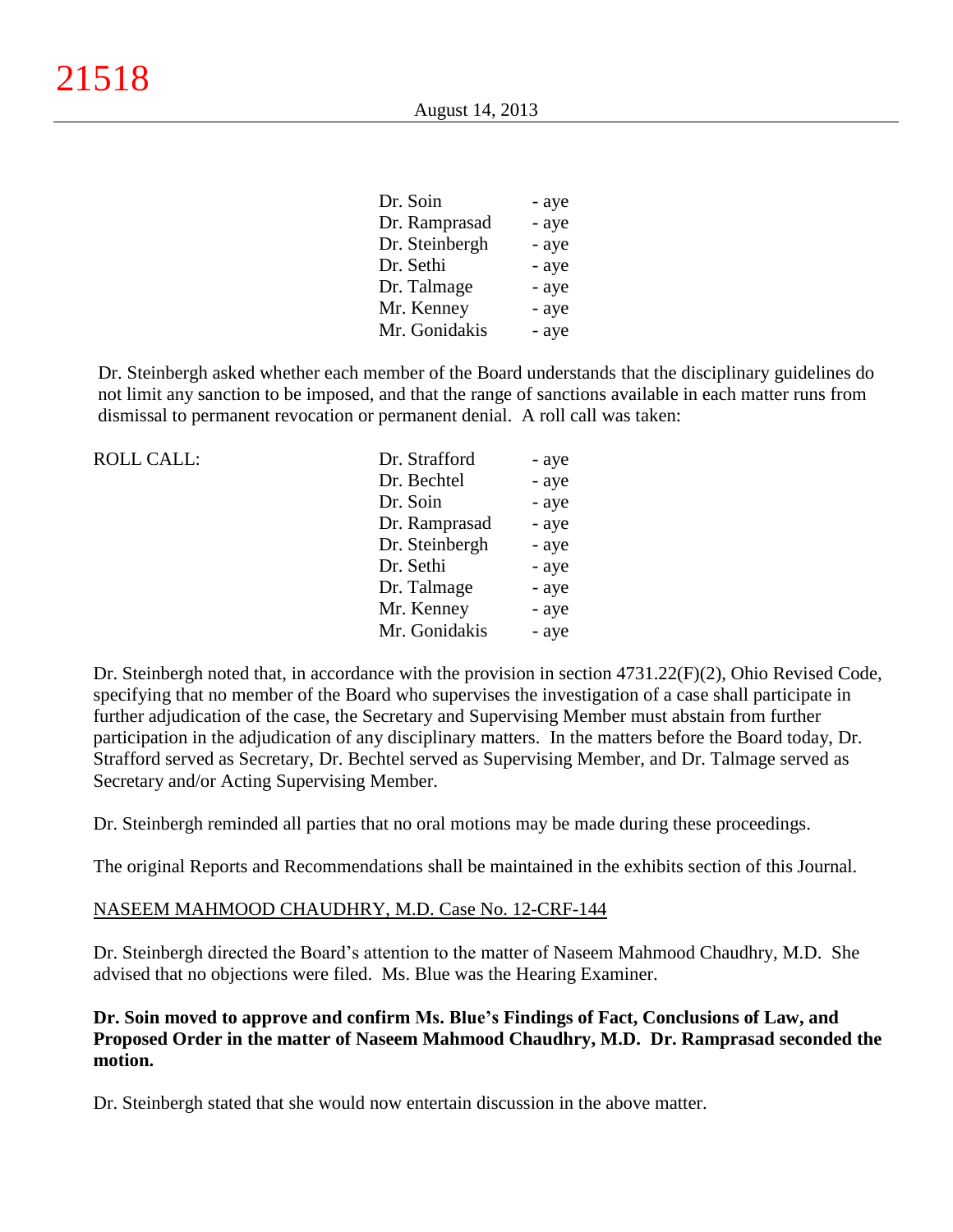Dr. Soin stated that Dr. Chaudhry was first licensed in Ohio in 1989 and his license is currently inactive. On June 30, 2006, Dr. Chaudhry was indicted for allegedly participating in a fraudulent scheme involving Medicare billing. At the time of his indictment, Dr. Chaudhry was a practicing psychiatrist in Illinois and owner of the Nehal Psychiatric Group. Dr. Chaudhry was found to have falsely and fraudulently billed Medicare by representing that he had personally provided evaluation, management, and psychotherapy services which he knew he had never provided. Also, Dr. Chaudhry falsely and fraudulently inflated certain bills to Medicare by claiming that he had provided more complex evaluation and management services than he had actually provided.

Dr. Soin continued that Dr. Chaudhry fraudulently obtained approximately \$875,000.00 in Medicare reimbursement. Dr. Soin further noted that in one instance, Dr. Chaudhry billed Medicare for over 16 hours of service that he allegedly provided in a single day; on other days, Dr. Chaudhry billed Medicare for over 24 hours of service in a single day. In some cases, patient encounters were up-coded or failed to meet medical necessity. Dr. Soin stated that in the U.S. District Court, Dr. Chaudhry pleaded guilty to, and was found guilty of, health care fraud. Dr. Chaudhry was sentenced to 37 months of imprisonment, followed by two years of supervised release, and he was ordered to pay restitution of approximately \$428,000.00.

Dr. Soin stated that in the Franklin County Court of Common Pleas, Dr. Chaudhry pleaded no contest to, and was found guilty of, the stipulated lesser included offense of Worker's Compensation Fraud. That case involved Dr. Chaudhry's practice in Ohio when he covered his brother's Worker's Compensation patients and billed for approximately 60 patients who had, in fact, not shown up for their appointments.

Dr. Soin noted that under the Board's disciplinary guidelines, the minimum penalty for pleading guilty to, or having a judicial finding of guilt of, a felony in the course of practice is permanent revocation. Dr. Soin stated that he agrees with the Findings of Fact, Conclusions of Law, and Proposed Order of the Hearing Examiner's Report and Recommendation.

A vote was taken on Dr. Soin's motion to approve:

| <b>ROLL CALL:</b> | Dr. Strafford  | - abstain |
|-------------------|----------------|-----------|
|                   | Dr. Bechtel    | - abstain |
|                   | Dr. Soin       | - aye     |
|                   | Dr. Ramprasad  | - aye     |
|                   | Dr. Steinbergh | - aye     |
|                   | Dr. Sethi      | - aye     |
|                   | Dr. Talmage    | - abstain |
|                   | Mr. Kenney     | - aye     |
|                   | Mr. Gonidakis  | - aye     |
|                   |                |           |

The motion to approve carried.

#### NAVEED ANJUM FAZLANI, M.D., Case No. 13-CRF-119

Dr. Steinbergh directed the Board's attention to the matter of Naveed Anjum Fazlani, M.D. Dr. Steinbergh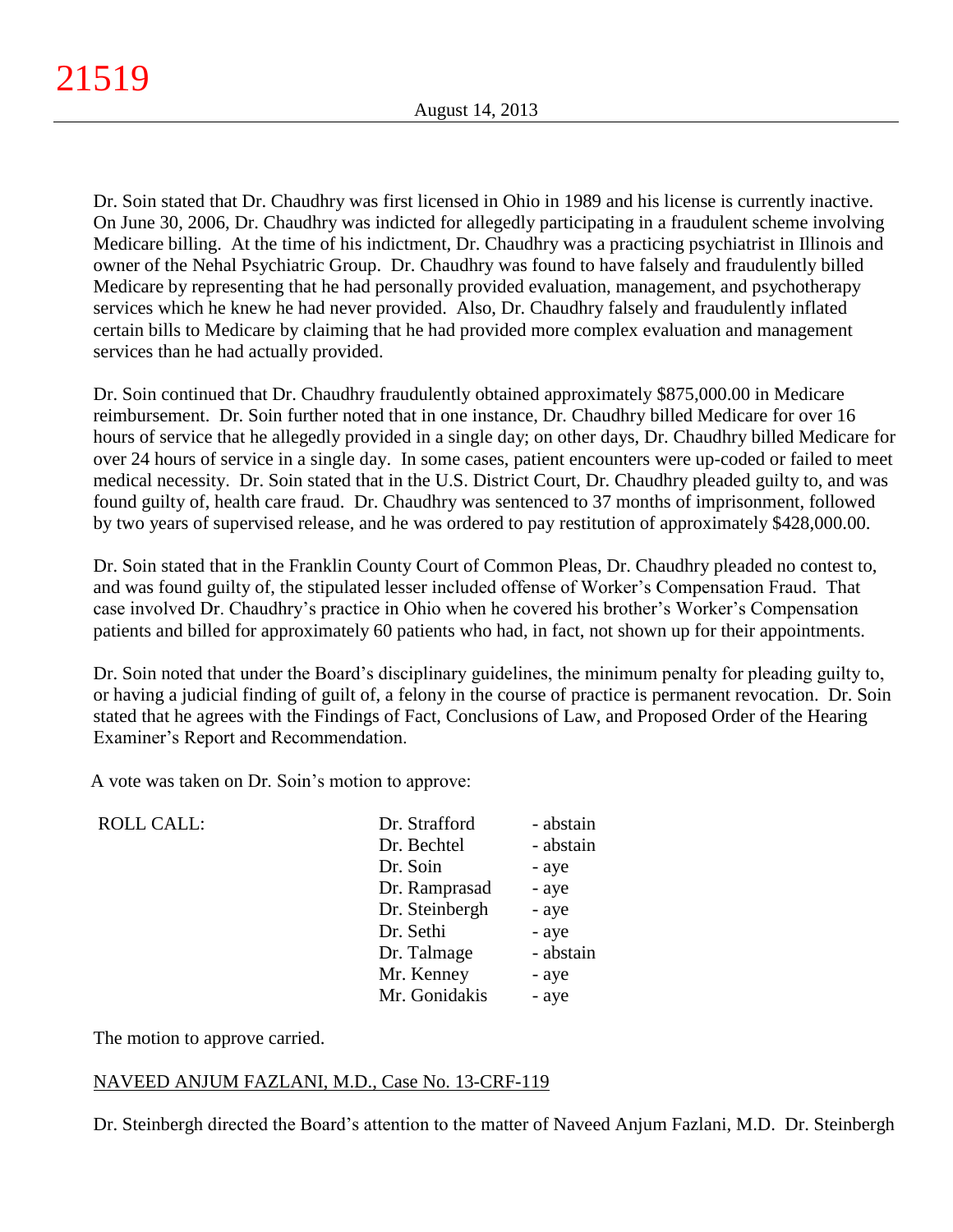stated that this matter was previously considered at the Board's July 10, 2013 meeting, and Ms. Blue's Report and Recommendation was distributed at that time.

Dr. Steinbergh continued that at the July  $10<sup>th</sup>$  meeting, Mr. Kenney led the discussion of the case by noting that Dr. Fazlani had been convicted of soliciting sexual activity, a third-degree misdemeanor, and is charged with having been convicted of a misdemeanor involving moral turpitude. At that time, Mr. Kenney observed that Dr. Fazlani has no prior disciplinary history, has taken measures to properly balance his professional and personal lives, and his psychologist had opined that Dr. Fazlani's action in no way reflects on his ability to practice patient care.

Dr. Steinbergh stated that after multiple motions on the disposition of this case, all of which failed to pass, the matter was tabled. The matter of Dr. Fazlani is now before the Medical Board for deliberation today.

**Mr. Kenney moved to issue a Reprimand in the matter of Naveed Anjum Fazlani, M.D. Dr. Ramprasad seconded the motion.** A vote was taken:

| <b>ROLL CALL:</b> | Dr. Strafford  | - abstain |
|-------------------|----------------|-----------|
|                   | Dr. Bechtel    | - abstain |
|                   | Dr. Soin       | - aye     |
|                   | Dr. Ramprasad  | - aye     |
|                   | Dr. Steinbergh | - aye     |
|                   | Dr. Sethi      | - aye     |
|                   | Dr. Talmage    | - abstain |
|                   | Mr. Kenney     | - aye     |
|                   | Mr. Gonidakis  | - aye     |
|                   |                |           |

The motion carried.

#### KRISTIN MARIE MCCABE, Case No. 13-CRF-019

Dr. Steinbergh directed the Board's attention to the matter of Kristin Marie McCabe. She advised that no objections were filed. Mr. Porter was the Hearing Examiner. Dr. Steinbergh stated that this matter is not disciplinary in nature, and therefore all Board members may vote.

Dr. Steinbergh continued that a request to address the Board has been timely filed on behalf of Ms. McCabe. Five minutes will be allowed for that address.

Ms. McCabe thanked the Board for allowing her to appear today. Ms. McCabe noted that the evidence in the Hearing Record supports her contention that she meets the requirements to receive a massage therapy license in Ohio. Ms. McCabe stated that she is very passionate about what she does. Ms. McCabe stated that she takes her career as a massage therapist very seriously and she just wants to help people.

Dr. Steinbergh asked if the Assistant Attorney General would like to respond. Ms. Dorn stated that she would like to respond.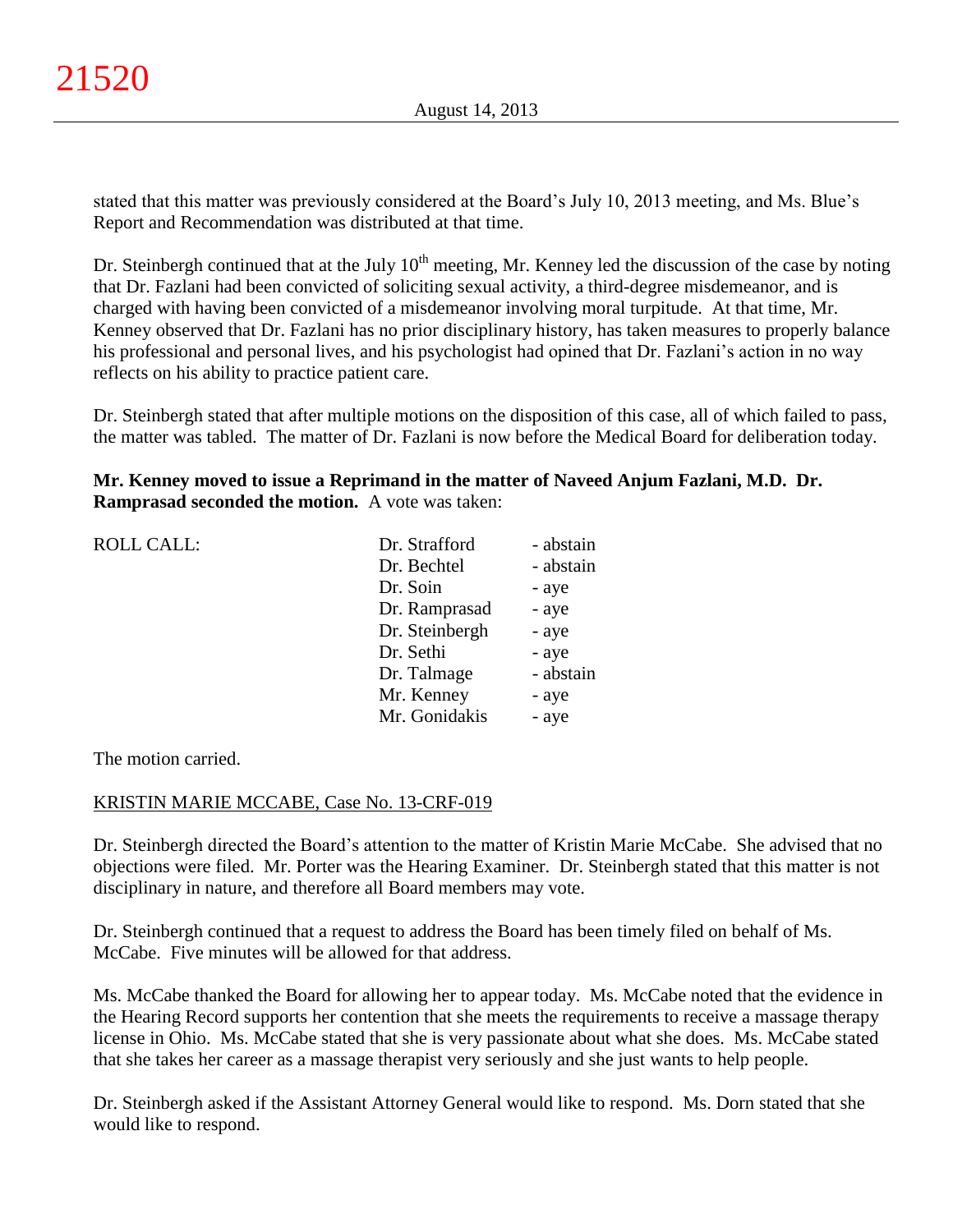Ms. Dorn stated that she supports the Hearing Examiner's Report and Recommendation, including the Proposed Order to grant Ms. McCabe's license application. Ms. Dorn opined that Ms. McCabe has demonstrated that she is one of the most qualified applicants the Board has had for a massage therapy license.

# **Dr. Soin moved to approve and confirm Mr. Porter's Findings of Fact, Conclusions of Law, and Proposed Order in the matter of Kristin Marie McCabe. Dr. Ramprasad seconded the motion.**

Dr. Steinbergh stated that she would now entertain discussion in the above matter.

Dr. Steinbergh stated that on or about July 28, 2012, Ms. McCabe submitted an application for a license to practice massage therapy in Ohio. The evidence establishes that Ms. McCabe does not hold a diploma or certificate from a school, college, or institution in good standing with the Board, nor has she held a massage therapy license in another state for at least the previous five years. Therefore, those routes to licensure are not available to Ms. McCabe.

Dr. Steinbergh continued that, at hearing, Ms. McCabe submitted her transcript from North Dakota State University, from which she holds a bachelor's degree in exercise science. Ms. McCabe's transcript establishes that she has completed, at the very least, 350 hours of instruction in anatomy, physiology, and pathology, which complies with Section 4731-1-16(A)(2)(a), Ohio Administrative Code. Further, the evidence clearly establishes that Ms. McCabe has completed all other educational requirements in Section 4731-1-16(A), Ohio Administrative Code.

Dr. Steinbergh stated that she agrees with the Findings of Fact, Conclusions of Law, and Proposed Order in the Report and Recommendation, as well as the Proposed Order to grant licensure. Dr. Steinbergh stated that Ms. McCabe presented a very appropriate case at her hearing. Dr. Steinbergh stated that if she were seeking massage therapy services for herself, she would feel comfortable going to Ms. McCabe.

A vote was taken on Dr. Soin's motion to approve:

| ROLL CALL: | Dr. Strafford  | - aye |
|------------|----------------|-------|
|            | Dr. Bechtel    | - aye |
|            | Dr. Soin       | - aye |
|            | Dr. Ramprasad  | - aye |
|            | Dr. Steinbergh | - aye |
|            | Dr. Sethi      | - aye |
|            | Dr. Talmage    | - aye |
|            | Mr. Kenney     | - aye |
|            | Mr. Gonidakis  | - aye |
|            |                |       |

The motion to approve carried.

#### EDWARD J. PAPES, Case No. 13-CRF-015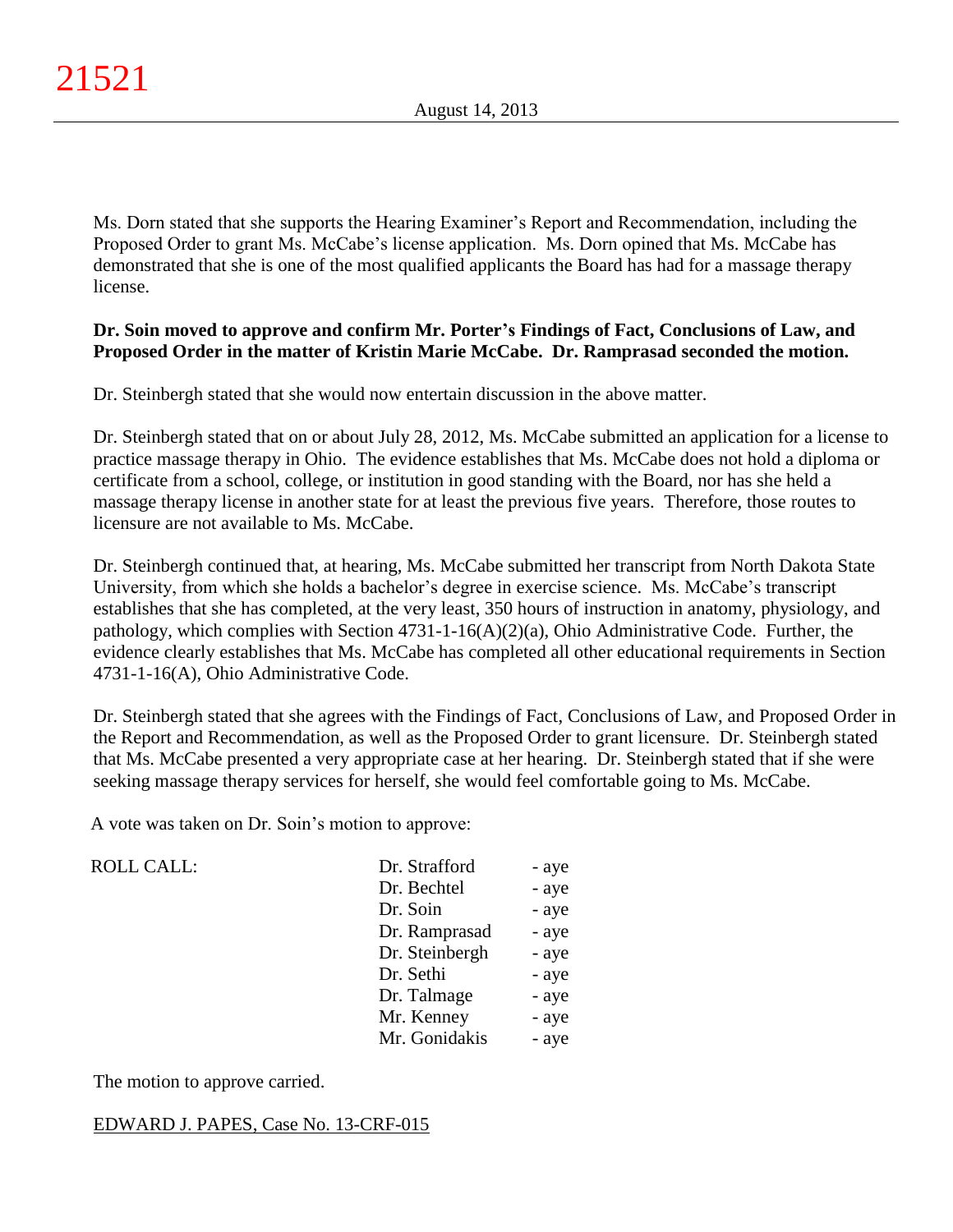Dr. Steinbergh directed the Board's attention to the matter of Edward J. Papes. She advised that no objections have been filed. Mr. Porter was the Hearing Examiner.

# **Dr. Ramprasad moved to approve and confirm Mr. Porter's Findings of Fact, Conclusions of Law, and Proposed Order in the matter of Edward J. Papes. Dr. Soin seconded the motion.**

Dr. Steinbergh stated that she would now entertain discussion in the above matter.

Mr. Gonidakis stated that Mr. Papes has applied for a license to practice massage therapy in Ohio. Mr. Papes has 15 years of experience with the Ohio National Guard and two years of experience with the Texas National Guard. Mr. Papes was honorably discharged from the Ohio National Guard in 2004 after receiving the rank of sergeant. Mr. Papes is a certified peace officer and worked as a corrections officer at Grafton Correctional Institution from 1994 to 2011. During that time, Mr. Papes also worked part-time in the Huron Police Department, as well as the Huron Municipal Court as a bailiff. Mr. Papes currently works as a chauffeur for a limousine service.

Mr. Gonidakis continued that Mr. Papes' problems arose in September when he was caught sleeping at his post at Grafton Correctional Institution. Mr. Papes also falsified his logbook to show that he had done his rounds when, in fact, he had not. In December 2010, Mr. Papes was indicted and charged with falsification, a first-degree misdemeanor, and dereliction of duty, a second-degree misdemeanor. In August 2012, Mr. Papes pleaded guilty and was given jail time and a fine; the jail time was suspended on the condition that Mr. Papes pay the fine and give up his license to work in the field of corrections.

In September 2011, the Board received Mr. Papes' application for a massage therapy license. In the application, Mr. Papes disclosed the charges that were then pending against him. Mr. Papes' application was accompanied by many letters of commendation from the National Guard, the Cleveland Institute of Medical Massage, and friends and family.

Mr. Gonidakis observed the Hearing Examiner's conclusion that the incident for which Mr. Papes pleaded guilty was an isolated occurrence. The Proposed Order is to grant Mr. Papes an unrestricted license to practice massage therapy in Ohio. Mr. Gonidakis stated that he had considered suggesting an alternative order that would provide oversight for a time after granting the license. However, Mr. Gonidakis ultimately opined that Mr. Papes has paid his debt to society and has been honest and upfront about his situation. Mr. Gonidakis agreed with the Proposed Order to grant an unrestricted license.

Dr. Steinbergh agreed with Mr. Gonidakis' analysis. Dr. Steinbergh stated that Mr. Papes pleaded guilty to, and was found guilty of, the misdemeanor charge of falsification, which the court felt involved moral turpitude as that clause is used in Section 4731.22(B)(13), Ohio Revised Code. Dr. Steinbergh agreed that Mr. Papes should be granted a license, but expressed concern about not providing for some monitoring due to his falsification of records and his decision-making in that regard. Dr. Steinbergh also opined that Mr. Papes would benefit from a course in personal and professional ethics. No Board member offered amendments to the Proposed Order.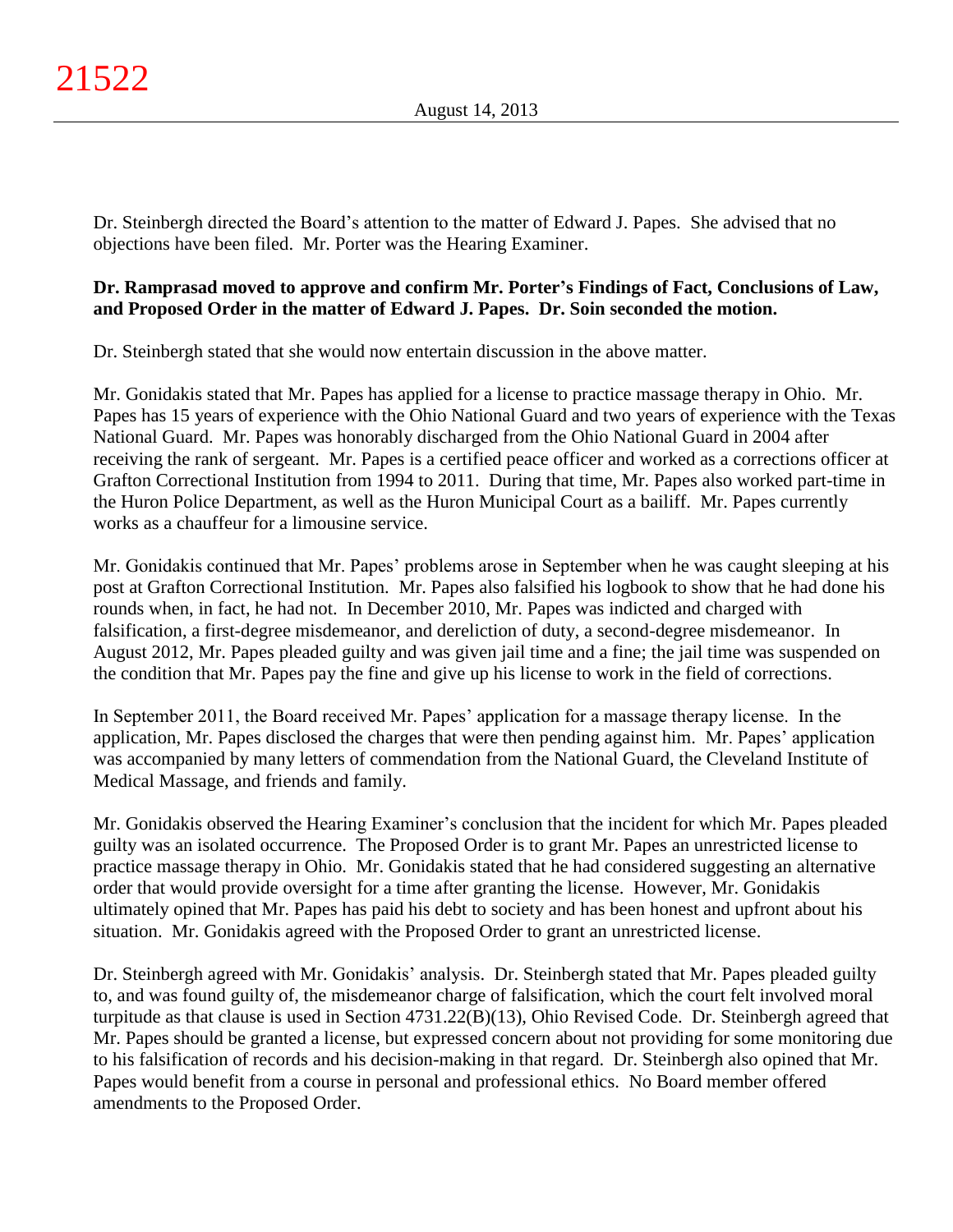A vote was taken on Dr. Ramprasad's motion to approve:

| <b>ROLL CALL:</b> | Dr. Strafford  | - abstain |
|-------------------|----------------|-----------|
|                   | Dr. Bechtel    | - abstain |
|                   | Dr. Soin       | - aye     |
|                   | Dr. Ramprasad  | - aye     |
|                   | Dr. Steinbergh | - aye     |
|                   | Dr. Sethi      | - aye     |
|                   | Dr. Talmage    | - aye     |
|                   | Mr. Kenney     | - aye     |
|                   | Mr. Gonidakis  | - aye     |
|                   |                |           |

The motion to approve carried.

# REMAND IN THE MATTER OF ELLYN M. CASTRO, Case No. 12-CRF-110

Dr. Steinbergh directed the Board's attention to the remand of the matter of Ellyn M. Castro. Ms. Blue was the Hearing Examiner.

#### **Dr. Soin moved to approve and confirm Ms. Blue's Findings of Fact, Conclusions of Law, and Proposed Order in the matter of Ellyn M. Castro. Dr. Ramprasad seconded the motion.**

Dr. Steinbergh stated that she would now entertain discussion in the above matter.

Dr. Talmage stated that Ms. Castro was considered for licensure as a massage therapist at a prior Board meeting. At that time, the matter was remanded back to the Hearing Examiner to examine Ms. Castro's coursework to see if it complied with the Board's licensure requirements.

The Hearing Examiner found that Ms. Castro completed only 244 of the required 325 clock hours in anatomy, physiology, and pathology. Dr. Talmage also noted that Ms. Castro's massage therapy school does not hold a Certificate of Good Standing from the Board, and Ms. Castro has not held a massage therapy certificate in another state for at least five preceding years. Therefore, Ms. Castro does not satisfy any of the criteria for a massage therapy license in Ohio. Dr. Talmage agreed with the Proposed Order to deny Ms. Castro's application.

A vote was taken on Dr. Soin's motion to approve:

ROLL CALL:

| - abstain |
|-----------|
| - abstain |
| - aye     |
| - aye     |
| - aye     |
| - aye     |
| - aye     |
|           |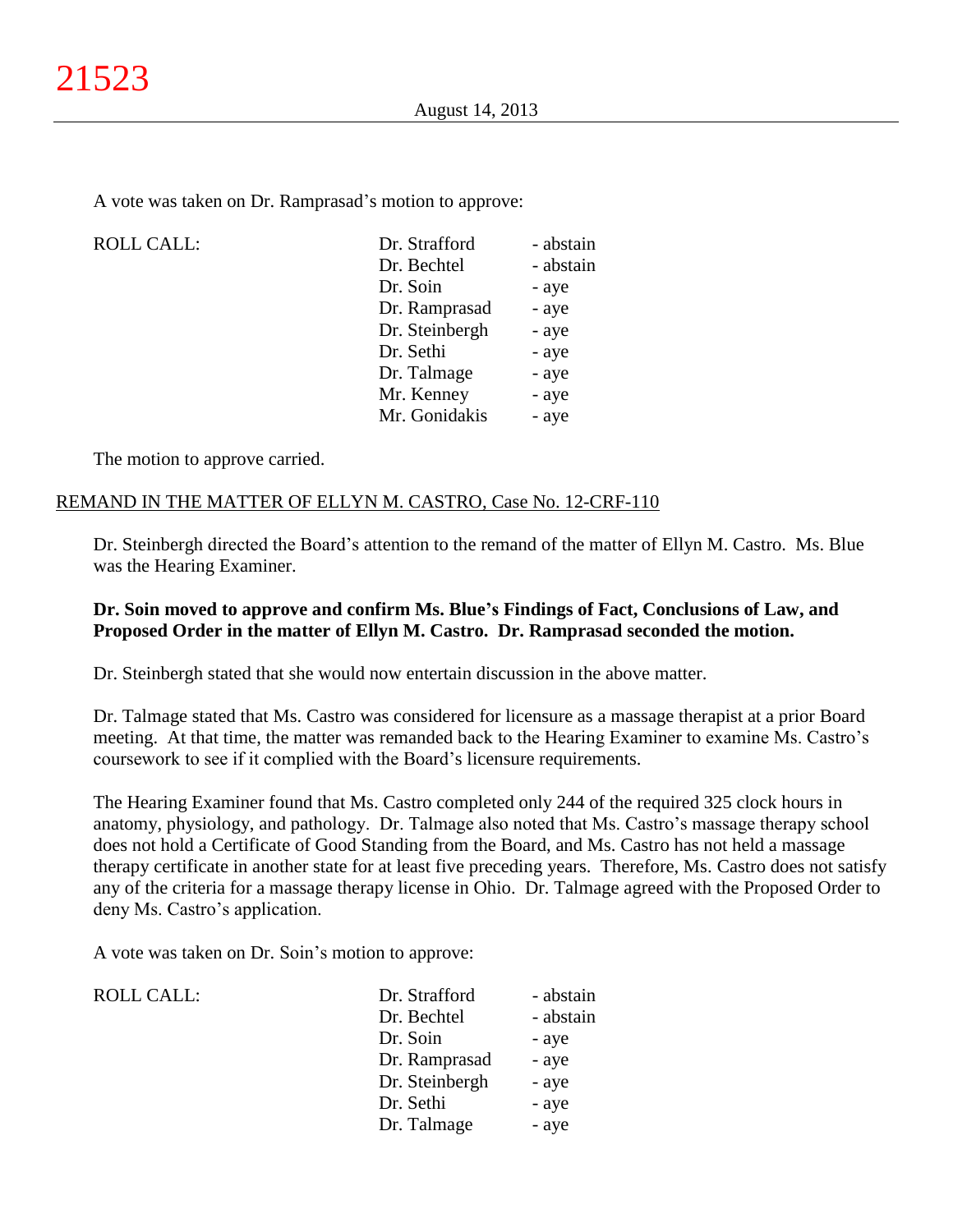| Mr. Kenney    | - aye |
|---------------|-------|
| Mr. Gonidakis | - aye |

The motion to approve carried.

#### PROPOSED FINDINGS AND PROPOSED ORDERS

#### DUANE LEE GRIFFITH, M.D., Case No. 13-CRF-037

Dr. Steinbergh directed the Board's attention to the matter of Duane Lee Griffith, M.D. She advised that the Board issued a Notice of Opportunity for Hearing to Dr. Griffith and documentation of service was received. There was no request for hearing filed, and more than 30 days have elapsed since the mailing of the Notice. This matter was reviewed by Hearing Examiner Blue, who prepared Proposed Findings and Proposed Order, and it is now before the Board for final disposition.

# **Dr. Sethi moved to find that the allegations as set forth in the May 8, 2013 Notice of Opportunity for Hearing in the matter of Dr. Griffith have been proven to be true by a preponderance of the evidence and to adopt the Proposed Findings and Proposed Order. Dr. Ramprasad seconded the motion.**

Dr. Ramprasad stated that Dr. Griffith holds an active Ohio medical license, but practices primarily in Texas. The Texas Medical Board took action against Dr. Griffith's license in that state because he was charged with engaging in unprofessional conduct in the care and treatment of a pain management patient, controlling the patient through excessive amounts of narcotics, and exchanging sexually explicit texts with the patient. The panel convened by the Texas Medical Board found that Dr. Griffith.

- Failed to meet the standard of care when he failed to conduct a more thorough analysis regarding the use of opioid therapy;
- Failed to maintain adequate medical records concerning his discussion with the patient on the possibility of using a spinal cord stimulator; and
- Engaged in unprofessional conduct by exchanging flirtatious texts with the patient.

Dr. Ramprasad continued that by submitting his renewal of licensure application in July 2012, he certified that the information provided was true. On the renewal application, Dr. Griffith answered "No" to question #4, which asked, "Has any board, bureau, department, agency, or any other body, including those in Ohio other than this board, filed any charges, allegations or complaints against you?" Dr. Ramprasad noted that Dr. Griffith answered that question after having appeared before the Texas Medical Board.

Dr. Griffith's Agreed Order with the Texas Medical Board went into effect on August 31, 2012. The Agreed Order requires Dr. Griffith to complete a Maintenance of Proper Boundaries course at Vanderbilt University, complete four hours of medical record-keeping instruction, and pay a fine of \$2,000.00.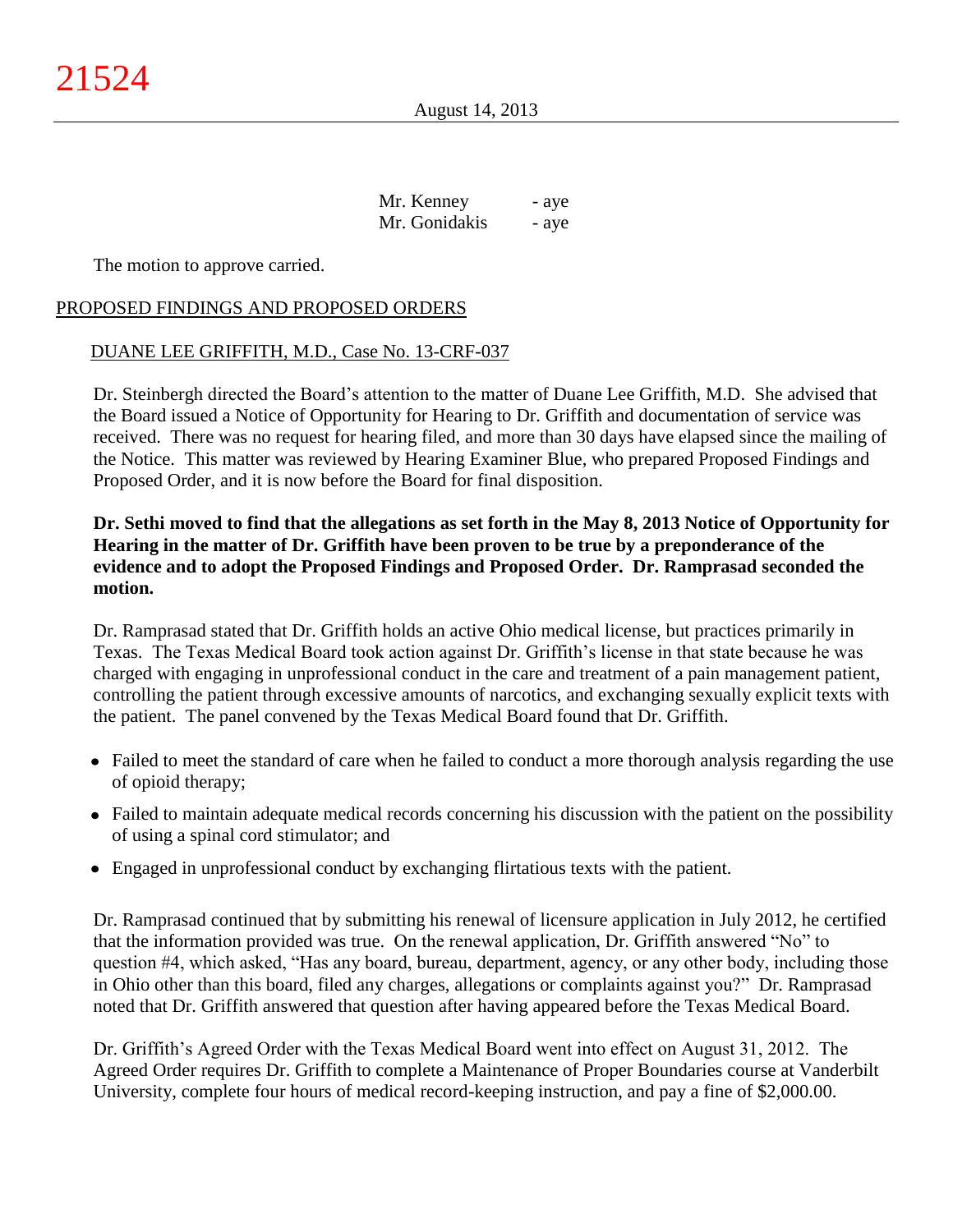Dr. Ramprasad noted several mitigating factors in the Texas Board Order, as follows:

- The patient was a clinical challenge due to her chronic pain.
- Dr. Griffith's goal was to wean the patient off the medication over a period of time and had already begun that process.
- There was no indication that the patient was abusing her medication.
- Dr. Griffith cooperated with the Texas Medical Board's investigation.
- The patient was initially treated by a physician assistant prior to Dr. Griffith assuming treatment.

Dr. Ramprasad stated that the Proposed Order is to permanently revoke Dr. Griffith's Ohio medical license. Dr. Ramprasad opined that permanent revocation did not suit all of the factors of this case. Dr. Ramprasad suggested that a non-permanent revocation is appropriate.

**Dr. Ramprasad moved to amend the Proposed Order to a non-permanent revocation of Dr. Griffith's license to practice medicine and surgery in Ohio. Dr. Sethi seconded the motion.** A vote was taken:

| <b>ROLL CALL:</b> | Dr. Strafford  | - abstain |
|-------------------|----------------|-----------|
|                   | Dr. Bechtel    | - abstain |
|                   | Dr. Soin       | - abstain |
|                   | Dr. Ramprasad  | - aye     |
|                   | Dr. Steinbergh | - aye     |
|                   | Dr. Sethi      | - aye     |
|                   | Dr. Talmage    | - aye     |
|                   | Mr. Kenney     | - aye     |
|                   | Mr. Gonidakis  | - aye     |
|                   |                |           |

The motion to amend carried.

**Dr. Ramprasad moved to find that the allegations as set forth in the May 8, 2013 Notice of Opportunity for Hearing in the matter of Dr. Griffith have been proven to be true by a preponderance of the evidence and to adopt the Proposed Findings and Proposed Order, as amended. Dr. Talmage seconded the motion.** A vote was taken:

ROLL CALL: T

| Dr. Strafford  | - abstain |
|----------------|-----------|
| Dr. Bechtel    | - abstain |
| Dr. Soin       | - abstain |
| Dr. Ramprasad  | - aye     |
| Dr. Steinbergh | - aye     |
| Dr. Sethi      | - aye     |
| Dr. Talmage    | - aye     |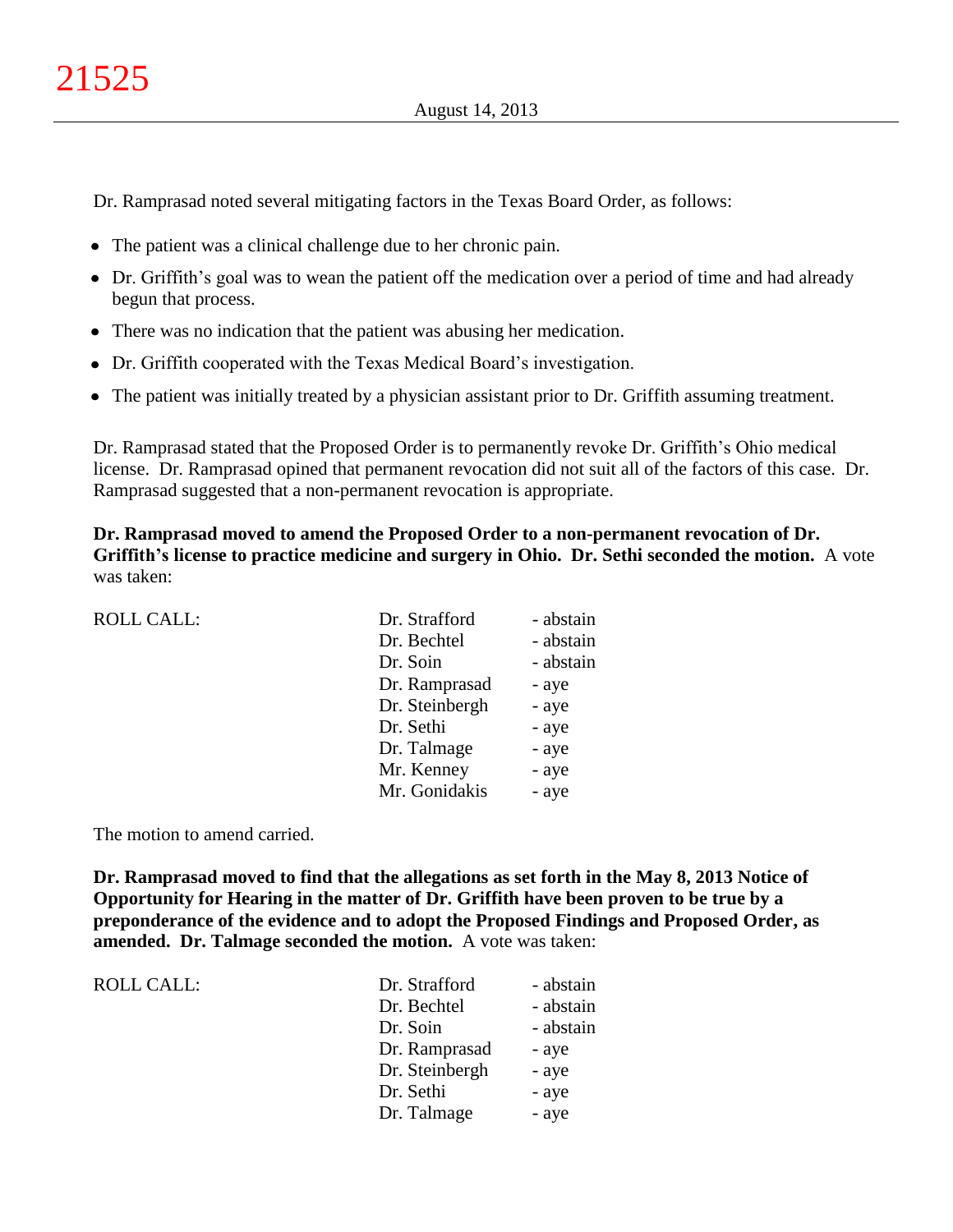| Mr. Kenney    | - aye |
|---------------|-------|
| Mr. Gonidakis | - aye |

The motion carried.

#### FINDINGS, ORDERS, AND JOURNAL ENTRIES

Dr. Steinbergh advised that in the following matters, the Board issued Notices of Opportunity for Hearing, and documentation of service was received for each. There were no requests for hearing filed, and more than 30 days have elapsed since the mailing of the Notices. Dr. Steinbergh stated that the matter of Je Song, M.D., is disciplinary in nature, and therefore Dr. Strafford and Dr. Bechtel may not vote in that matter.

#### NAZIA JAMIL, Case No. 13-CRF-050

**Dr. Soin moved to find that the allegations as set forth in the June 4, 2013 Notice in the matter of Ms. Jamil have been proven to be true by a preponderance of the evidence, and that the Board enter an Order, effective upon mailing, denying her application for a license to practice as a physician assistant in the state of Ohio. Dr. Sethi seconded the motion.**

Dr. Steinbergh stated that she would now entertain discussion in the above matter.

Dr. Steinbergh stated that on or about May 21, 2013, Ms. Jamil submitted an application for a certificate to practice as a physician assistant in Ohio. Ms. Jamil graduated from Touro College in June 2010 with a Bachelor of Science degree in physician assistant studies. Ms. Jamil was granted physician assistant licenses in Pennsylvania and New York in or about April 2010.

Dr. Steinbergh stated that, pursuant to Section 4730-11, Ohio Administrative Code, all applicants for a physician assistant license must provide evidence of a masters or higher degree from a program accredited by the Accreditation Review Commission on Education for the Physician Assistant or a predecessor or successor organization recognized by the Board, or a current license or other form of authority to practice as a physician assistant issued by another jurisdiction prior to January 1, 2008. Dr. Steinbergh noted that Ms. Jamil does not meet either criteria. Dr. Steinbergh supported the Proposed Order to deny Ms. Jamil's application.

A vote was taken on Dr. Soin's motion to deny:

| ROLL CALL: | Dr. Strafford  | - aye |
|------------|----------------|-------|
|            | Dr. Bechtel    | - aye |
|            | Dr. Soin       | - aye |
|            | Dr. Ramprasad  | - aye |
|            | Dr. Steinbergh | - aye |
|            | Dr. Sethi      | - aye |
|            | Dr. Talmage    | - aye |
|            |                |       |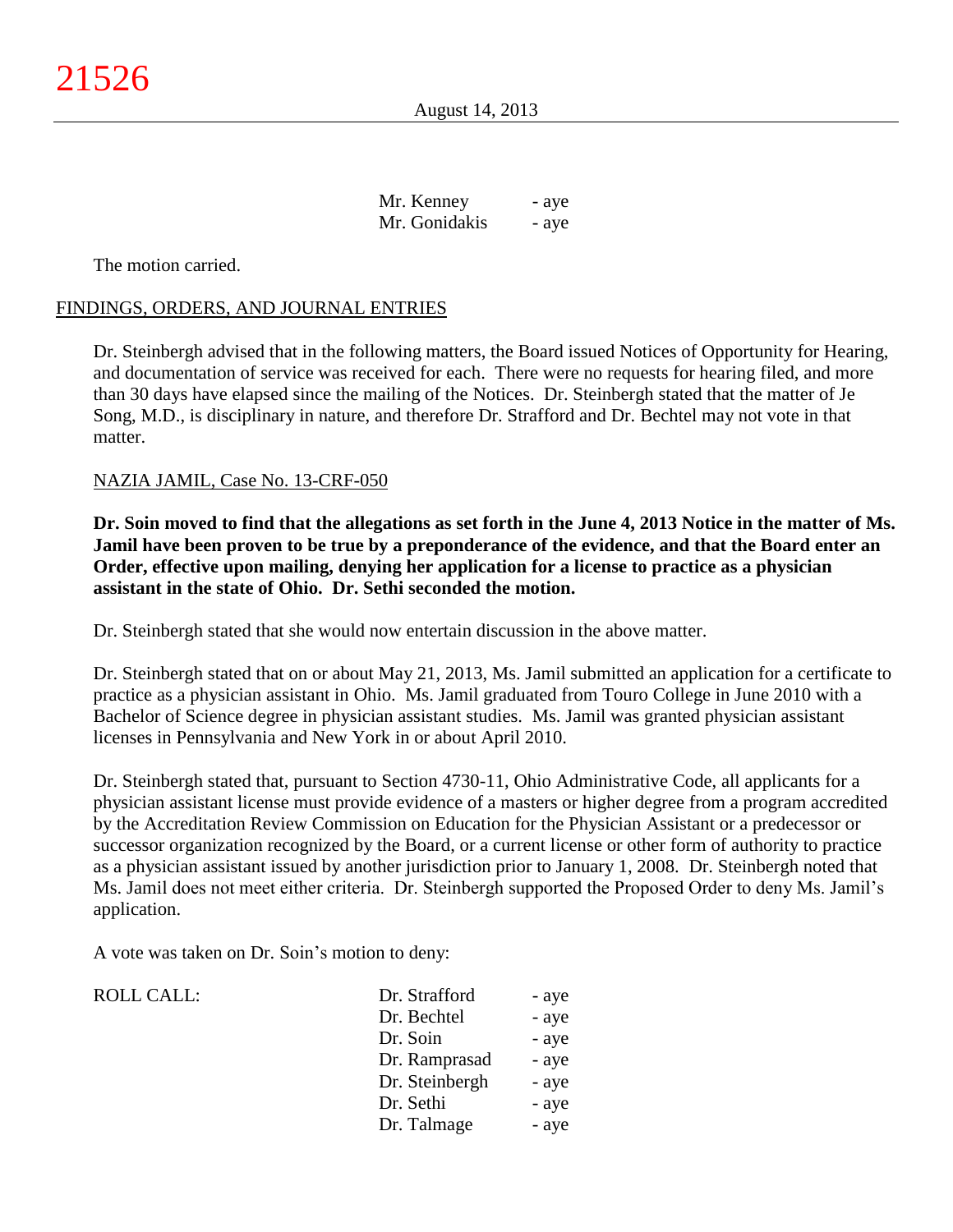| Mr. Gonidakis | - aye |
|---------------|-------|
| Mr. Kenney    | - aye |

The motion carried.

#### MINFEN ZHANG, Case No. 12-CRF-134

**Dr. Talmage moved to find that the allegations as set forth in the November 20, 2012 Notice in the matter of Ms. Zhang have been proven to be true by a preponderance of the evidence, and that the Board enter an Order, effective upon mailing, denying her application for a license to practice massage therapy in the state of Ohio. Dr. Sethi seconded the motion.**

Dr. Steinbergh stated that she would now entertain discussion in the above matter.

Dr. Talmage stated that Ms. Zhang applied for a license to practice as a massage therapist in Ohio. Ms. Zhang submitted her hours and coursework from the East-West Institute of Hand Therapy, which does not hold a Certificate of Good Standing from the Medical Board. Ms. Zhang demonstrated 650 hours of instruction over a four-month period, whereas Section 4731-1-16 of the Ohio Administrative Code requires 750 hours over a nine-month period. Dr. Talmage further noted that Ms. Zhang does not hold a current massage therapy license or registration in any other state.

Dr. Talmage stated that Ms. Zhang does not meet any of the Medical Board's qualifications for licensure as a massage therapist.

A vote was taken on Dr. Ramprasad's motion:

| <b>ROLL CALL:</b> | Dr. Strafford  | - aye |
|-------------------|----------------|-------|
|                   | Dr. Bechtel    | - aye |
|                   | Dr. Soin       | - aye |
|                   | Dr. Ramprasad  | - aye |
|                   | Dr. Steinbergh | - aye |
|                   | Dr. Sethi      | - aye |
|                   | Dr. Talmage    | - aye |
|                   | Mr. Gonidakis  | - aye |
|                   | Mr. Kenney     | - aye |
|                   |                |       |

The motion carried.

# CITATIONS, PROPOSED DENIALS, DISMISSALS, ORDERS OF SUMMARY SUSPENSION & NOTICES OF IMMEDIATE SUSPENSION

#### BETSY L. CORNELL – CITATION LETTER

At this time the Board read and considered the proposed Citation Letter in the above matter, a copy of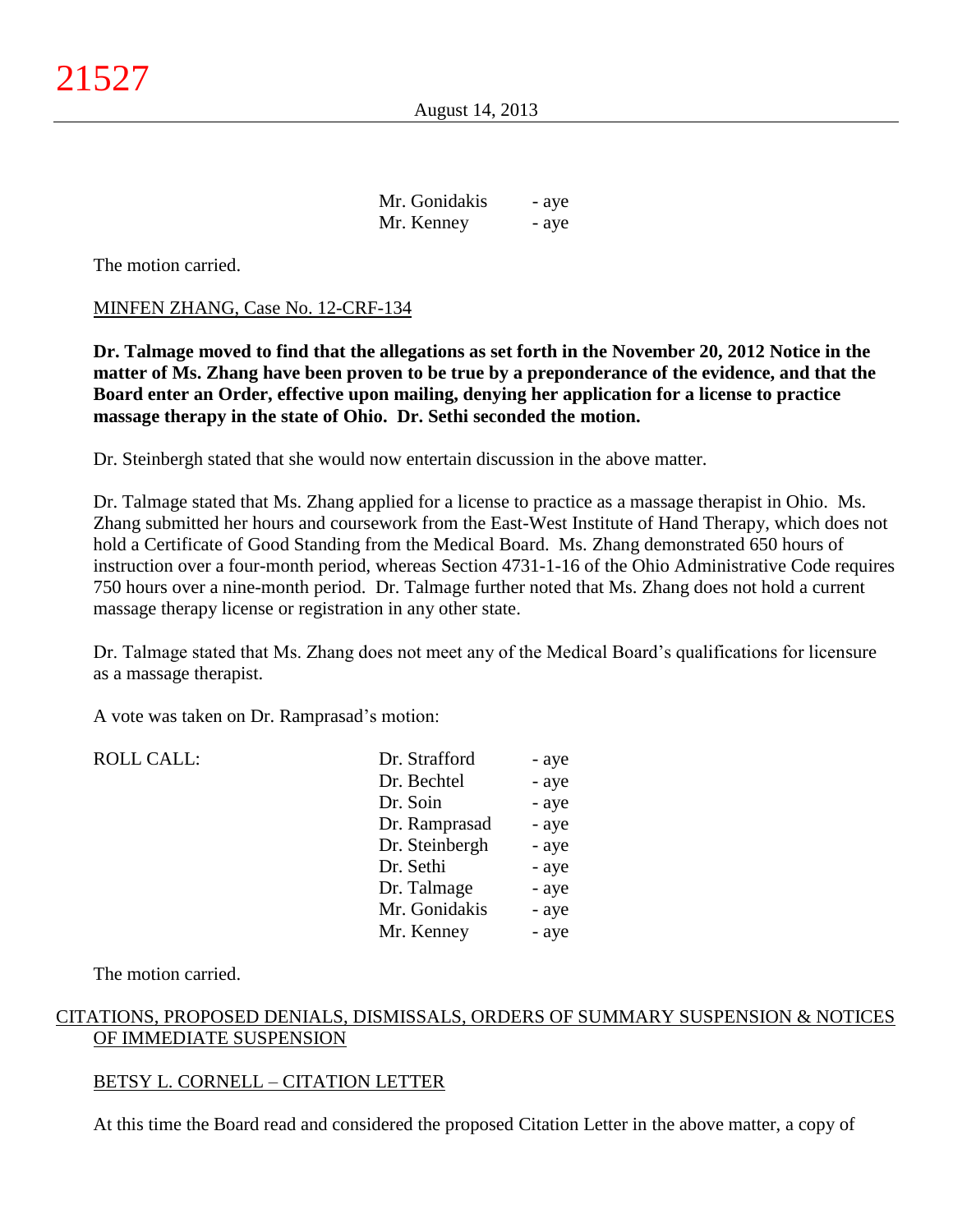which shall be maintained in the exhibits section of this Journal.

**Dr. Ramprasad moved to send the Citation Letter to Ms. Cornell. Dr. Soin seconded the motion.** A vote was taken:

| Dr. Strafford  | - abstain |
|----------------|-----------|
| Dr. Bechtel    | - abstain |
| Dr. Soin       | - aye     |
| Dr. Ramprasad  | - aye     |
| Dr. Steinbergh | - aye     |
| Dr. Sethi      | - aye     |
| Dr. Talmage    | - aye     |
| Mr. Gonidakis  | - aye     |
| Mr. Kenney     | - aye     |
|                |           |

The motion to send carried.

#### ROBERT K. DESAI, M.D. - CITATION LETTER

At this time the Board read and considered the proposed Citation Letter in the above matter, a copy of which shall be maintained in the exhibits section of this Journal.

**Dr. Ramprasad moved to send the Citation Letter to Dr. Desai. Dr. Soin seconded the motion.** A vote was taken:

| <b>ROLL CALL:</b> | Dr. Strafford  | - abstain |
|-------------------|----------------|-----------|
|                   | Dr. Bechtel    | - abstain |
|                   | Dr. Soin       | - aye     |
|                   | Dr. Ramprasad  | - aye     |
|                   | Dr. Steinbergh | - aye     |
|                   | Dr. Sethi      | - aye     |
|                   | Dr. Talmage    | - aye     |
|                   | Mr. Gonidakis  | - aye     |
|                   | Mr. Kenney     | - aye     |
|                   |                |           |

The motion to send carried.

#### JAMES MICHAEL DESANTIS, M.D. – CITATION LETTER

At this time the Board read and considered the proposed Citation Letter in the above matter, a copy of which shall be maintained in the exhibits section of this Journal.

**Dr. Ramprasad moved to send the Citation Letter to Dr. DeSantis. Dr. Soin seconded the motion.** A vote was taken: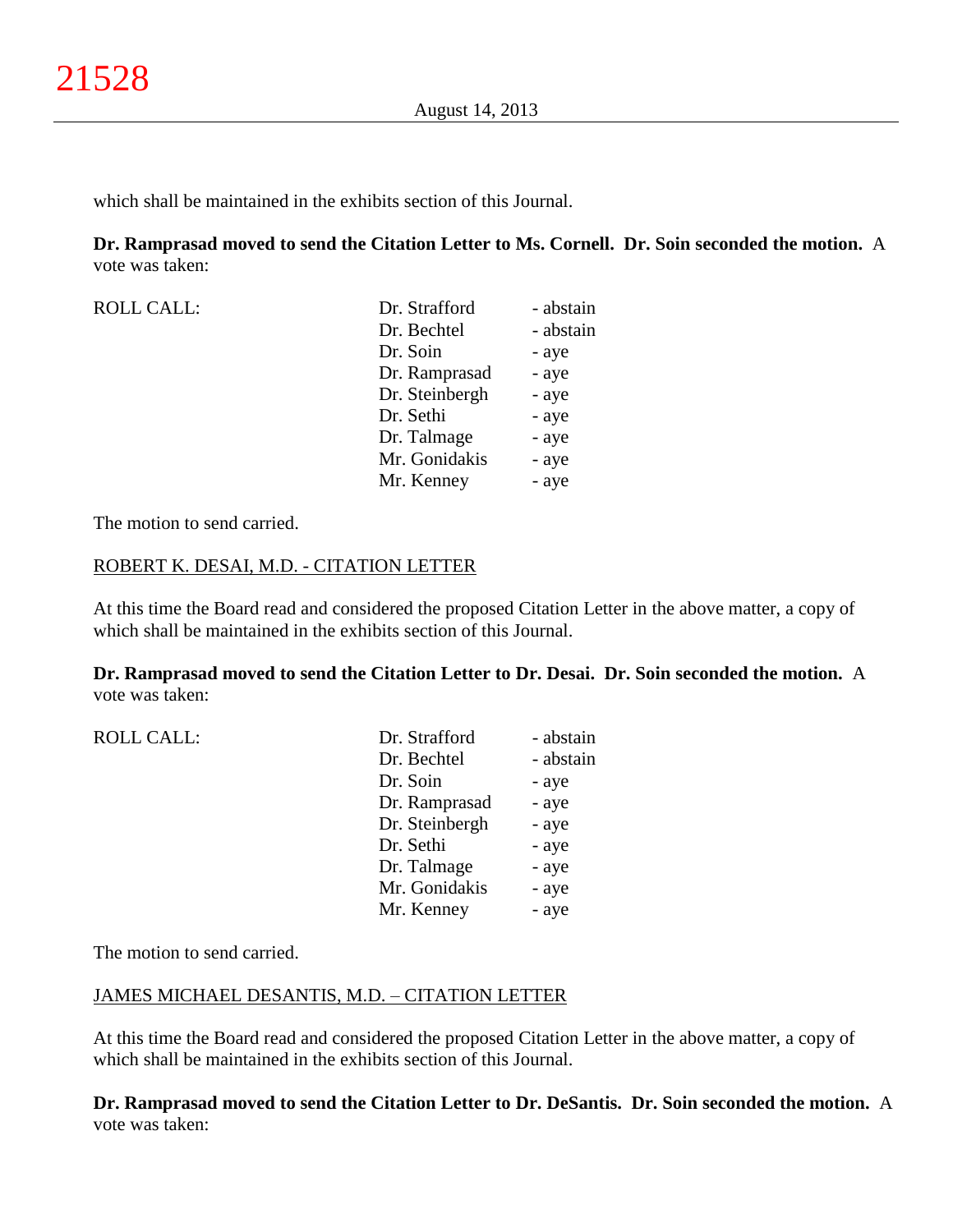| <b>ROLL CALL:</b> | Dr. Strafford  | - abstain |
|-------------------|----------------|-----------|
|                   | Dr. Bechtel    | - abstain |
|                   | Dr. Soin       | - aye     |
|                   | Dr. Ramprasad  | - aye     |
|                   | Dr. Steinbergh | - aye     |
|                   | Dr. Sethi      | - aye     |
|                   | Dr. Talmage    | - aye     |
|                   | Mr. Gonidakis  | - aye     |
|                   | Mr. Kenney     | - aye     |
|                   |                |           |

The motion to send carried.

#### ALLYN SCOTT IMMEL – CITATION LETTER

At this time the Board read and considered the proposed Citation Letter in the above matter, a copy of which shall be maintained in the exhibits section of this Journal.

**Dr. Ramprasad moved to send the Citation Letter to Mr. Immel. Dr. Soin seconded the motion.** A vote was taken:

| <b>ROLL CALL:</b> | Dr. Strafford  | - abstain |
|-------------------|----------------|-----------|
|                   | Dr. Bechtel    | - abstain |
|                   | Dr. Soin       | - aye     |
|                   | Dr. Ramprasad  | - aye     |
|                   | Dr. Steinbergh | - aye     |
|                   | Dr. Sethi      | - aye     |
|                   | Dr. Talmage    | - aye     |
|                   | Mr. Gonidakis  | - aye     |
|                   | Mr. Kenney     | - aye     |
|                   |                |           |

The motion to send carried.

# RICHARD J. LEWIS, M.D. – CITATION LETTER

At this time the Board read and considered the proposed Citation Letter in the above matter, a copy of which shall be maintained in the exhibits section of this Journal.

**Dr. Ramprasad moved to send the Citation Letter to Dr. Lewis. Dr. Soin seconded the motion.** A vote was taken:

| ROLL CALL: | Dr. Strafford | - abstain |
|------------|---------------|-----------|
|            | Dr. Bechtel   | - abstain |
|            | Dr. Soin      | - ave     |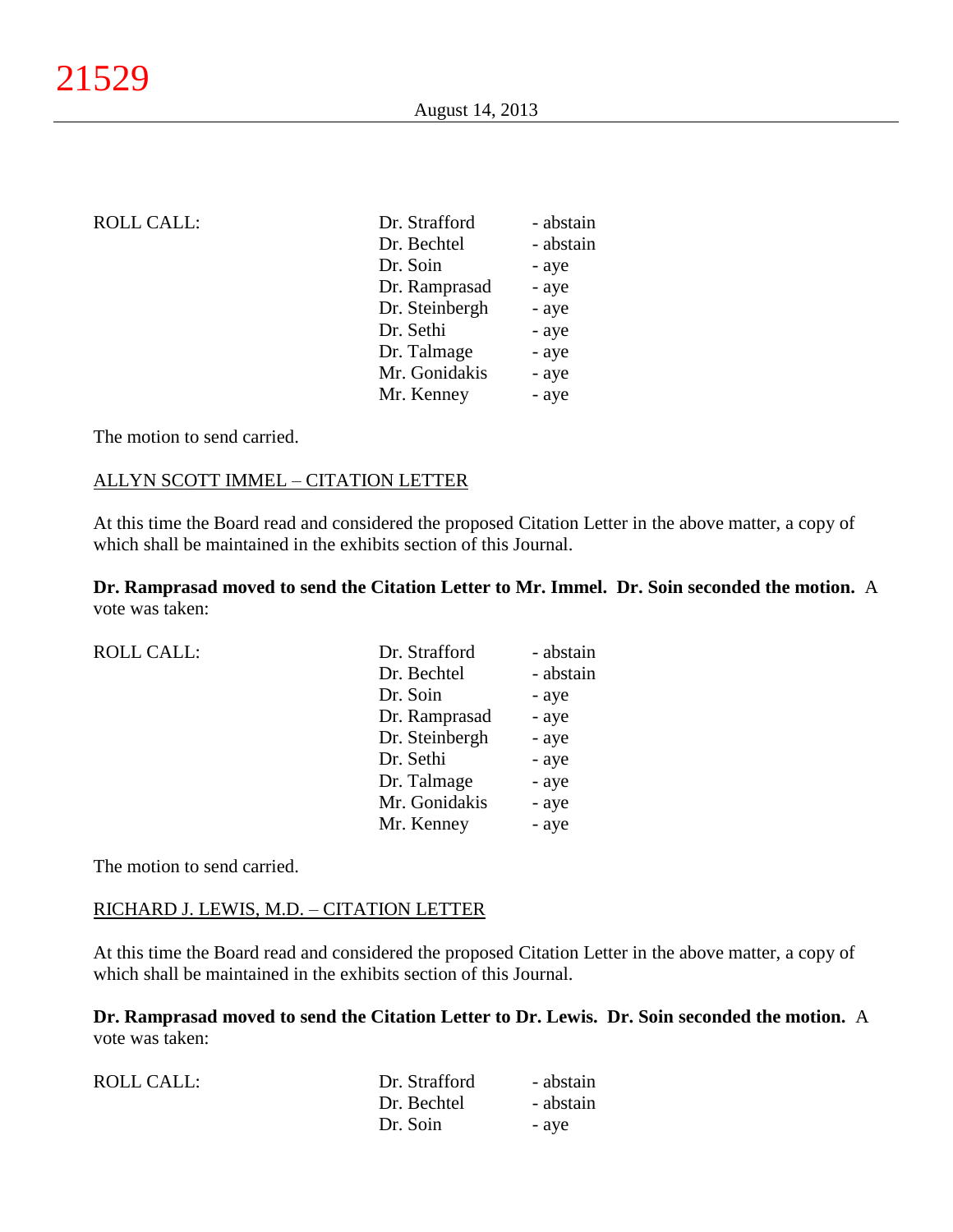| Dr. Ramprasad  | - aye |
|----------------|-------|
| Dr. Steinbergh | - aye |
| Dr. Sethi      | - aye |
| Dr. Talmage    | - aye |
| Mr. Gonidakis  | - aye |
| Mr. Kenney     | - aye |

The motion to send carried.

#### ROBERT JAMES ROSENSTEIN, D.P.M. – CITATION LETTER

At this time the Board read and considered the proposed Citation Letter in the above matter, a copy of which shall be maintained in the exhibits section of this Journal.

**Dr. Ramprasad moved to send the Citation Letter to Dr. Rosenstein. Dr. Soin seconded the motion.** A vote was taken:

| <b>ROLL CALL:</b> | Dr. Strafford  | - abstain |
|-------------------|----------------|-----------|
|                   | Dr. Bechtel    | - abstain |
|                   | Dr. Soin       | - aye     |
|                   | Dr. Ramprasad  | - aye     |
|                   | Dr. Steinbergh | - aye     |
|                   | Dr. Sethi      | - aye     |
|                   | Dr. Talmage    | - abstain |
|                   | Mr. Gonidakis  | - aye     |
|                   | Mr. Kenney     | - aye     |
|                   |                |           |

The motion to send carried.

#### CHINELO STELLA UDE, M.D. – CITATION LETTER #1

At this time the Board read and considered the proposed Citation Letter in the above matter, a copy of which shall be maintained in the exhibits section of this Journal.

**Dr. Soin moved to send the Citation Letter to Dr. Ude. Dr. Ramprasad seconded the motion.** A vote was taken:

| <b>ROLL CALL:</b> | Dr. Strafford  | - abstain |
|-------------------|----------------|-----------|
|                   | Dr. Bechtel    | - abstain |
|                   | Dr. Soin       | - aye     |
|                   | Dr. Ramprasad  | - aye     |
|                   | Dr. Steinbergh | - aye     |
|                   | Dr. Sethi      | - aye     |
|                   | Dr. Talmage    | - aye     |
|                   |                |           |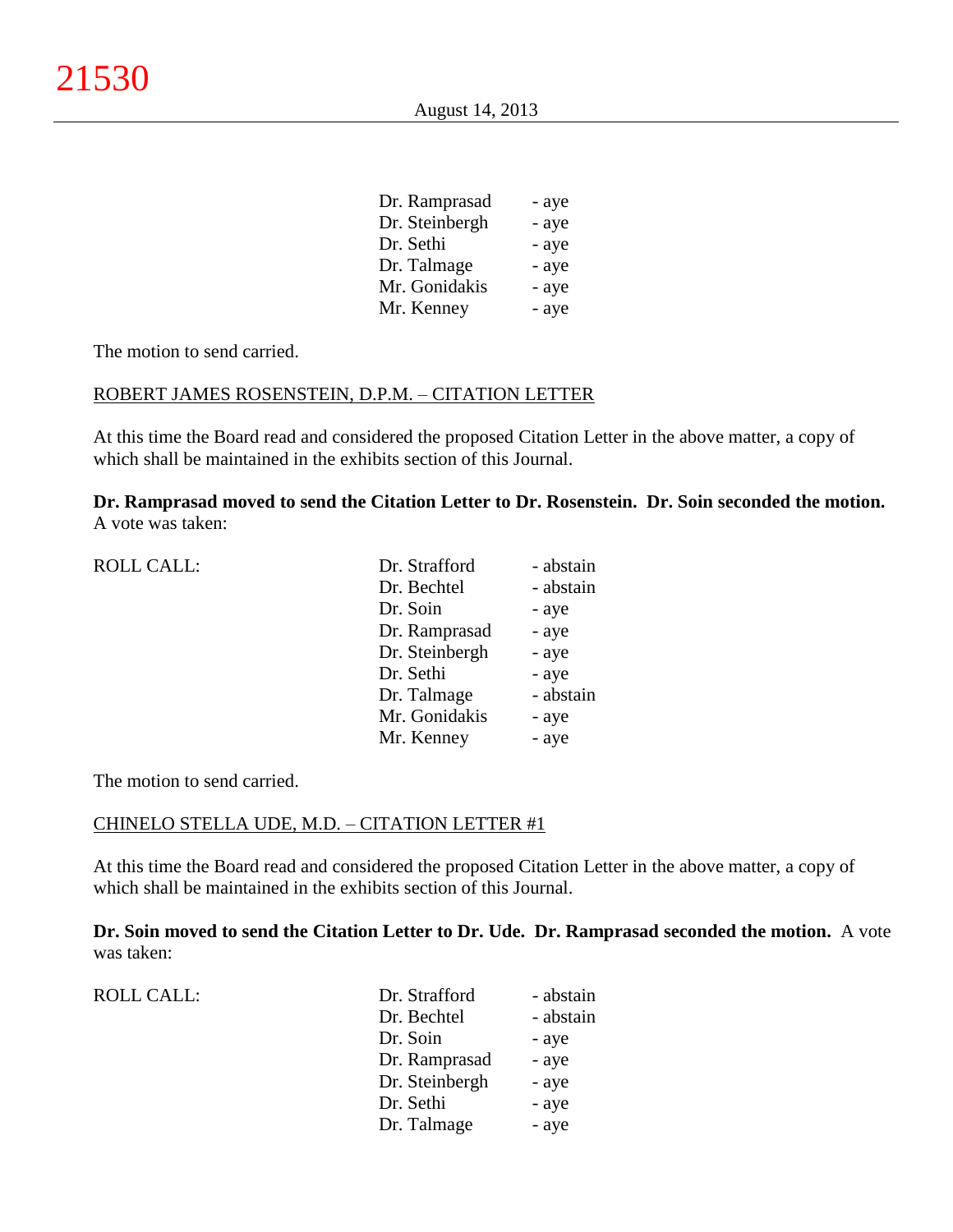| Mr. Gonidakis | - aye |
|---------------|-------|
| Mr. Kenney    | - aye |

The motion to send carried.

#### CHINELO STELLA UDE, M.D. – CITATION LETTER #2

At this time the Board read and considered the proposed Citation Letter in the above matter, a copy of which shall be maintained in the exhibits section of this Journal.

**Dr. Soin moved to send the Citation Letter to Dr. Ude. Dr. Ramprasad seconded the motion.** A vote was taken:

| <b>ROLL CALL:</b> | Dr. Strafford  | - abstain |
|-------------------|----------------|-----------|
|                   | Dr. Bechtel    | - abstain |
|                   | Dr. Soin       | - aye     |
|                   | Dr. Ramprasad  | - aye     |
|                   | Dr. Steinbergh | - aye     |
|                   | Dr. Sethi      | - aye     |
|                   | Dr. Talmage    | - aye     |
|                   | Mr. Gonidakis  | - aye     |
|                   | Mr. Kenney     | - aye     |
|                   |                |           |

The motion to send carried.

#### MICHAEL H. BOMSER, D.O. – CITATION LETTER

At this time the Board read and considered the proposed Citation Letter in the above matter, a copy of which shall be maintained in the exhibits section of this Journal.

**Dr. Ramprasad moved to send the Citation Letter to Dr. Bomser. Dr. Soin seconded the motion.** A vote was taken:

| <b>ROLL CALL:</b> | Dr. Strafford  | - abstain |
|-------------------|----------------|-----------|
|                   | Dr. Bechtel    | - abstain |
|                   | Dr. Soin       | - aye     |
|                   | Dr. Ramprasad  | - aye     |
|                   | Dr. Steinbergh | - aye     |
|                   | Dr. Sethi      | - aye     |
|                   | Dr. Talmage    | - aye     |
|                   | Mr. Gonidakis  | - aye     |
|                   | Mr. Kenney     | - aye     |
|                   |                |           |

The motion to send carried.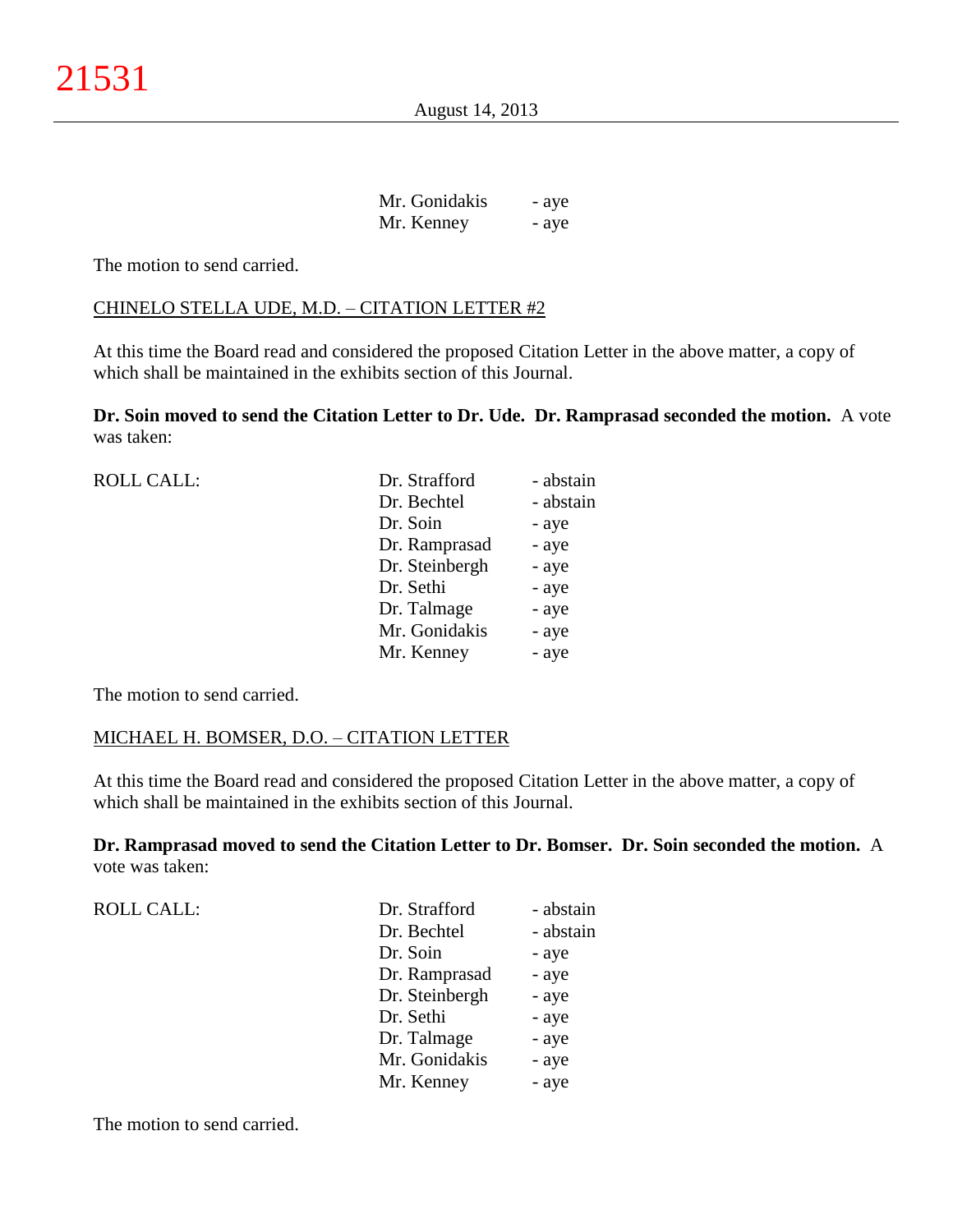#### J.P.B., D.O. – NOTICE OF SUMMARY SUSPENSION AND OPPORTUNITY FOR HEARING

At this time the Board read and considered the proposed Notice of Summary Suspension and Opportunity for Hearing in the above matter, a copy of which shall be maintained in the exhibits section of this Journal.

In response to inquiries from Mr. Gonidakis, Dr. Steinbergh briefly described the practice and philosophy of osteopathic manipulative therapy.

After conferring with Mr. Haslam, Mr. Wilcox, Dr. Steinbergh, and Dr. Ramprasad, Dr. Soin determined that he should recuse himself from this matter. Mr. Taylor stated that with Dr. Soin's recusal, the Board does not have a quorum to consider this proposed summary suspension.

**Dr. Ramprasad moved to table the topic of citations and summary suspensions. Dr. Sethi seconded the motion.** All members voted aye. The motion carried.

#### RATIFICATION OF SETTLEMENT AGREEMENTS

#### AJAY BHATIA, M.D. – CONSENT AGREEMENT

**Dr. Ramprasad moved to ratify the Proposed Consent Agreement with Dr. Bhatia. Dr. Sethi seconded the motion.** A vote was taken:

ROLL CALL:

| Dr. Strafford  | - abstain |
|----------------|-----------|
| Dr. Bechtel    | - abstain |
| Dr. Soin       | - aye     |
| Dr. Ramprasad  | - aye     |
| Dr. Steinbergh | - aye     |
| Dr. Sethi      | - aye     |
| Dr. Talmage    | - abstain |
| Mr. Kenney     | - aye     |
| Mr. Gonidakis  | - aye     |

The motion to ratify carried.

#### BARRY PETER DERAN, M.D. – PERMANENT SURRENDER OF CERTIFICATE

**Dr. Sethi moved to ratify the Proposed Permanent Surrender with Dr. DeRan. Dr. Soin seconded the motion.** A vote was taken:

A vote was taken on Dr. Soin's motion to ratify:

| <b>ROLL CALL:</b> | Dr. Strafford | - abstain |
|-------------------|---------------|-----------|
|                   | Dr. Bechtel   | - abstain |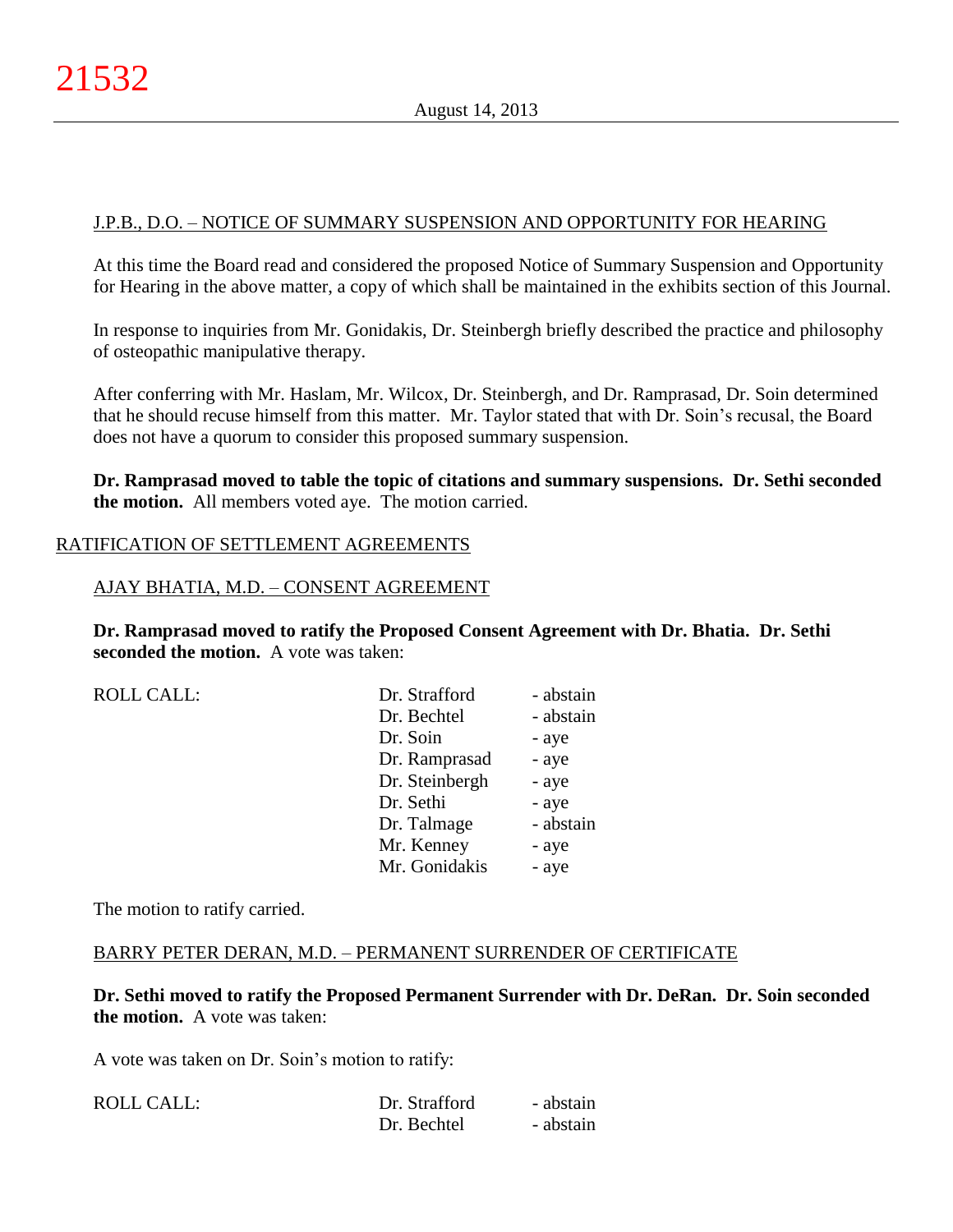| Dr. Soin       | - aye     |
|----------------|-----------|
| Dr. Ramprasad  | - aye     |
| Dr. Steinbergh | - aye     |
| Dr. Sethi      | - aye     |
| Dr. Talmage    | - abstain |
| Mr. Kenney     | - aye     |
| Mr. Gonidakis  | - aye     |

The motion to ratify carried.

#### RICHARD FRANKLIN MARTIN, M.D. – PERMANENT SURRENDER OF CERTIFICATE

**Dr. Soin moved to ratify the Proposed Permanent Surrender with Dr. Martin. Dr. Sethi seconded the motion.** A vote was taken:

| <b>ROLL CALL:</b> | Dr. Strafford  | - abstain |
|-------------------|----------------|-----------|
|                   | Dr. Bechtel    | - abstain |
|                   | Dr. Soin       | - aye     |
|                   | Dr. Ramprasad  | - aye     |
|                   | Dr. Steinbergh | - aye     |
|                   | Dr. Sethi      | - aye     |
|                   | Dr. Talmage    | - aye     |
|                   | Mr. Kenney     | - aye     |
|                   | Mr. Gonidakis  | - aye     |
|                   |                |           |

The motion to ratify carried.

#### JULIANA JIHYUN OAK, M.D. – CONSENT AGREEMENT

**Dr. Ramprasad moved to ratify the Proposed Consent Agreement with Dr. Oak. Dr. Soin seconded the motion.** A vote was taken:

| <b>ROLL CALL:</b> | Dr. Strafford  | - abstain |
|-------------------|----------------|-----------|
|                   | Dr. Bechtel    | - abstain |
|                   | Dr. Soin       | - aye     |
|                   | Dr. Ramprasad  | - aye     |
|                   | Dr. Steinbergh | - aye     |
|                   | Dr. Sethi      | - aye     |
|                   | Dr. Talmage    | - aye     |
|                   | Mr. Kenney     | - aye     |
|                   | Mr. Gonidakis  | - aye     |

The motion to ratify carried.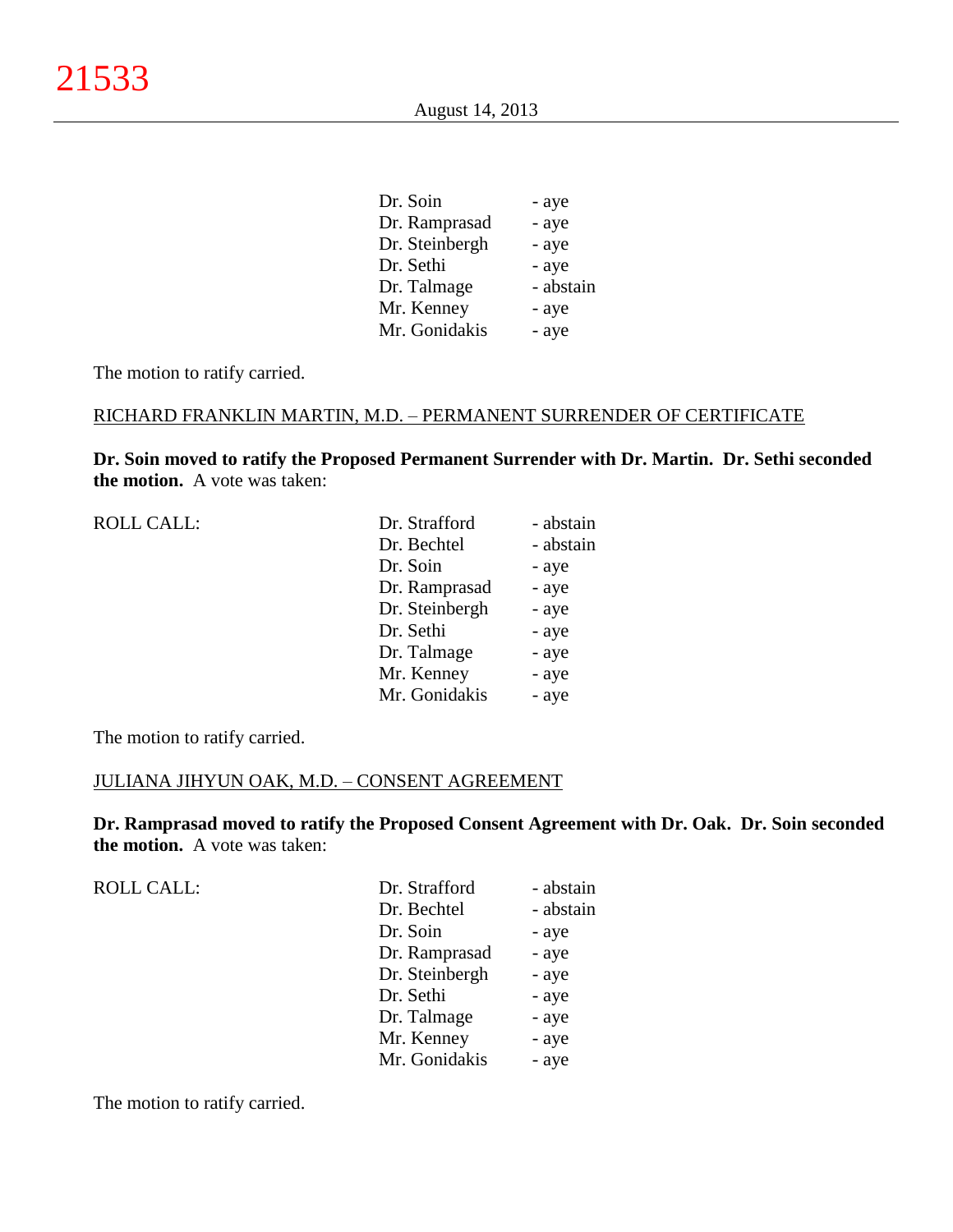#### CHARLES WESLEY REYES, M.D. – STEP II CONSENT AGREEMENT

**Dr. Ramprasad moved to ratify the Proposed Step II Consent Agreement with Dr. Reyes. Dr. Soin seconded the motion.** A vote was taken:

| Dr. Strafford  | - abstain |
|----------------|-----------|
| Dr. Bechtel    | - abstain |
| Dr. Soin       | - aye     |
| Dr. Ramprasad  | - aye     |
| Dr. Steinbergh | - aye     |
| Dr. Sethi      | - aye     |
| Dr. Talmage    | - aye     |
| Mr. Kenney     | - aye     |
| Mr. Gonidakis  | - aye     |
|                |           |

The motion to ratify carried.

#### MARK BAYLIES SHAFFER, JR., M.D. – PERMANENT SURRENDER OF CERTIFICATE

**Dr. Soin moved to ratify the Proposed Permanent Surrender with Dr. Shaffer. Dr. Sethi seconded the motion.** A vote was taken:

|  | <b>ROLL CALL:</b> |  |
|--|-------------------|--|
|  |                   |  |

| <b>ROLL CALL:</b> | Dr. Strafford  | - abstain |
|-------------------|----------------|-----------|
|                   | Dr. Bechtel    | - abstain |
|                   | Dr. Soin       | - aye     |
|                   | Dr. Ramprasad  | - aye     |
|                   | Dr. Steinbergh | - aye     |
|                   | Dr. Sethi      | - aye     |
|                   | Dr. Talmage    | - aye     |
|                   | Mr. Kenney     | - aye     |
|                   | Mr. Gonidakis  | - aye     |

The motion to ratify carried.

#### ALVARO DANIEL WAISSBLUTH, M.D. – CONSENT AGREEMENT

**Dr. Soin moved to ratify the Proposed Consent Agreement with Dr. Waisbluth. Dr. Talmage seconded the motion.** A vote was taken:

| <b>ROLL CALL:</b> | Dr. Strafford  | - abstain |
|-------------------|----------------|-----------|
|                   | Dr. Bechtel    | - abstain |
|                   | Dr. Soin       | - aye     |
|                   | Dr. Ramprasad  | - aye     |
|                   | Dr. Steinbergh | - aye     |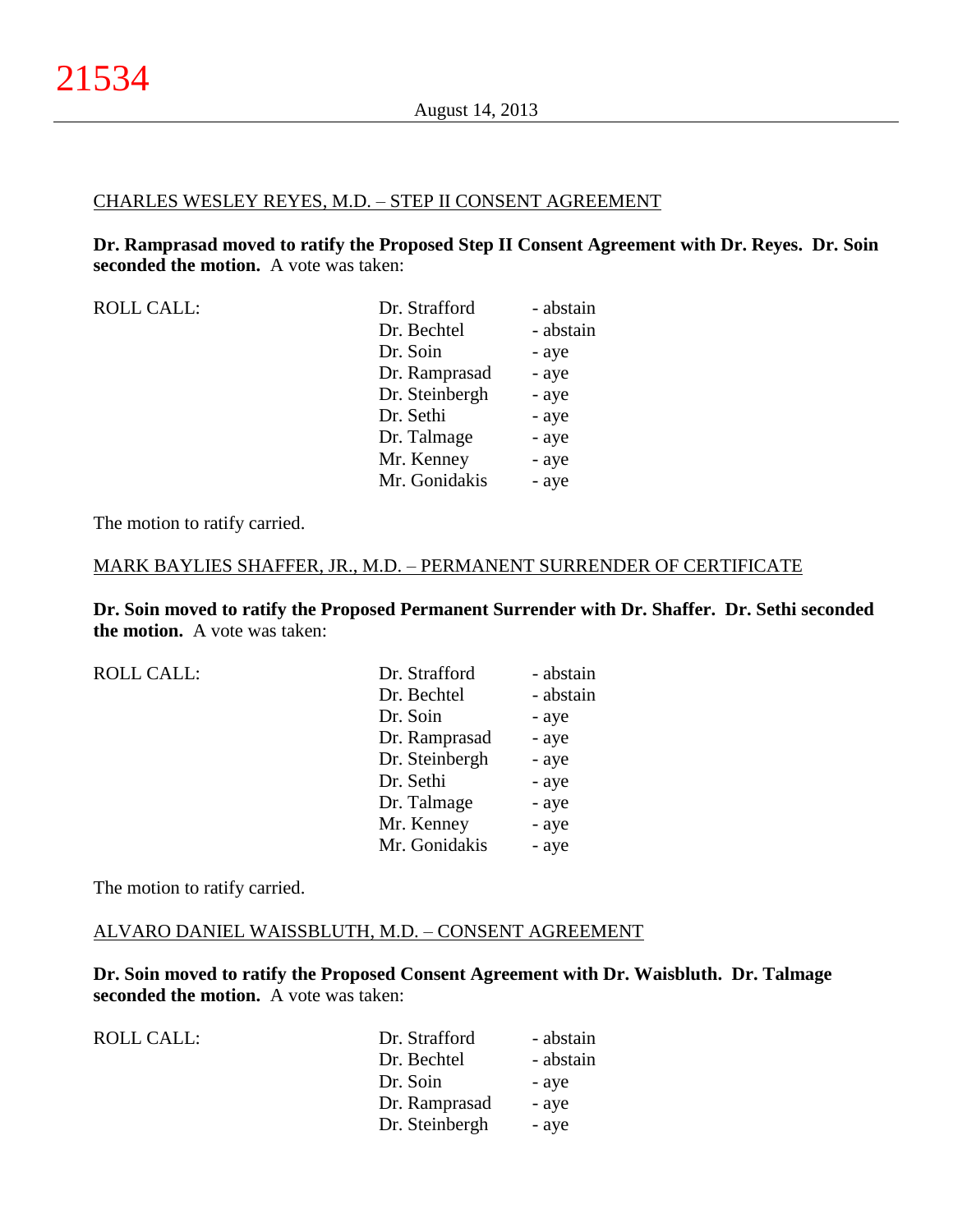| Dr. Sethi     | - aye |
|---------------|-------|
| Dr. Talmage   | - aye |
| Mr. Kenney    | - aye |
| Mr. Gonidakis | - aye |

The motion to ratify carried.

#### CHRISTOPHER EDWARD PELLOSKI, M.D. – CONSENT AGREEMENT

**Dr. Soin moved to ratify the Proposed Consent Agreement with Dr. Pelloski. Dr. Ramprasad seconded the motion.** A vote was taken:

| <b>ROLL CALL:</b> | Dr. Strafford  | - abstain |
|-------------------|----------------|-----------|
|                   | Dr. Bechtel    | - abstain |
|                   | Dr. Soin       | - aye     |
|                   | Dr. Ramprasad  | - aye     |
|                   | Dr. Steinbergh | - aye     |
|                   | Dr. Sethi      | - aye     |
|                   | Dr. Talmage    | - aye     |
|                   | Mr. Kenney     | - aye     |
|                   | Mr. Gonidakis  | - abstain |
|                   |                |           |

The motion to ratify carried.

#### NICHOLAS ANTHONY ATANASOFF, D.O. – ADDENDUM TO STEP I CONSENT AGREEMENT

**Dr. Soin moved to ratify the Proposed Addendum to the Step I Consent Agreement with Dr. Atanasoff. Dr. Sethi seconded the motion.** A vote was taken:

| <b>ROLL CALL:</b> | Dr. Strafford  | - abstain |
|-------------------|----------------|-----------|
|                   | Dr. Bechtel    | - abstain |
|                   | Dr. Soin       | - aye     |
|                   | Dr. Ramprasad  | - aye     |
|                   | Dr. Steinbergh | - aye     |
|                   | Dr. Sethi      | - aye     |
|                   | Dr. Talmage    | - abstain |
|                   | Mr. Kenney     | - aye     |
|                   | Mr. Gonidakis  | - aye     |
|                   |                |           |

The motion to ratify carried.

#### EDWIN THOMAS STRONG BROTT, M.D. – CONSENT AGREEMENT

**Dr. Soin moved to ratify the Proposed Consent Agreement with Dr. Brott. Dr. Ramprasad seconded**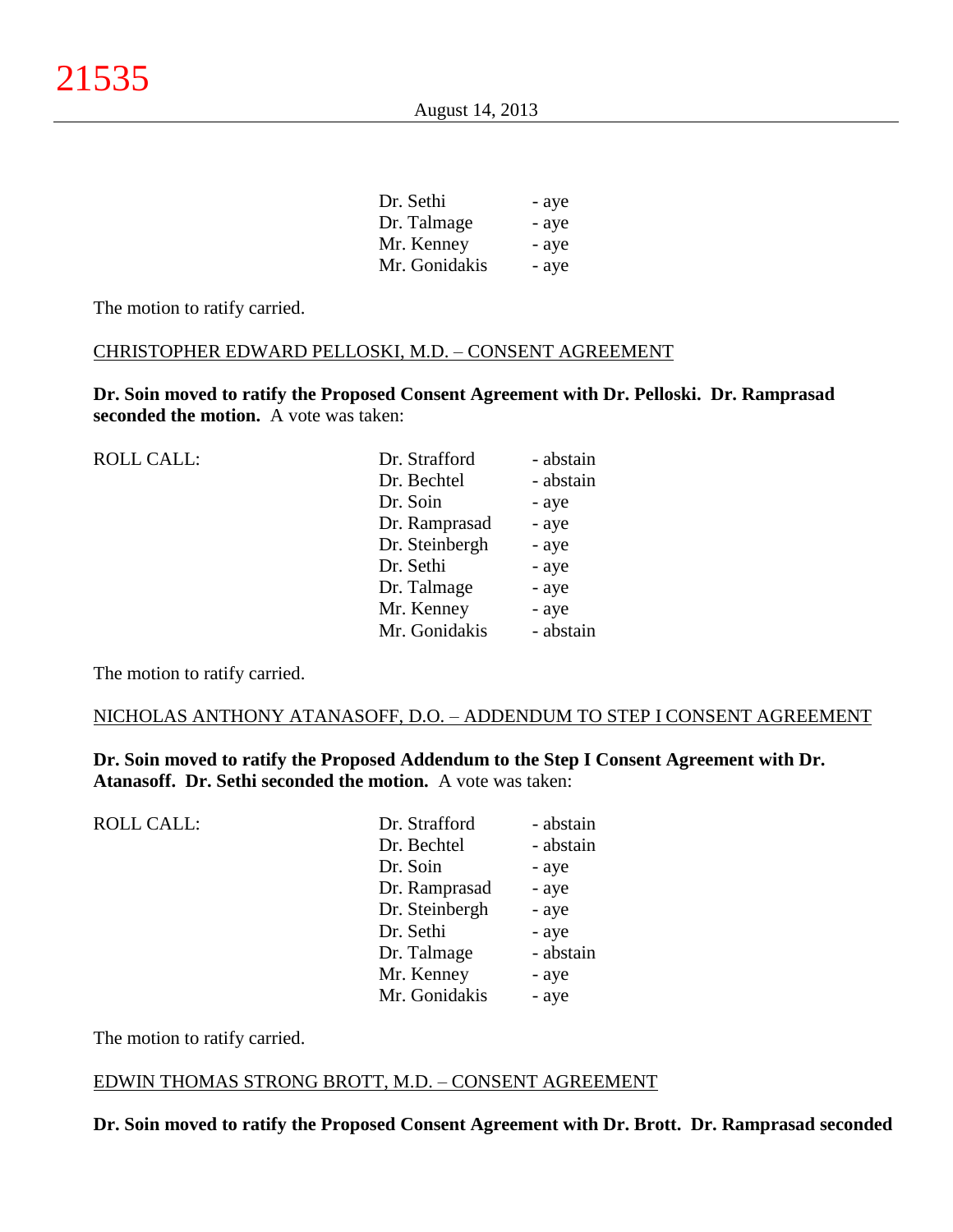#### **the motion.** A vote was taken:

| <b>ROLL CALL:</b> |
|-------------------|
|                   |

| <b>ROLL CALL:</b> | Dr. Strafford  | - abstain |
|-------------------|----------------|-----------|
|                   | Dr. Bechtel    | - abstain |
|                   | Dr. Soin       | - aye     |
|                   | Dr. Ramprasad  | - aye     |
|                   | Dr. Steinbergh | - aye     |
|                   | Dr. Sethi      | - aye     |
|                   | Dr. Talmage    | - aye     |
|                   | Mr. Kenney     | - aye     |
|                   | Mr. Gonidakis  | - aye     |
|                   |                |           |

The motion to ratify carried.

#### RAYMOND C. GRUENTHER, M.D. – CONSENT AGREEMENT

**Dr. Ramprasad moved to ratify the Proposed Consent Agreement with Dr. Gruenther. Dr. Soin seconded the motion.** A vote was taken:

| <b>ROLL CALL:</b> | Dr. Strafford  | - abstain |
|-------------------|----------------|-----------|
|                   | Dr. Bechtel    | - abstain |
|                   | Dr. Soin       | - aye     |
|                   | Dr. Ramprasad  | - aye     |
|                   | Dr. Steinbergh | - aye     |
|                   | Dr. Sethi      | - aye     |
|                   | Dr. Talmage    | - abstain |
|                   | Mr. Kenney     | - aye     |
|                   | Mr. Gonidakis  | - aye     |
|                   |                |           |

The motion to ratify carried.

#### TASHA Y. JENKINS, M.D. – PERMANENT WITHDRAWAL OF APPLICATION OF MEDICAL LICENSURE

**Dr. Soin moved to ratify the Proposed Permanent Withdrawal with Dr. Jenkins. Dr. Sethi seconded the motion.** A vote was taken:

ROLL CALL:  $\qquad \qquad \blacksquare$ 

| Dr. Strafford  | - aye |
|----------------|-------|
| Dr. Bechtel    | - aye |
| Dr. Soin       | - aye |
| Dr. Ramprasad  | - aye |
| Dr. Steinbergh | - aye |
| Dr. Sethi      | - aye |
| Dr. Talmage    | - aye |
|                |       |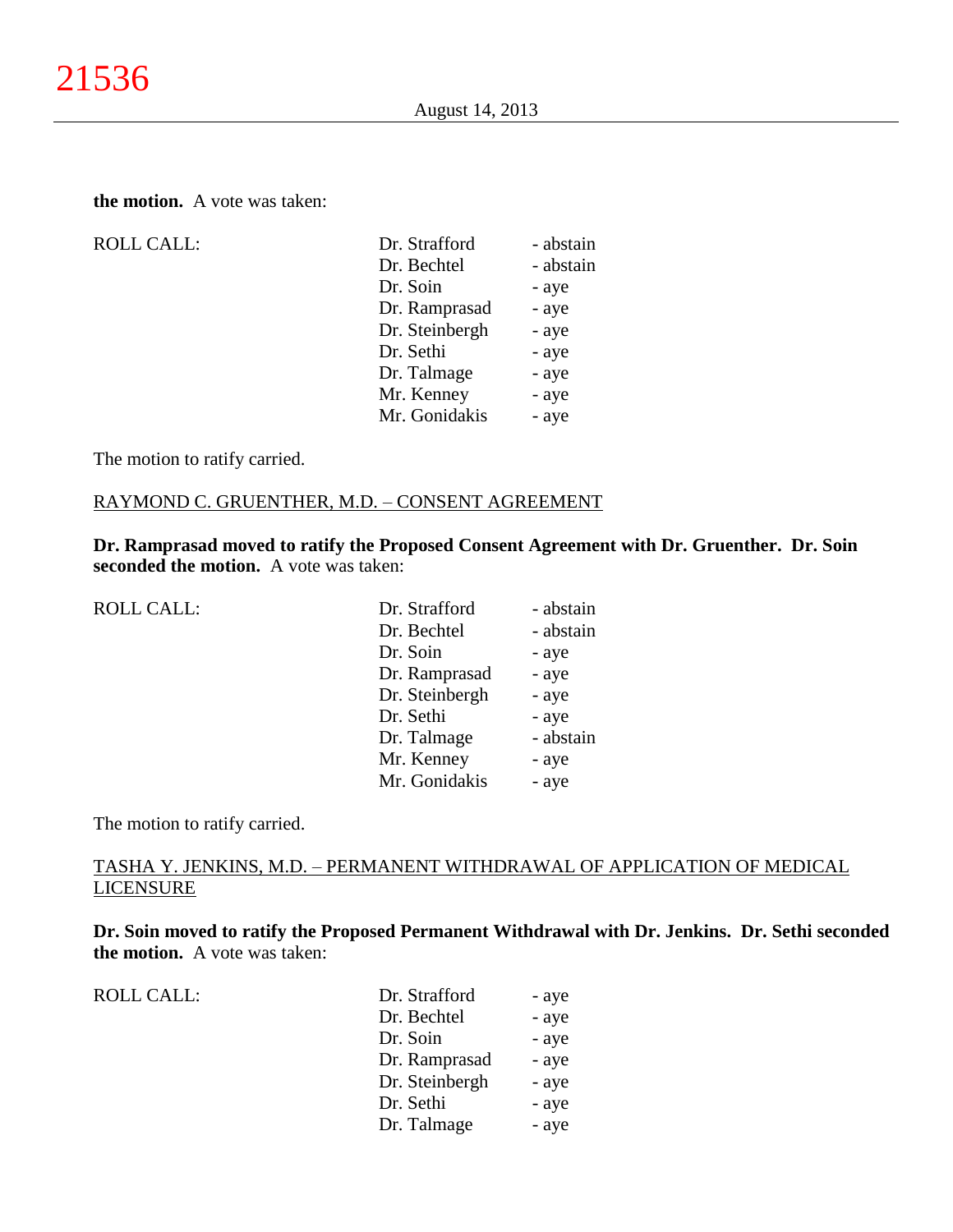| Mr. Kenney    | - aye |
|---------------|-------|
| Mr. Gonidakis | - aye |

The motion to ratify carried.

#### EWM, M.D. – CONSENT AGREEMENT

Dr. Steinbergh stated that she opposes this proposed Consent Agreement. Dr. Steinbergh stated that, according to the job description of his possible position with an insurance company, Dr. EWM would be required to hold a full, unrestricted medical license in the state in which he is serving. However, the proposed Consent Agreement, if ratified, would grant licensure with a limitation. Dr. Steinbergh opined that when a physician is reviewing medical records and making medical decisions, which Dr. EWM would be doing in this position, then that physician should hold full medical licensure.

Dr. Steinbergh read a portion of the position responsibilities: "Provides physician leadership and establishes Medical Director staffing/participation in the Healthcare Services [HCS] department meetings as an active member of the HCS team. Directs the Medical Director team in providing physician leadership and expertise in the performance of prior authorization, inpatient concurrent review, discharge planning, case management, and interdisciplinary care team activities." Dr. Ramprasad also noted the following: "Directs the Medical Director team in responding to provider request for peer-to-peer discussion regarding denial decisions, documenting such discussions, and determining whether to uphold or reverse the denial."

Dr. Steinbergh stated that one argument contends that medical directors make insurance coverage decisions, not medical decisions. However, as a clinician, Dr. Steinbergh opined that when a physician makes the decision to deny a test or procedure, then the patient has the right to hold that physician accountable for that decision. Dr. Steinbergh also emphasized the following passage from the job description: "Provides physician leadership, medical professional judgment, for and oversight of the Utilization Management Program to ensure that the healthcare and services provided to plan members are medically necessary, appropriate, and meet contractual compliance and community medical practice standards." Dr. Steinbergh opined that one cannot do this without being a licensed physician.

Ms. Dorn noted that Dr. EWM holds medical licenses in several other states. Dr. Steinbergh agreed, but opined that patients in Ohio have a right to expect accountability in this state. Mr. Wilcox noted an Attorney General's Opinion on the subject of decisions in insurance matters. Dr. Steinbergh acknowledged the Opinion, but opined that any physician making decisions on medical care in Ohio should have full medical licensure in Ohio.

Dr. Talmage stated that he agrees with Dr. Steinbergh in principle, but opined that Dr. EWM would be making decisions regarding insurance coverage of tests and procedures and not whether a patient is allowed to have the test or procedure. Dr. Talmage stated that, regardless of Dr. EWM's decisions, the patient can still elect to have the test or procedure in question. Dr. Talmage noted that medical school deans, directors of research for pharmaceutical companies, and other positions can be filled by physicians who are not clinically active or licensed in this state. Dr. Talmage opined that withholding a license from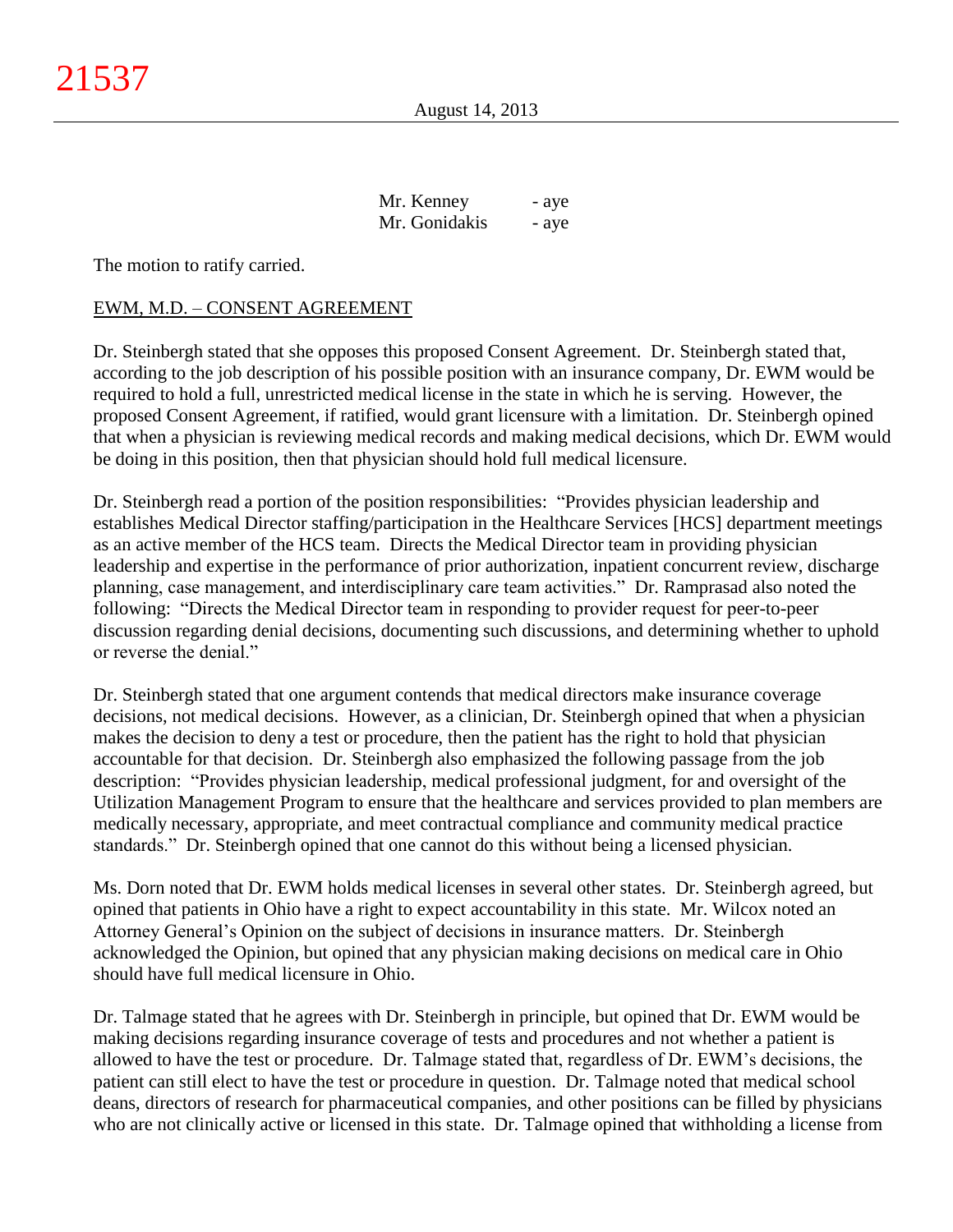Dr. EWM would be unfair, just as it would be unfair to deny a medical school dean or director of research. Dr. Talmage opined that, as long as Dr. EWM does not practice clinical medicine, the Board is more or less obligated to grant licensure.

Dr. Steinbergh replied that the denial of tests or procedures by insurance companies affects patient care. Dr. Steinbergh reiterated her opinion that if, for example, Dr. EWM denies coverage of a treatment, then the patient has the right to hold him accountable for that decision.

**Dr. Talmage moved to ratify the Proposed Consent Agreement with Dr. EWM. Mr. Gonidakis seconded the motion.** A vote was taken:

| <b>ROLL CALL:</b> | Dr. Strafford  | - abstain |
|-------------------|----------------|-----------|
|                   | Dr. Bechtel    | - abstain |
|                   | Dr. Soin       | - nay     |
|                   | Dr. Ramprasad  | - nay     |
|                   | Dr. Steinbergh | - nay     |
|                   | Dr. Sethi      | - nay     |
|                   | Dr. Talmage    | - aye     |
|                   | Mr. Kenney     | - nay     |
|                   | Mr. Gonidakis  | - aye     |
|                   |                |           |

The motion to ratify did not carry.

#### TIMOTHY WILLIAM SMITH, D.O. – PERMANENT SURRENDER OF CERTIFICATE

**Dr. Soin moved to ratify the Proposed Permanent Surrender with Dr. Smith. Dr. Ramprasad seconded the motion.** A vote was taken:

| <b>ROLL CALL:</b> | Dr. Strafford  | - abstain |
|-------------------|----------------|-----------|
|                   | Dr. Bechtel    | - abstain |
|                   | Dr. Soin       | - aye     |
|                   | Dr. Ramprasad  | - aye     |
|                   | Dr. Steinbergh | - aye     |
|                   | Dr. Sethi      | - aye     |
|                   | Dr. Talmage    | - abstain |
|                   | Mr. Kenney     | - aye     |
|                   | Mr. Gonidakis  | - aye     |
|                   |                |           |

The motion to ratify carried.

**Dr. Soin moved to table this topic in case of possible additional settlement agreements. Dr. Ramprasad seconded the motion.** All members voted aye. The motion carried.

The Board took a brief recess at 2:30 p.m. and returned at 2:55 p.m.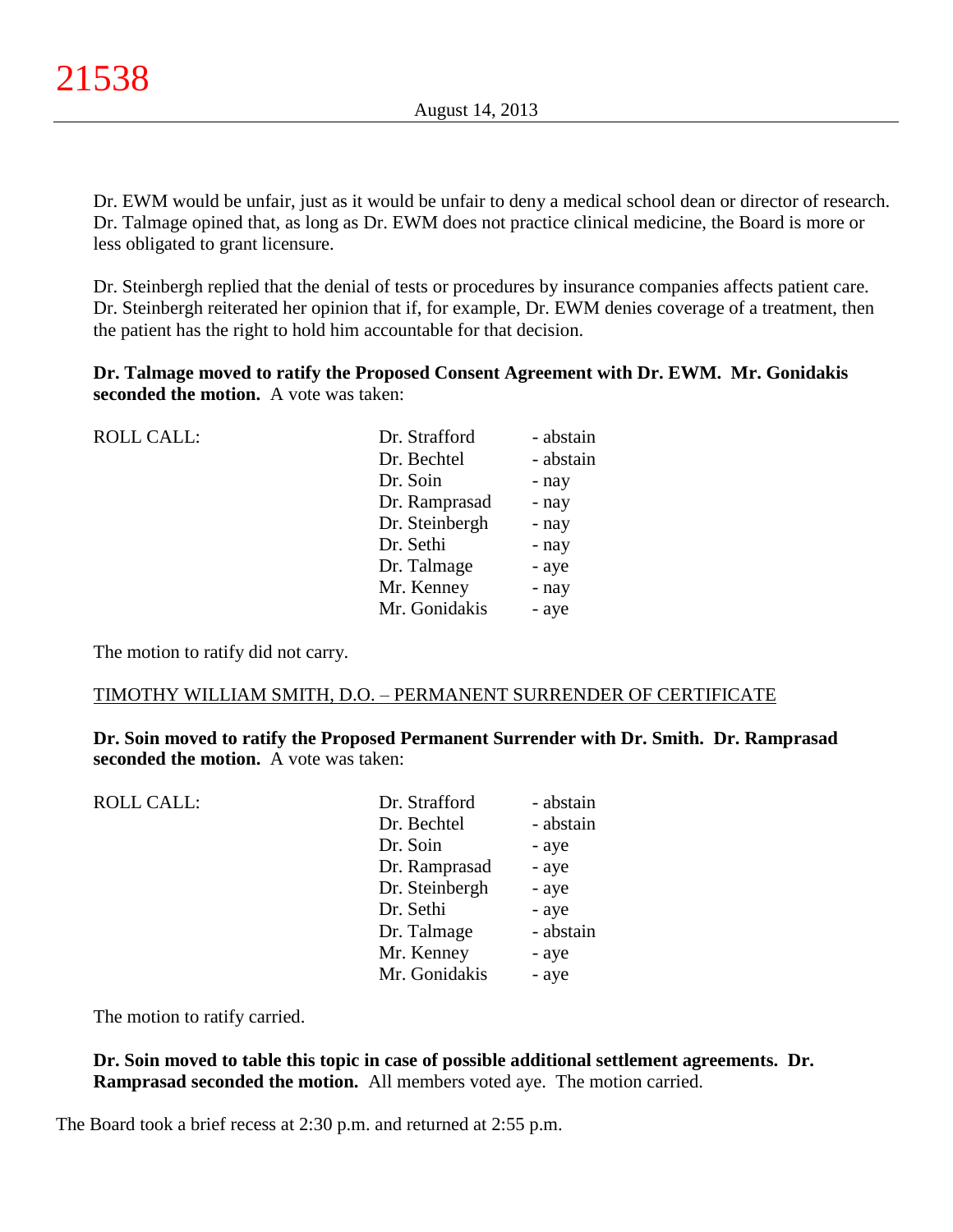#### APPLICANTS FOR LICENSURE

**Dr. Talmage moved to approve for licensure, contingent upon all requested documents being received and approved in accordance with licensure protocols, the physician applicants listed in Exhibit "A," the physician assistant applicants listed in Exhibit "B," the massage therapy applicants listed in Exhibit "C," the acupuncturist applicants listed in Exhibit "D," the anesthesiologist assistant applicants listed in Exhibit "E," the Oriental medical practitioner applicants listed in Exhibit "F," the genetic counselor applicants listed in Exhibit "G," and to grant Certificates of Good Standing to the limited branch schools listed in Exhibit "H." Dr. Sethi seconded the motion.** A vote was taken:

| <b>ROLL CALL:</b> | Dr. Strafford  |       |
|-------------------|----------------|-------|
|                   |                | - aye |
|                   | Dr. Bechtel    | - aye |
|                   | Dr. Soin       | - aye |
|                   | Dr. Ramprasad  | - aye |
|                   | Dr. Steinbergh | - aye |
|                   | Dr. Sethi      | - aye |
|                   | Dr. Talmage    | - aye |
|                   | Mr. Kenney     | - aye |
|                   | Mr. Gonidakis  | - aye |
|                   |                |       |

The motion carried.

#### PROBATIONARY APPEARANCES

#### ANTHONY M. RUFFA, D.O.

Dr. Ruffa was making his initial appearance before the Board pursuant to the terms of his May 8, 2013 Consent Agreement. Ms. Bickers reviewed Dr. Ruffa's history with the Board.

Dr. Steinbergh asked what medications Dr. Ruffa is currently taking. Dr. Ruffa replied that he is currently taking lithium, Lamictal, and Paxil. Responding to further questions, Dr. Ruffa stated that he is married and has four children between the ages of 22 and 13. Dr. Ruffa stated that his family has been very supportive.

Dr. Steinbergh asked Dr. Ruffa to describe his practice. Dr. Ruffa stated that he is employed by the Ashtabula County Medical Center, but will soon be opening a solo practice in Conneaut, Ohio. Dr. Steinbergh asked if Dr. Ruffa felt any stress about opening a solo practice. Dr. Ruffa replied that he is excited for the opportunity, noting that he has seen 30 to 60 patients per day in the different practices he has had since he left the hospital. Dr. Ruffa also stated that he has been working 40 to 60 hours per week, though he does not intend to continue doing that.

Dr. Ramprasad noted that Dr. Ruffa has been struggling with his depression and anxiety since 1993, but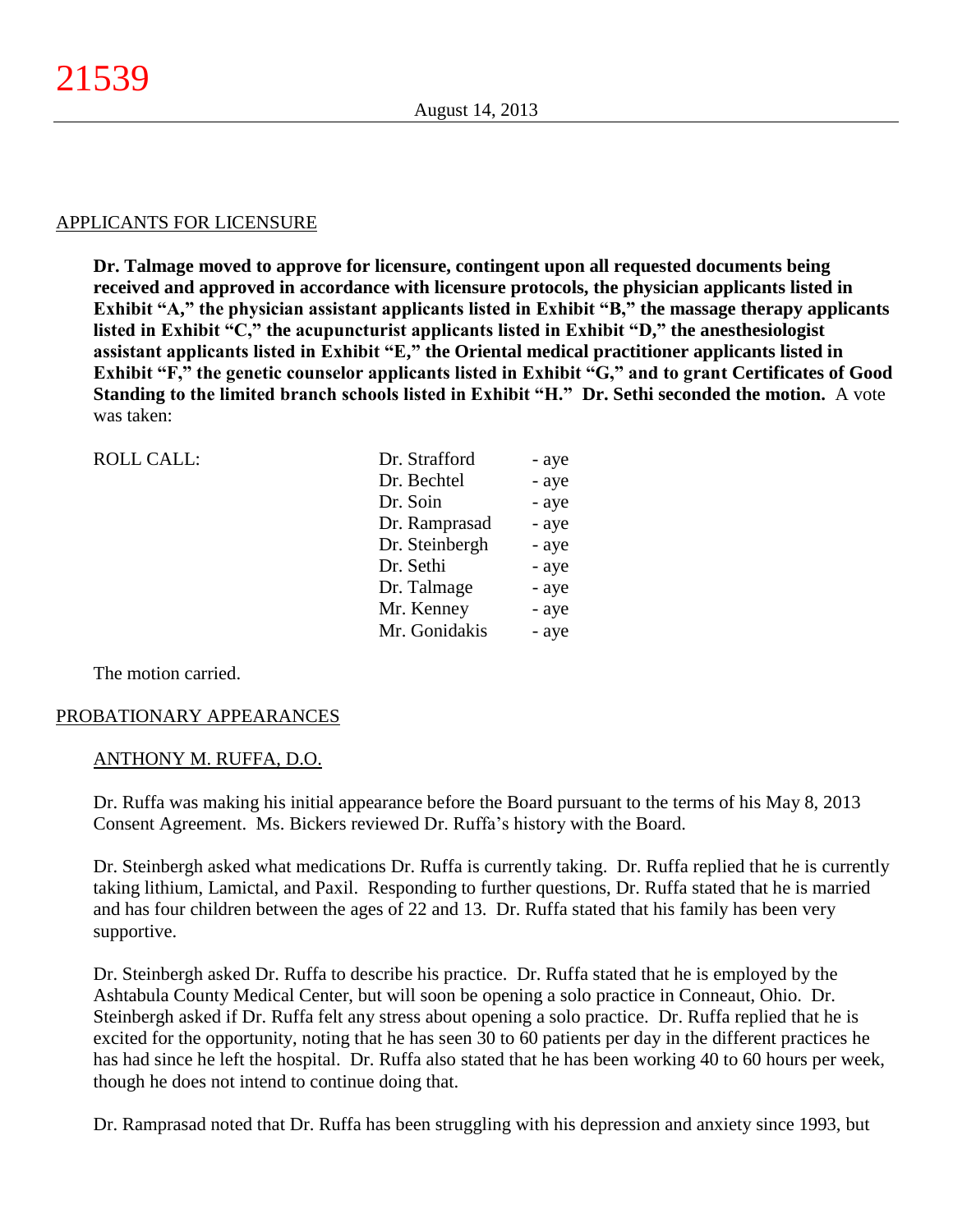that a change in medication has helped. Dr. Ruffa commented that his symptoms began when his 2-yearold son was diagnosed with cancer. Dr. Ruffa thanked God that his son is still alive today. Initially, Dr. Ruffa's psychiatrist tried a number of anti-depressant medications, which caused a hypomanic situation because Dr. Ruffa was not on a mood stabilizer. Dr. Ruffa stated that he has been fine since a new psychiatrist diagnosed him as bipolar and prescribed the appropriate medications.

Dr. Steinbergh asked if Dr. Ruffa understands his Consent Agreement. Dr. Ruffa replied that he understands his Consent Agreement and thanked the Board for allowing him to practice medicine in Ohio.

Mr. Kenney exited the meeting at this time.

Dr. Ruffa stated that in his new position, he will be training students from the Ohio University Heritage College of Osteopathic Medicine (OUHCOM), University Health Systems, and the Cleveland Clinic. Dr. Steinbergh commented that it is good to know that Dr. Ruffa will be training OUHCOM students.

# **Dr. Ramprasad moved to continue Dr. Ruffa under the terms of his May 8, 2013 Consent Agreement. Dr. Soin seconded the motion.** All members voted aye. The motion carried.

Dr. Bechtel exited the meeting at this time.

Mr. Kenney returned to the meeting at this time.

# FRANKLIN H. BAKER, P.A.

Mr. Baker was making his final appearance before the Board pursuant to his request for release from the terms of the Board's Order of August 10, 2011. Ms. Bickers reviewed Mr. Baker's history with the Board.

Dr. Steinbergh complimented Mr. Baker on his written description of his personal ethics course. Dr. Ramprasad agreed. Dr. Steinbergh asked Mr. Baker to describe his current practice. Mr. Baker stated that he has been at the same family practice for four years in Batavia, Ohio, an underserved area. Mr. Baker stated that his medical director and the physicians he works with have been supportive of him during this process.

Dr. Steinbergh asked what Mr. Baker has learned from this experience. Mr. Baker stated that the process resulted in a great deal of anxiety and stress. However, Mr. Baker learned to be patient and take his time. Mr. Baker stated that he came to the Board's attention because, due to impatience, he did not wait a couple of weeks to obtain his supervising physician's signature. Mr. Baker stated that this will not happen again.

**Dr. Soin moved to release Mr. Baker from the terms of the Board's Order of August 10, 2011, effective August 25, 2013. Dr. Ramprasad seconded the motion.** All members voted aye. The motion carried.

#### HUNGCHIH LEE, M.D.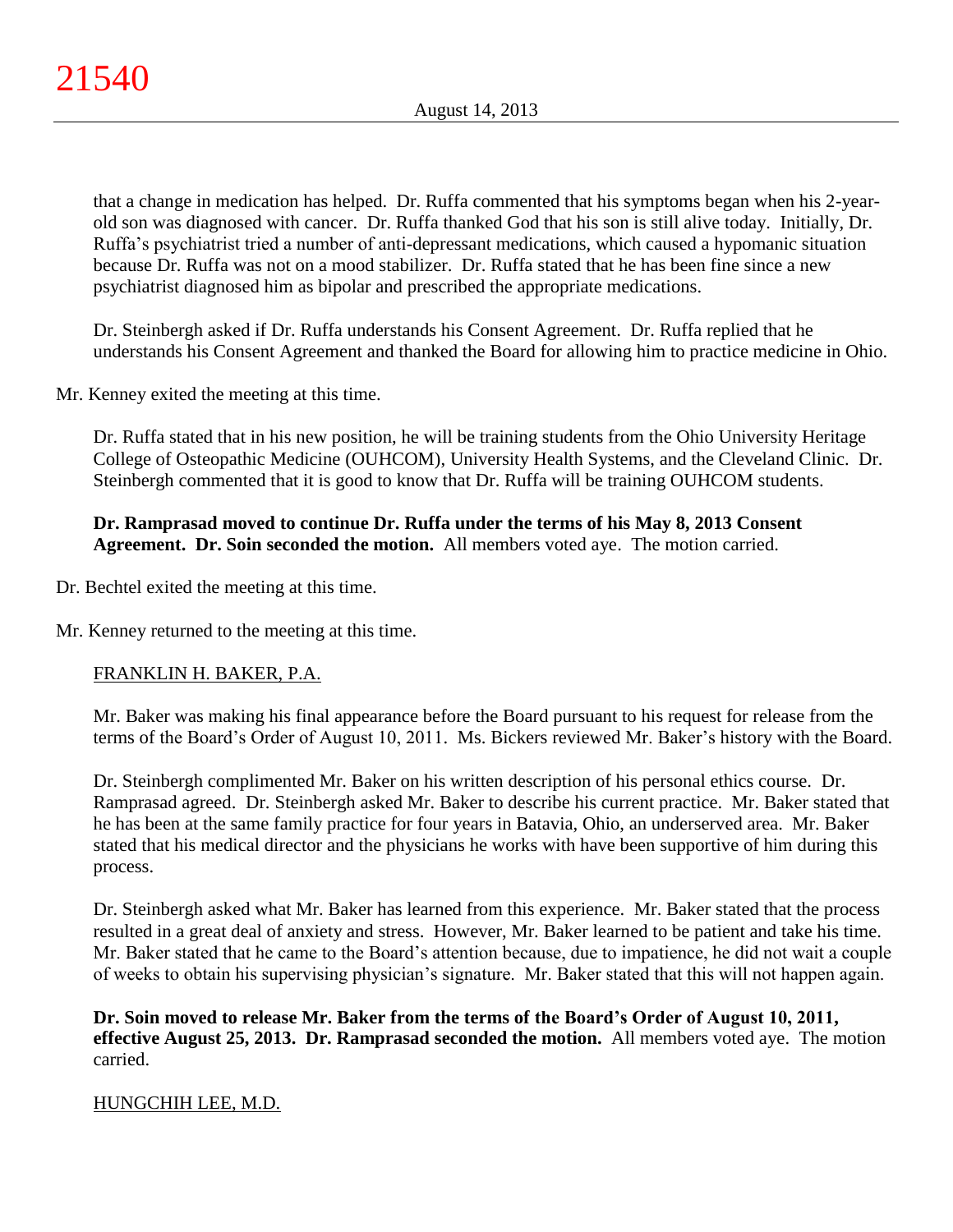Dr. Lee was making his final appearance before the Board pursuant to his request for release from the terms of his August 11, 2010 Consent Agreement. Ms. Bickers reviewed Dr. Lee's history with the Board.

Dr. Steinbergh asked what Dr. Lee has learned from this experience. Dr. Lee replied that he has learned to never say anything bad and to never lie again.

Dr. Bechtel returned to the meeting at this time.

Dr. Steinbergh asked Dr. Lee to describe his practice. Dr. Lee answered that he is practicing pain management in the clinic that he owns in the West Chester area and has been practicing pain management for 10 years. Dr. Soin asked if Dr. Lee is licensed as a pain management clinic. Dr. Lee answered that he is so licensed.

Dr. Steinbergh asked what Dr. Lee's motivation was to misrepresent his credentials. Dr. Lee replied that he had passed a reading examination for specialty board certification, but did not pass the oral examination in three attempts. At that point, in order to retake the oral examination, Dr. Lee would have to pass the reading examination again. Dr. Lee stated that he simply wrote that he had passed the boards. Dr. Lee stated that because of this incident, it has become difficult for him to obtain malpractice insurance and he pays a somewhat higher premium.

**Dr. Soin moved to release Dr. Lee from the terms of his August 11, 2010 Consent Agreement. Dr. Ramprasad seconded the motion.** All members voted aye. The motion carried.

#### LEONID MACHERET, M.D.

Dr. Macheret was making his final appearance before the Board pursuant to his request for release from the terms of the Board's Order of December 10, 2008. Ms. Bickers reviewed Dr. Macheret's history with the Board.

Dr. Steinbergh noted that Dr. Macheret completed his sexual boundaries course two years ago. Dr. Steinbergh asked what strategies Dr. Macheret uses that he learned in the course. Dr. Macheret stated that he has installed six cameras in his office, outside examination rooms, to ensure propriety. Inside the examination rooms, Dr. Macheret is always accompanied by a nurse, medical assistant, or chaperone to prevent any misunderstandings. Responding to Dr. Steinbergh, Dr. Macheret stated that his patients are fully aware of the cameras. Dr. Macheret stated that he will continue these practices after his release from the Board Order. Dr. Steinbergh asked if Dr. Macheret's practice is a solo practice. Dr. Macheret replied that it is a solo practice.

Mr. Gonidakis exited the meeting at this time.

Dr. Steinbergh noted that in his letter to the Medical Board, Dr. Macheret commented that, as a foreigntrained physician, he had been previously immersed in a culture with different boundaries. Dr. Steinbergh asked what Dr. Macheret meant by that statement. Dr. Macheret stated that when someone was crying and suddenly threw themselves on him, he had had a difficult time pushing them aside and it was construed in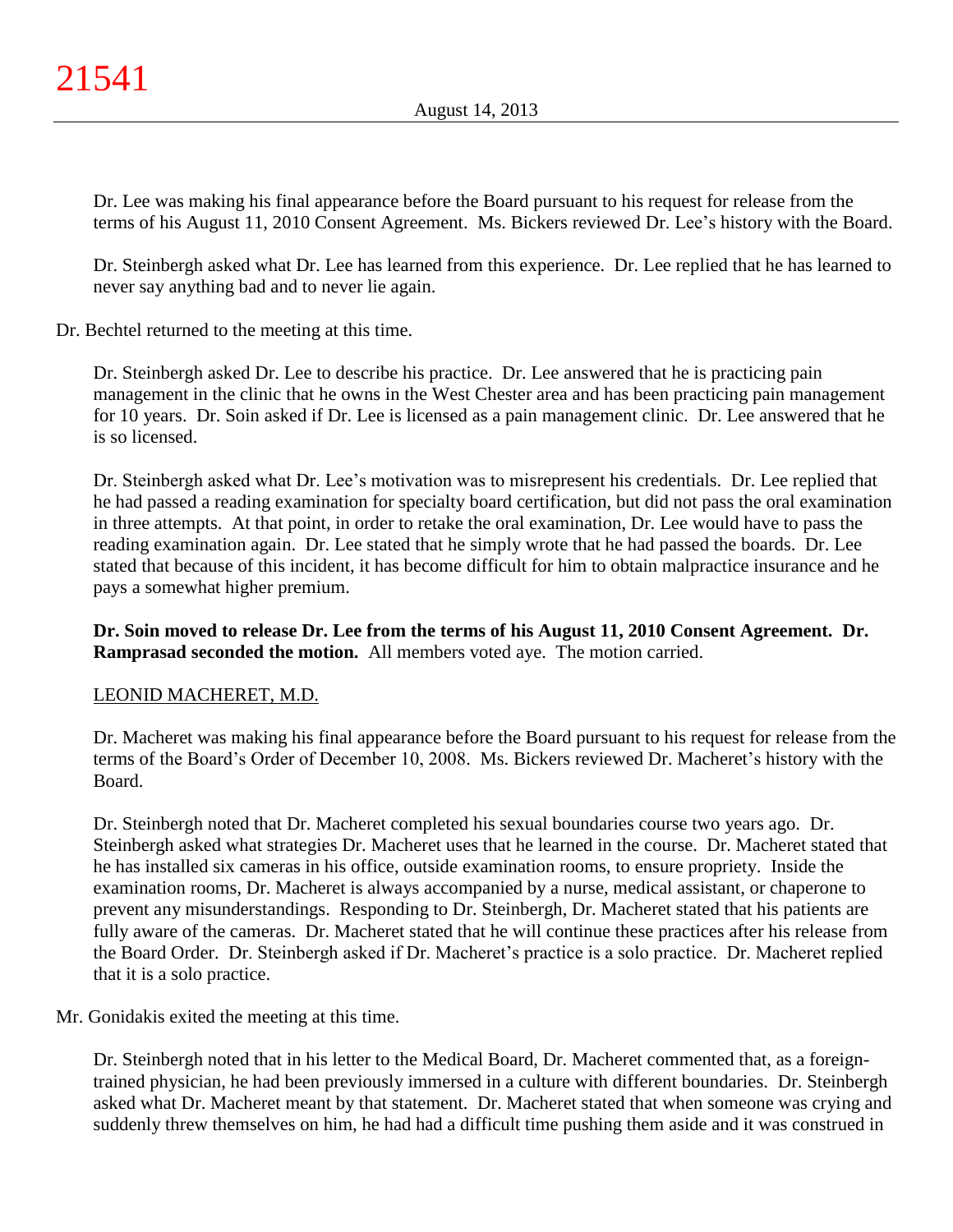a different way. In his courses, Dr. Macheret learned how to keep a distance and still show sympathy in such situations. Dr. Macheret stated that this is something that was not emphasized in Russia.

# **Dr. Ramprasad moved to release Dr. Macheret from the terms of the Board's Order of December 10, 2008. Dr. Soin seconded the motion.** All members voted aye. The motion carried.

# MARK A. RHODEBACK, M.T.

Mr. Rhodeback was making his final appearance before the Board pursuant to his request for release from the terms of the Board's Order of August 13, 2008. Ms. Bickers reviewed Mr. Rhodeback's history with the Board.

Dr. Steinbergh asked Mr. Rhodeback to describe his massage therapy practice. Mr. Rhodeback replied that he leases an office from Salon Lofts in Dublin, Ohio, and is the only massage therapist in a building with hair stylists and people in similar professions. Mr. Rhodeback stated that his practice is going well.

Dr. Steinbergh asked Mr. Rhodeback to describe his recovery program. Mr. Rhodeback answered that he attends meetings about two to three times per week and he has many friends in the program. Some of those that Mr. Rhodeback works with are also in recovery and they have "mini-meetings." Mr. Rhodeback stated that since his troubles, he has changed his group of friends. Mr. Rhodeback stated that he is now comfortable in his skin for the first time in a long time.

Dr. Steinbergh asked if Mr. Rhodeback sees his daughters regularly. Mr. Rhodeback responded that he does see them regularly.

Dr. Steinbergh asked of Mr. Rhodeback is currently taking medications in relation to his diagnosis of attention deficit and hyperactivity disorder (ADHD). Mr. Rhodeback replied that he had been taking Strattera, but the effectiveness of that medication began to wear off after a couple of years. Mr. Rhodeback also commented that Strattera was very costly because he does not have insurance. Mr. Rhodeback stated that, after consulting with his physician, he stopped taking Strattera. After some initial "fuzziness," Mr. Rhodeback did very well and is currently not taking any medications. Mr. Rhodeback stated that it helps that in his job, he is in a quiet room focusing on one person.

Dr. Ramprasad asked if Mr. Rhodeback has any employment besides his massage therapy work. Mr. Rhodeback responded that he has no other employment and is able to pay his bills with his massage therapy practice.

# **Dr. Ramprasad moved to release Mr. Rhodeback from the terms of the Board's Order of August 13, 2008. Dr. Bechtel seconded the motion.** All members voted aye. The motion carried.

# GARY ALLAN DUNLAP, D.O.

Dr. Dunlap was making his initial appearance before the Board pursuant to the terms of the Board's Order of May 8, 2013. Ms. Bickers reviewed Dr. Dunlap's history with the Board.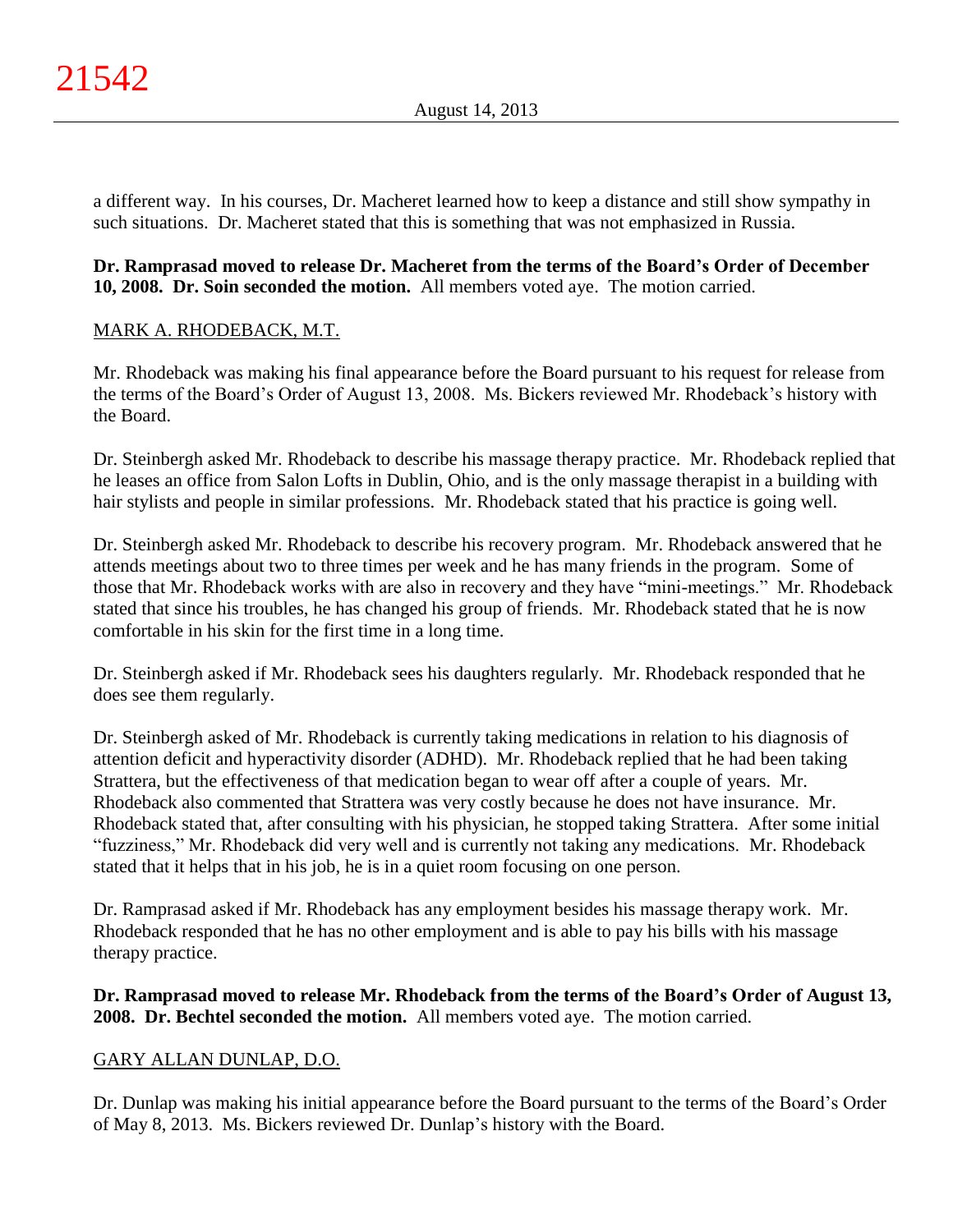Dr. Ramprasad asked if everything has been cleaned up in Dr. Dunlap's office. Dr. Dunlap replied that his office is much better than it was, but there is still a little more work to do.

Dr. Ramprasad asked if Dr. Dunlap is seeing a psychiatrist. Dr. Dunlap answered that he has completed the necessary paperwork and will be seeing a psychiatrist for the first time this Friday. Dr. Ramprasad asked if Dr. Dunlap has family support. Dr. Dunlap responded that he has no family in the area. Dr. Steinbergh asked what Dr. Dunlap does day-by-day. Dr. Dunlap replied that he packs things up and organizes them, as well as doing yard work at his house. Dr. Dunlap also works out a little.

Dr. Steinbergh asked what Dr. Dunlap has done with patient care since his license was suspended. Dr. Dunlap replied that when his office was open he mostly practiced osteopathic manipulative medicine, plus a secondary nutritional practice. Dr. Dunlap stated that for both of those services, there are many people his patients can see. Dr. Dunlap hoped to have his license reinstated so he can resume his practice. Dr. Steinbergh asked what Dr. Dunlap has done to arrange care for his patients during his suspension. Dr. Dunlap stated that he made some phone calls, but the practitioners he would refer his patients to have twomonth waiting lists. Therefore, Dr. Dunlap has told his patients to see whoever they want, be it another physician, a chiropractor, a massage therapist, or another practitioner.

Dr. Soin noted that Dr. Dunlap will see a psychiatrist for the first time this Friday and asked why there has been such a long delay in arranging psychiatric visits, as stipulated in the Board's Order. Dr. Dunlap stated that the first psychiatrist he approached initially agreed to see Dr. Dunlap, but he backed out because he did not want to get involved in reporting to the Medical Board. The process to arrange a visit with the second psychiatrist was very long and involved first having a conversation with the office manager, then having a conversation with the psychiatrist, then submitting the psychiatrist's *curriculum vitae* to the Board and awaiting approval, then providing the psychiatrist with a multiple-page report from the Board describing his situation, then submitting a \$2,000.00 evaluation fee, then filling out a 20-page questionnaire. Dr. Dunlap stated that he finished the questionnaire two days ago and arranged for his appointment this Friday. Dr. Dunlap stated that all of these things took about a month to five weeks.

Dr. Ramprasad asked if Dr. Dunlap has had any reflection on this situation. Dr. Dunlap replied that the bottom line is that he accumulated too many things in his office and in his home. Dr. Dunlap stated that once he started cleaning up, he realized that he had been overwhelmed. Dr. Dunlap stated that he had overdone things by buying things at auctions, garage sales, estate sales, and the like. Dr. Dunlap stated that his habit of buying things began when he started collecting record albums. Dr. Dunlap stated that it took him two years to realize that he was in over his head, and three years to wean himself from the habit. Dr. Dunlap stated that he does not even think about buying such items anymore. Now, Dr. Dunlap is in the process of organizing his possessions, boxing them up, moving them to where they should be, and then selling many of them. Dr. Dunlap stated that he took one load to a flea market last weekend to sell them, but the whole process will take some time.

Dr. Soin stated that he would like an indication that Dr. Dunlap is taking the Board's direction seriously. Dr. Soin recapped that a Medical Board investigator had initially visited Dr. Dunlap's office and found it to be very unkempt, including rotting food. Dr. Dunlap was instructed to clean his office at that time, but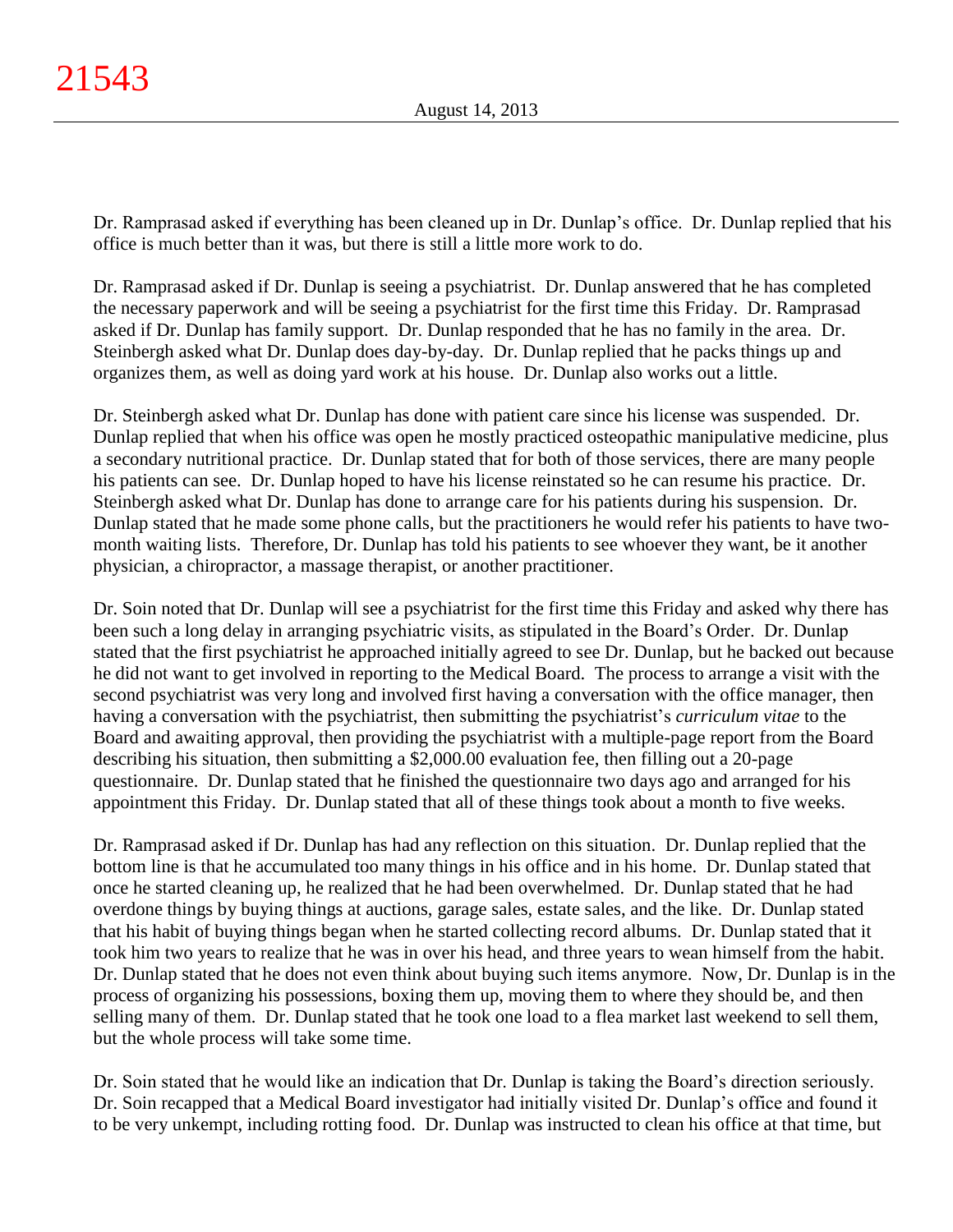when the investigator returned to the office, it had not been cleaned. Dr. Soin expressed disappointment that Dr. Dunlap has yet to obtain a psychiatric evaluation, as required by the Board's Order of May 8, 2013. Dr. Soin opined that Dr. Dunlap could have made a stronger effort to obtain the psychiatric evaluation sooner. Dr. Dunlap stated that he does take the Board's action seriously and he would like to practice medicine again. Dr. Soin noted that prior to the Board Order, Dr. Dunlap had an appointment with a psychiatrist but he did not show up. Dr. Dunlap replied that he did not no-show, but had cancelled that appointment because it conflicted with a vacation that had been planned and paid for months in advance.

Dr. Steinbergh stated that the Board would like to see some progress towards compliance because it is concerned about Dr. Dunlap. Dr. Ramprasad suggested that Dr. Dunlap appear before the full Board again in two months so the Board can be assured that Dr. Dunlap has made some improvements and is taking care of himself.

Dr. Steinbergh asked if Dr. Dunlap understands his Board Order. Dr. Dunlap replied that he understands the Board Order.

**Dr. Ramprasad moved to continue Dr. Dunlap under the terms of the Board's Order of May 8, 2013, and to require him to appear again before the full Board in two months. Dr. Bechtel seconded the motion.** All members voted aye. The motion carried.

Dr. Dunlap added that the investigator's report in his case was very erroneous and asked if he could explain. Dr. Steinbergh replied that Dr. Dunlap has had his hearing, made his presentations, and the Board has made a decision in the matter. Dr. Steinbergh stated that the Board is concerned about Dr. Dunlap's health, and therefore will see him again in two months.

# EWA HANSEN, M.D.

Dr. Hansen was making her initial appearance before the Board pursuant to the terms of her May 8, 2013 Consent Agreement. Ms. Bickers reviewed Dr. Hansen's history with the Board.

Dr. Steinbergh asked how Dr. Hansen is. Dr. Hansen replied that she feels humiliated because she never pictured herself in this situation. Dr. Ramprasad stated that what has occurred is done and now the Board just wants to make sure everything is okay for Dr. Hansen and her patients.

Dr. Steinbergh asked Dr. Hansen to describe her practice. Dr. Hansen responded that she is a pediatrician in a group practice. Dr. Hansen stated that she is in the process of sunsetting her practice, and therefore has not seen any new patients for three years. The majority of Dr. Hansen's patients are now teenagers. Dr. Hansen stated that she is doing more administrative work and, since October 2012, she has only seen two patients.

Dr. Steinbergh asked if Dr. Hansen understands her Consent Agreement. Dr. Hansen noted that under the requirements of her Consent Agreement, her monitoring physician must review 10 of Dr. Hansen's patient charts per week. However, she does not see 10 patients per week. Ms. Bickers stated that when that happens, the monitoring physician should review all patient charts and report that they are the only charts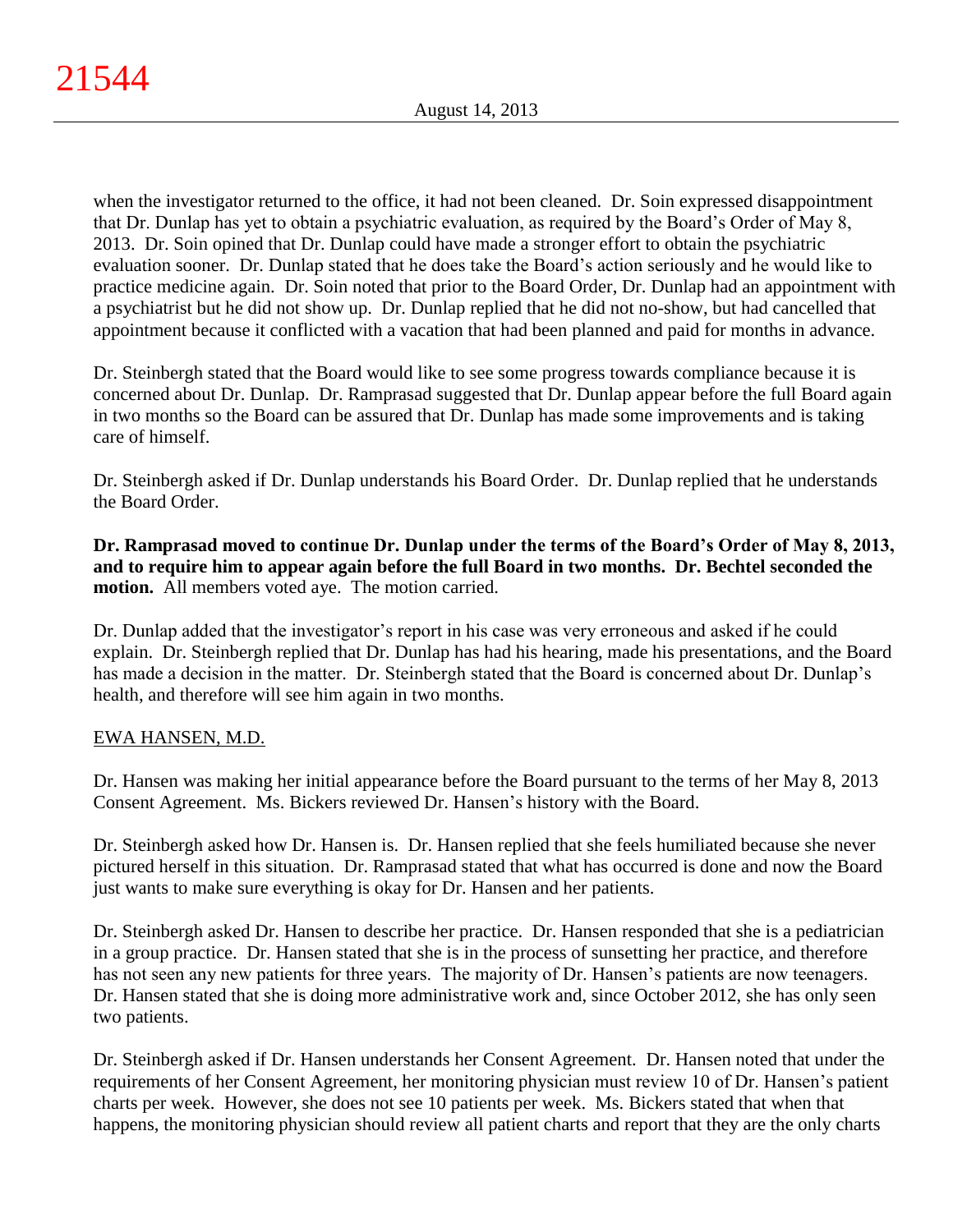available.

Dr. Hansen stated that when her interaction with the Board began, she was advised to hire an attorney, which she did. Dr. Hansen asked if she could have gone through the process and directly communicated with the Board without an attorney. Dr. Steinbergh stated that Dr. Hansen could have represented herself without an attorney, but most physicians with matters before the Board choose to obtain legal representation.

# **Dr. Ramprasad moved to continue Dr. Hansen under the terms of her May 8, 2013 Consent Agreement. Dr. Soin seconded the motion.** All members voted aye. The motion carried.

# STEVEN J. KAZ, M.D.

Dr. Kaz was making his initial appearance before the Board pursuant to the terms of his May 8, 2013 Consent Agreement. Ms. Bickers reviewed Dr. Kaz's with the Board.

Dr. Steinbergh asked if Dr. Kaz is taking any medications at this time. Dr. Kaz replied that he is taking Wellbutrin, Prozac, and Lamictal. Dr. Steinbergh asked Dr. Kaz to describe his recovery. Dr. Kaz responded that his medications and being out from under the stress of practice has helped him quite a bit. Dr. Kaz stated that he has been seeing his psychiatrist for years, but just began treatment with a psychologist in compliance with his Consent Agreement. Dr. Steinbergh asked who is prescribing Dr. Kaz's medications. Dr. Kaz answered that his medications are prescribed by Dr. Kenneth Glass, his psychiatrist.

Dr. Steinbergh asked about Dr. Kaz's family support. Dr. Kaz stated that his children are "everywhere." Dr. Kaz stated that he and his wife are waiting to see what happens from this and she has been supportive.

Dr. Ramprasad asked why Dr. Kaz voluntarily removed himself from practice. Dr. Kaz replied that he had been ready to "check out," i.e. was suicidal, at that time. Dr. Steinbergh asked if Dr. Kaz was able to transition his patients to other physicians for care. Dr. Kaz stated that, at his request, the owners of his practice found a physician to take the practice, although that process was quite lengthy. Dr. Steinbergh asked if Dr. Kaz continues to have suicidal tendencies now that he is on medication prescribed by a psychiatrist. Dr. Kaz answered that he has been relieved of those thoughts.

Dr. Steinbergh asked if Dr. Kaz had any questions for the Board. Dr. Kaz replied that he has no questions. Dr. Steinbergh hoped that Dr. Kaz recognizes what he has given to his patients over the years.

Dr. Talmage exited the meeting at this time.

**Dr. Soin moved to continue Dr. Kaz under the terms of his May 8, 2013 Consent Agreement. Dr. Ramprasad seconded the motion.** All members voted aye. The motion carried.

Dr. Talmage returned to the meeting at this time.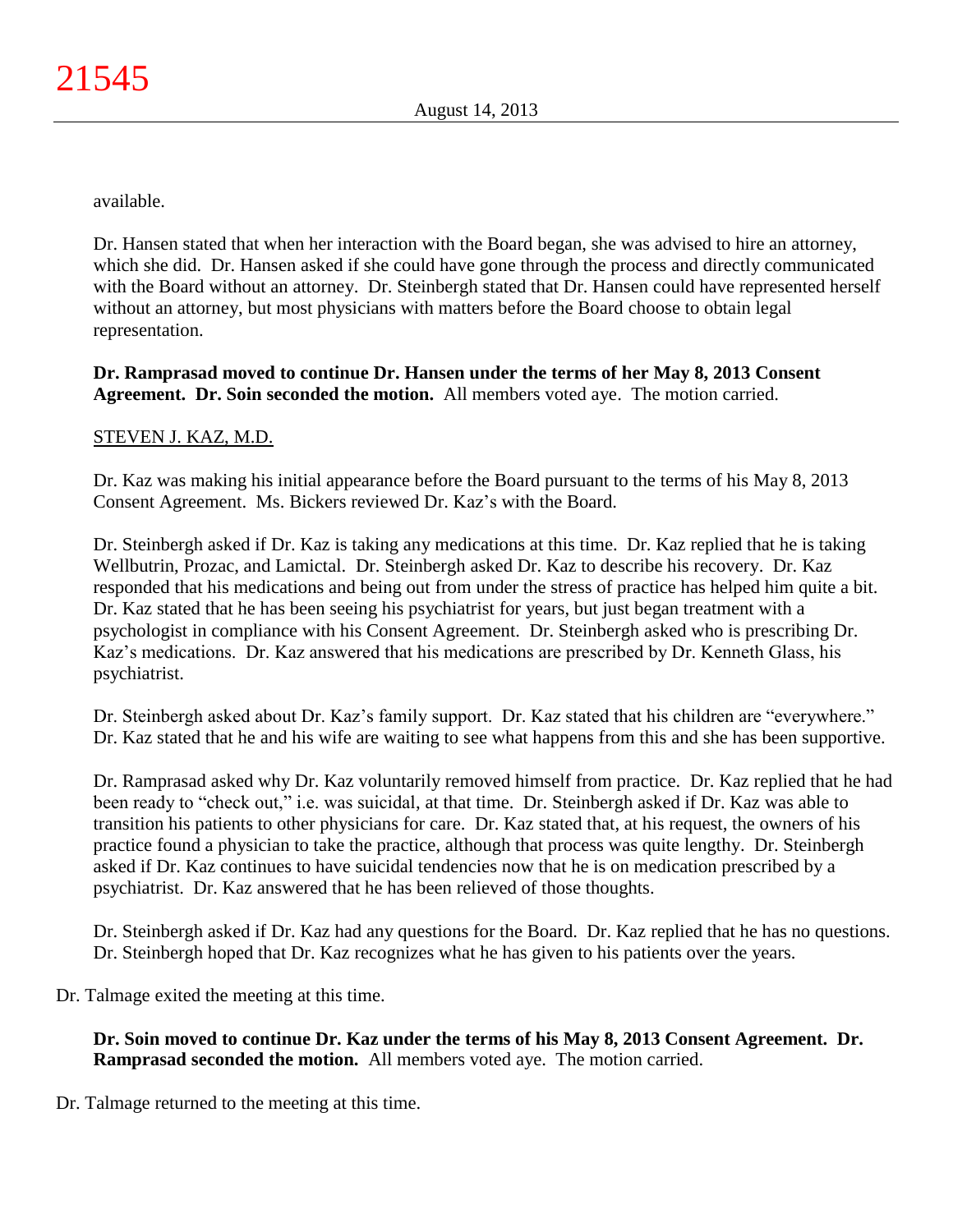# RANDI MCVETY, M.T.

Ms. McVety was making her initial appearance before the Board pursuant to the terms of her September 12, 2012 Consent Agreement. Ms. Bickers reviewed Ms. McVety's history with the Board.

Dr. Ramprasad stated that the Board has recently seen a relatively large number of massage therapists who have forgotten to renew their license and continued to practice beyond its expiration, a phenomenon the Board does not see in its other licensees. Dr. Ramprasad asked Ms. McVety if she could explain this so that the Board can take measures to prevent it. Ms. McVety replied that, in her case, she had just moved without having received her renewal packet from the Board, and also had a new baby at that time. Because of these circumstances, Ms. McVety stated that she simply overlooked renewing her massage therapy license.

Dr. Steinbergh asked if Ms. McVety has learned from this experience. Ms. McVety replied that she has learned. Dr. Steinbergh wished Ms. McVety well and asked her to help educate her colleagues on the importance of renewing their massage therapy licenses in a timely manner. Dr. Steinbergh asked if Ms. McVety had any questions about her Consent Agreement. Ms. McVety replied that she has no questions.

#### **Dr. Soin moved to continue Ms. McVety under the terms of her September 12, 2012 Consent Agreement. Dr. Bechtel seconded the motion.** All members voted aye. The motion carried.

# THOMAS E. REILLEY, D.O.

Dr. Reilley was making his initial appearance before the Board pursuant to the terms of his May 8, 2013 Consent Agreement. Ms. Bickers reviewed Dr. Reilley's history with the Board.

Dr. Steinbergh asked where Dr. Reilley had been practicing prior to the suspension of his medical license. Dr. Reilley replied that he had practiced at the Ohio State University Wexner Medical Center. Dr. Steinbergh asked about Dr. Reilley's most recent sobriety date. Dr. Reilley answered that his most recent sobriety date is April 19, 2013, when he was arrested for domestic violence.

Dr. Steinbergh asked if Dr. Reilley is seeing a psychiatrist or has a psychiatric diagnosis. Dr. Reilley responded that he does not have a psychiatric diagnosis and is not seeing a psychiatrist. Dr. Reilley noted that he finished a three-month treatment at Shepherd Hill Hospital last Friday. Dr. Reilley stated that his treatment at Shepherd Hill went very well and his discharge summary noted no tendencies towards violence or aggressive behavior during his time there.

Dr. Reilley stated that the reason for his arrest on April 19 was due to a combination of testosterone injection, Ambien, and alcohol. Dr. Reilley explained that on that evening, he and his wife had a disagreement over dinner regarding retirement. Upon returning home, Dr. Reilley took an Ambien. Dr. Reilley stated that he had a blackout and the next thing he knew, it was a day and a half later and he had been arrested. Dr. Reilley stated that his wife had called the police because he was a danger to her and to himself. Dr. Reilley stated that his wife did the right thing by having him arrested. Dr. Steinbergh asked if Dr. Reilley's wife had been injured during this incident. Dr. Reilley replied that his wife had not been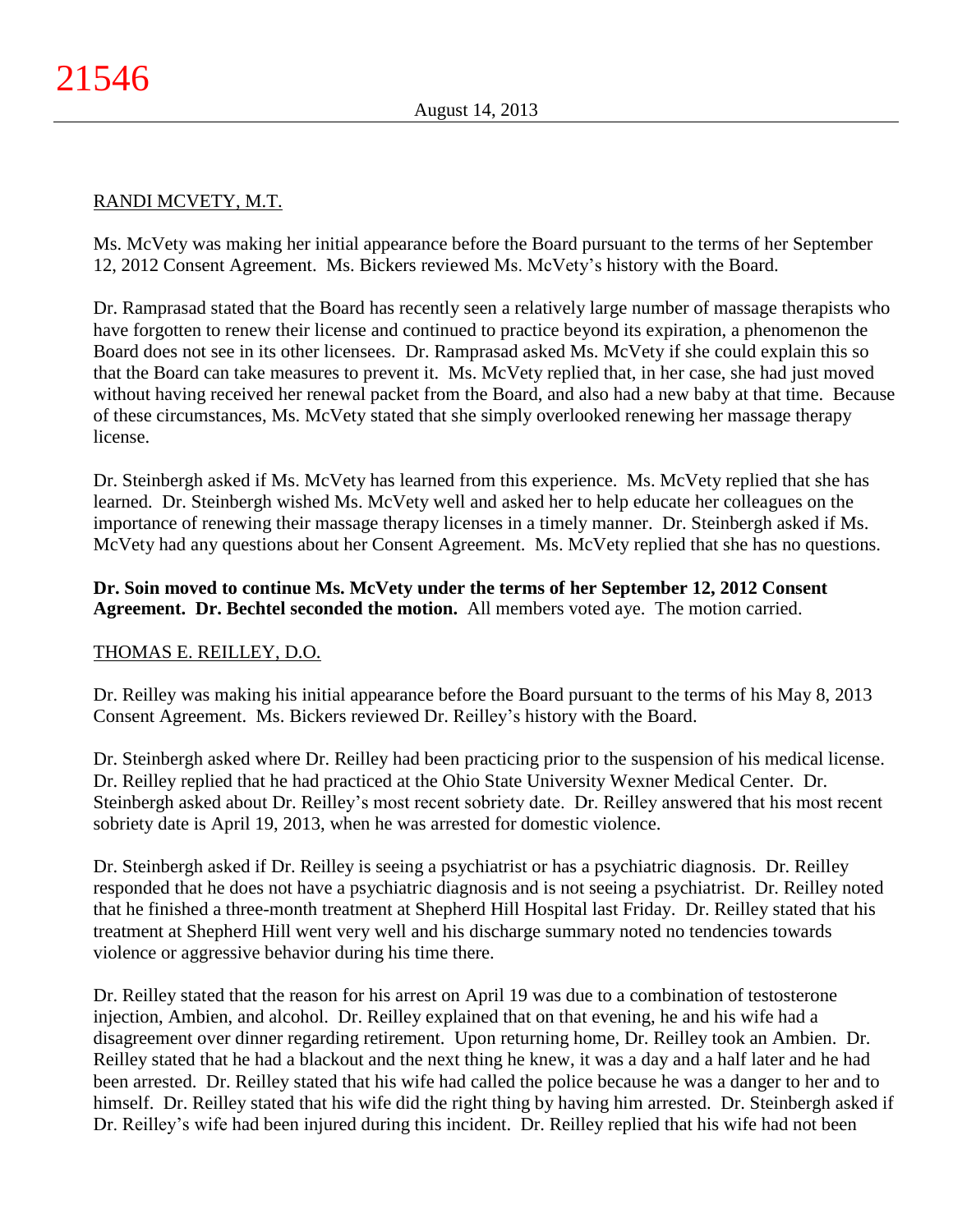injured.

Dr. Steinbergh asked if Dr. Reilley is still taking Ambien. Dr. Reilley replied that he has not taken Ambien since that night. Dr. Steinbergh asked if Dr. Reilley is taking any other medications. Dr. Reilley replied that he takes beta blockers for blood pressure. Dr. Reilley related that an incident during his arrest resulted in an aggravation of peritonitis, which worsened and required surgery halfway through his treatment at Shepherd Hill. Dr. Reilley stated that he only used analgesics for five days following the surgery and relied on Tylenol and aspirin after that, although it was very painful. Dr. Reilley commented that his drug of choice is alcohol and, although he is an anesthesiologist, he has never had an attraction to narcotics or painkillers.

Dr. Ramprasad asked if Dr. Reilley plans to return to practice. Dr. Reilley stated that he plans to retire in December, after 42 years of practice, including 35 years at Ohio State. Dr. Reilley stated that he was considering retiring to Florida and getting a position there training residents or conducting anesthesia research. Dr. Reilley stated that he will not return to critical care.

Dr. Steinbergh asked if Dr. Reilley had any questions about his Consent Agreement. Dr. Reilley replied that he has no questions.

Dr. Sethi exited the meeting at this time.

**Dr. Ramprasad moved to continue Dr. Reilley under the terms of his May 8, 2013 Consent Agreement. Dr. Soin seconded the motion.** All members voted aye. The motion carried.

#### BERNARD J. ROSE, M.D.

Dr. Rose was making his initial appearance before the Board pursuant to the terms of his May 8, 2013 Consent Agreement. Ms. Bickers reviewed Dr. Rose's history with the Board.

Responding to questions from Dr. Ramprasad, Dr. Rose stated that he underwent 28 days of inpatient rehabilitation at Glenbeigh Hospital, followed by 22 days of intensive outpatient treatment. Dr. Rose stated that his treatment at Glenbeigh was superior to his previous treatment centers and he would recommend it to anyone.

Dr. Sethi returned to the meeting at this time.

Dr. Ramprasad asked if Dr. Rose is currently taking any medications. Dr. Rose answered that he is taking Citalopram and is no longer taking Zyprexa.

Dr. Ramprasad asked about Dr. Rose's family support. Dr. Rose replied that he and his wife just celebrated their 25<sup>th</sup> wedding anniversary, and she is very supportive of him. Dr. Rose also stated that his three college-age children are behind him 100%. Dr. Ramprasad asked how Dr. Rose is managing financially since he is not working. Dr. Rose replied that he had saved money for long enough that it was not a problem.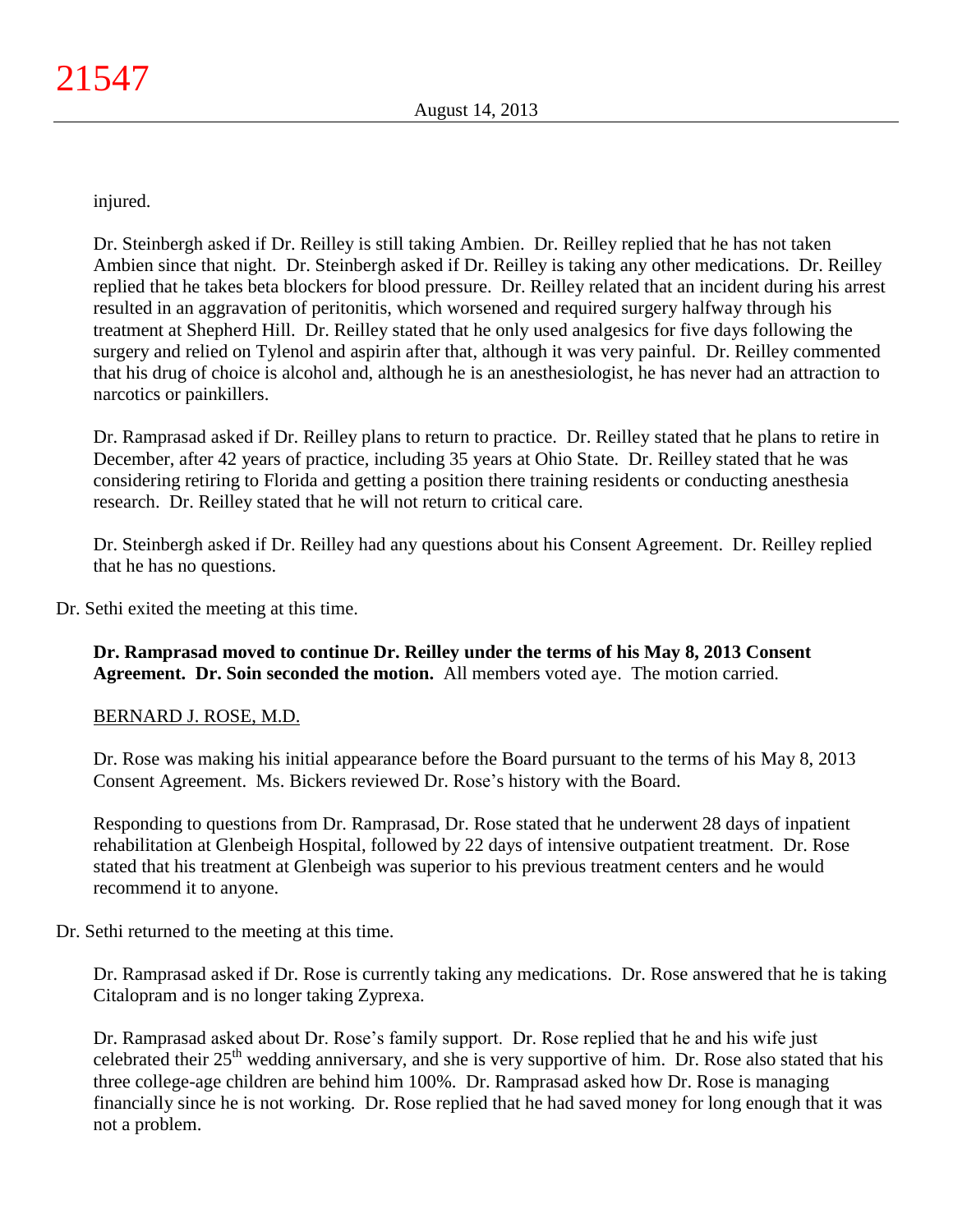Dr. Ramprasad asked if Dr. Rose is in a recovery network. Dr. Rose answered that he attends Alcoholics Anonymous meetings three times per week and an aftercare meeting once per week.

Dr. Ramprasad asked if the diagnosis and prescribed medications from Glenbeigh has helped Dr. Rose. Dr. Rose responded that what Glenbeigh did and what he learned there was immensely helpful. Dr. Rose learned that he is a grown-up and needs to act like one. Dr. Rose stated that he is looking forward to returning to practice. Dr. Ramprasad asked if Dr. Rose practices medicine alone. Dr. Rose answered that he practices with his brother. Dr. Rose stated that currently, his patients are being treated by his brother and a *locum tenens* physician hired by the practice.

Dr. Ramprasad asked if Dr. Rose has any questions about his Consent Agreement. Dr. Rose stated that he has identified a psychiatrist to perform the psychiatric assessment required for reinstatement, but wanted to make sure he is a Board-approved assessor. Ms. Bickers stated that the psychiatrist is Board-approved if his name appears on the Board's online list of approved psychiatric assessors, but she will confirm that for Dr. Rose after the meeting.

**Dr. Ramprasad moved to continue Dr. Rose under the terms of his May 8, 2013 Consent Agreement. Dr. Talmage seconded the motion.** All members voted aye. The motion carried.

# LISA ANN WEST, D.O.

Dr. West was making her initial appearance before the Board pursuant to the terms of her May 8, 2013 Consent Agreement. Ms. Bickers reviewed Dr. West's history with the Board.

Dr. Steinbergh noted that Dr. West has now attended two 28-day inpatient treatments. Dr. West confirmed that that is correct. Dr. Steinbergh asked how Dr. West is doing at this time. Dr. West replied that she is doing much better than she was a few months ago. Dr. West stated that when she moved to the Toledo area for her residency she did not know anyone, but she is beginning to meet more people now. Dr. West stated that she has made many friends at her Alcoholics Anonymous meetings, which she attends six days per week.

Dr. Ramprasad noted that Dr. West's first inpatient treatment was at the Ridge at Batavia, and the second treatment was at Arrowhead Behavioral Health. Dr. Ramprasad asked why Dr. West chose Arrowhead for her second treatment. Dr. West stated that she relapsed when her fiancé called off their wedding. Dr. West stated that she obviously had not worked her program correctly. Dr. West chose Arrowhead for her second treatment.

Dr. Ramprasad asked if Dr. West has a family history of alcohol abuse. Dr. West replied that her grandfather had two brothers who died of alcoholism in their forties. Dr. Ramprasad asked how long Dr. West had been drinking. Dr. West stated that she had been drinking for approximately two years, having started in the fourth year of medical school at Pikeville College School of Osteopathic Medicine. Dr. Steinbergh asked why Dr. West chose to drink at that time. Dr. West answered that she drank because she was curious about it and wondered why everyone seemed to do it. Dr. West stated that it was a very bad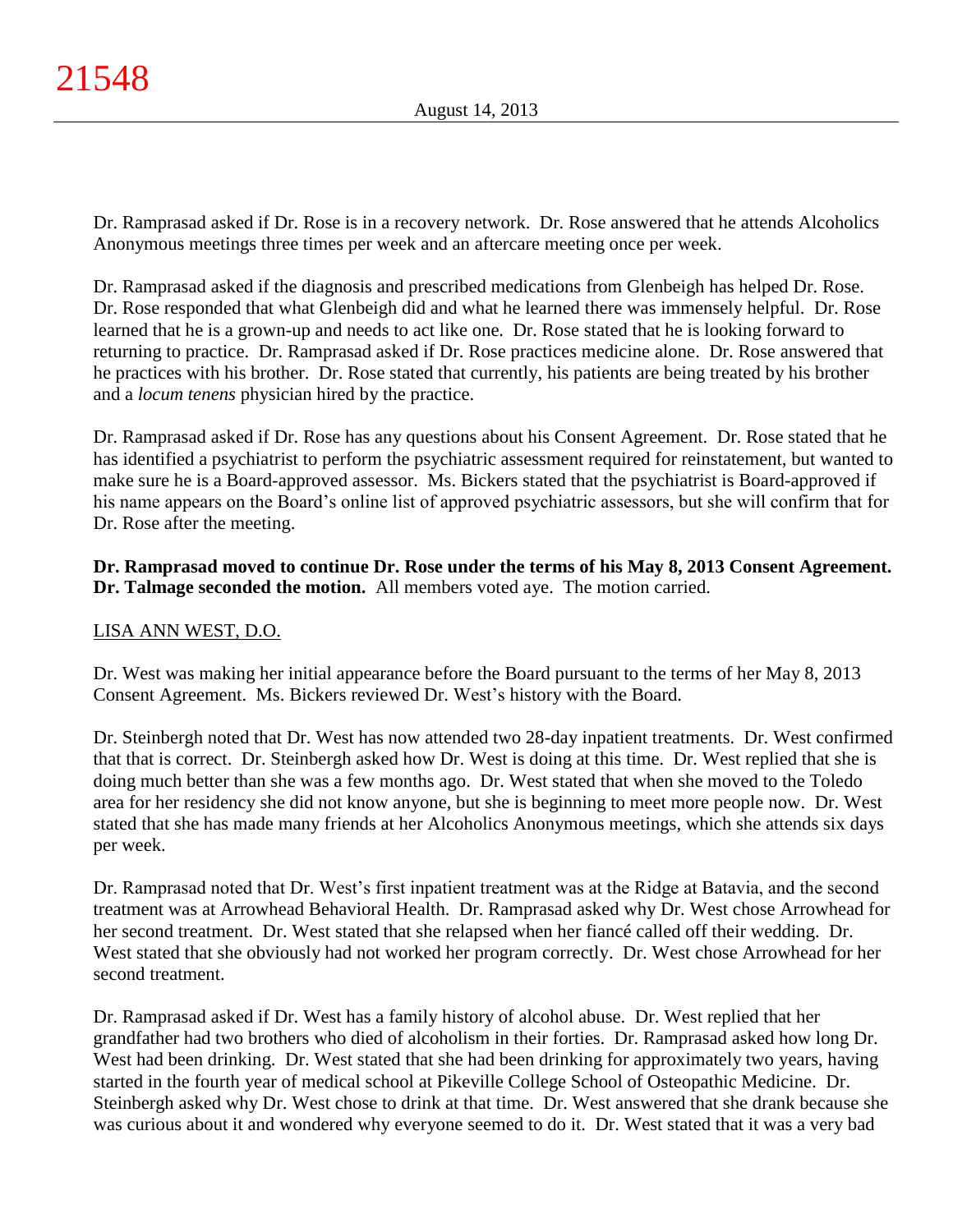decision.

Dr. Ramprasad asked why Dr. West is taking the medication Topamax. Dr. West replied that the Topamax is to treat her migraine headaches.

Dr. Sethi exited the meeting at this time.

Dr. Steinbergh asked if Dr. West has a psychiatric diagnosis. Dr. West stated that following the death of her grandfather, she was diagnosed with depression and prescribed Prozac. The physicians at Arrowhead opined that Dr. West did not truly have depression and took her off that medication, but stated that she could be restarted on the Prozac if her mood dipped. Dr. West stated that she called a few days ago because she was feeling down, and a prescription for Prozac was called in which she is currently taking.

Dr. Ramprasad asked what year Dr. West is at in her residency program. Dr. West replied that she is in her first year and that the program has agreed to take her back. Dr. West will reenter the program as a firstyear resident, but will do second-year rotations, which she is somewhat nervous about. Dr. Steinbergh advised Dr. West to have a very honest discussion with her program director about whether she is ready for that level. Dr. Steinbergh wanted Dr. West to be successful in her training program, especially since it could impact the success of her recovery.

**Dr. Ramprasad moved to continue Dr. West under the terms of her May 8, 2013 Consent Agreement. Dr. Soin seconded the motion.** All members voted aye. The motion carried.

# PROBATION AND REINSTATEMENT CONSENT AGENDA

Dr. Steinbergh advised that at this time she would like the Board to consider the probationary reports and probationary requests on today's consent agenda. Dr. Ramprasad stated that he wished to discuss the probationary request of Albert J. Weisbrot, M.D., separately.

Dr. Ramprasad noted that Dr. Weisbrot has proposed a pain management module to fulfill his controlled substance prescribing course requirement. Dr. Ramprasad stated that the suggested module is a good one, but expressed concern that a module does not provide the experience of being in a room with other people who are asking questions and interacting. Dr. Ramprasad asked if the module comes with a video or if it is simply slides. Ms. Bickers believed that the module is interactive, but will confirm that and report back.

Dr. Steinbergh stated that she would like to discuss the probationary request of Philip M. Goldman, M.D., separately for the benefit of new Board members. Dr. Steinbergh stated that Dr. Goldman is also in a consent agreement with another board which is monitoring him. In order to be compliant with that board, Dr. Goldman is requesting that his random drug tests be reduced from four times per month to 26 times per year. Dr. Steinbergh stated that the Board sometimes grants such modifications, which are reasonable. Dr. Steinbergh stated that the Secretary and Supervising Member are often dealing with such issues.

**Dr. Soin moved to accept the Compliance staff's Reports of Conferences on July 8 & 9, 2013, with: Nicholas Atanasoff, D.O.; Joseph E. Baus, M.D.; Mark E. Blair, M.D.; Carolyn A. Chambers, M.D.;**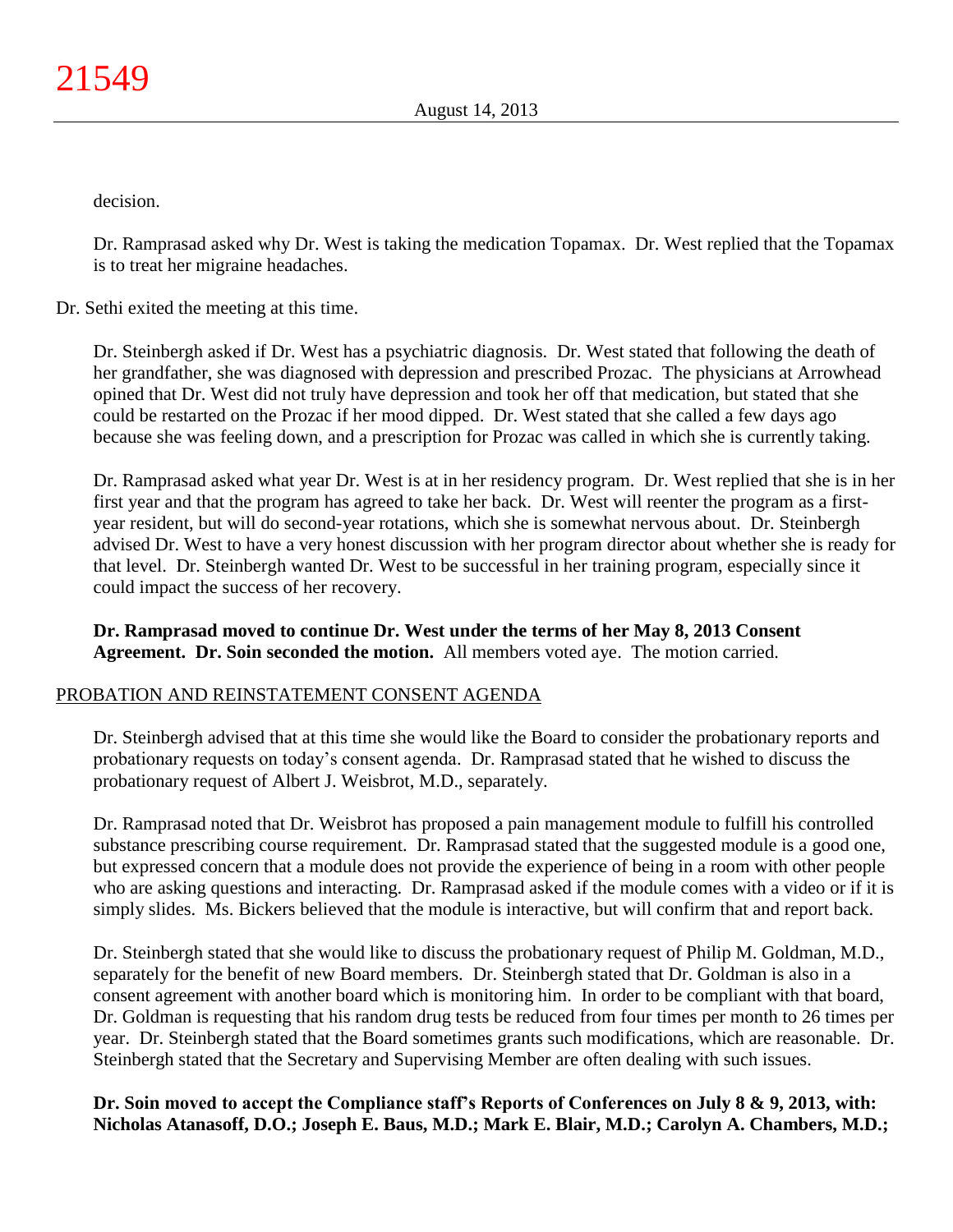**Aimee V. Chappelow, M.D.; Janice Electa Green Douglas, M.D.; Francis E. Dumont, M.D.; Paul E. Duncan, M.D.; Lynne A. Eaton, M.D.; Matthew H. Evenhouse, M.D.; Jennifer J. Furin, M.D.; Marjorie M. Haas, M.D.; Shane R. Hanzlik, M.D.; Jerome D. Homish, D.O.; Rebecca E. Johnson, M.D.; Kavita A. Kang, D.O.; Christopher J. Karakasis, M.D.; Thomas D. Kramer, Jr., M.D.; Bruce J. Merkin, M.D.; Michael J. Palma, M.D.; Sheila S. Paul, D.O.; Sudhir S. Polisetty, M.D.; Chris Allen Rhoades, M.D.; Madelyn R. Sartain, D.O.; Rick Skibicki, M.D.; and Chad Winfield Ulmer, M.D.**

**Dr. Soin further moved to accept the Compliance staff's Reports of Conferences and the Secretary and Supervising Member's recommendations, as amended, as follows:**

**To grant Mohammad A. Adas, M.D.'s request for approval of a practice plan; approval of**   $\bullet$ **Naghmana Masood, M.D., to serve as an additional monitoring physician; and determination of the frequency and number of charts to be reviewed at five charts per month from each monitoring physician;**

**To grant Sohail Aman, M.D.'s request for approval of** *Intensive Course in Controlled Substances*   $\bullet$ *Prescribing***, administered by Case Western Reserve University, to fulfill the controlled substances prescribing course required for reinstatement; and approval of** *Intensive Course in Medical Record Keeping***, administered by Case Western Reserve University, to fulfill the medical records course required for reinstatement;**

**To grant Christopher S. Croom, M.D.'s request for approval of Jiri D. Sonek, M.D., to serve as**   $\bullet$ **the monitoring physician; and determination of the frequency and number of charts to be reviewed at 10 charts per month;**

 $\bullet$ **To grant Franklin D. Demint, D.O.'s request for approval of Ellis Frazier, M.D., to serve as an additional monitoring physician; determination of the number and frequency of charts to be reviewed at 10 charts per week; and to continue Dr. Demint under the terms of the Board's Order of April 1, 2013, with future appearances before the Board Secretary or designee;**

**To grant Philicia S. Duncan, M.D.'s request for approval of Andrew W. Hunt, M.D., to serve as**   $\bullet$ **the treating psychiatrist;**

**To grant Philip M. Goldman, M.D.'s requests for acceptance of the Compliance staff's report of**   $\bullet$ **conference on July 9, 2013; reduction in drug and alcohol rehabilitation meetings attendance from three per week to two per week, with a minimum of 10 per month; reduction in random drug testing from four per month to 26 per year; and reduction in appearances from every three months to every six months;**

**To grant Timothy Ross Halstead, P.A.'s request for approval of Scott D. Zgrabik, M.D., to serve**   $\bullet$ **as the new reporting physician;**

**To grant Gregory Gene Johnson, M.D.'s request for acceptance of the Compliance staff's report**  $\bullet$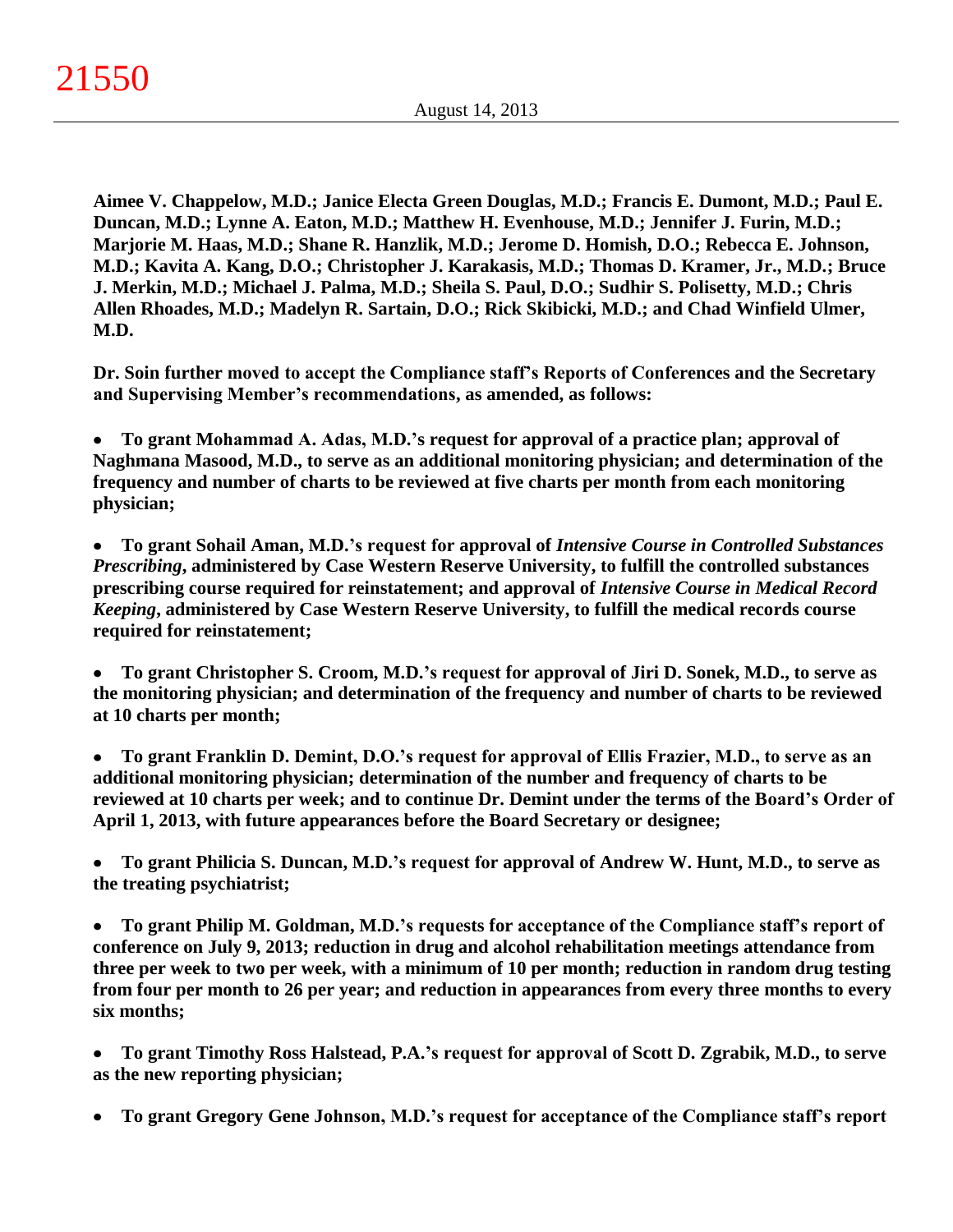**of conference on July 9, 2013; discontinuance of the psychiatric treatment requirement; and reduction in psychotherapy treatment sessions from once per month to every two months;**

**To grant Bruce S. Kay, M.D.'s request for approval of a practice plan; approval of Won G. Song,**   $\bullet$ **M.D., to serve as the monitoring physician; and determination of the frequency and number of charts to be reviewed at 10 charts per week;**

**To grant I. Praveen Kumar, M.D.'s request for approval of** *Intensive Course in Controlled*   $\bullet$ *Substance Prescribing***, administered by Case Western Reserve University, to fulfill the controlled substance prescribing course required for reinstatement; and approval of** *Intensive Course in Medical Record Deeping***, administered by Case Western Reserve University, to fulfill the medical record keeping course required for reinstatement;**

**To grant Wendy A. Millis, M.D.'s request for acceptance of the Compliance staff's report of**   $\bullet$ **conference on July 8, 2013; approval of Glenn J. Trippe, M.D., to serve as the monitoring physician; determination of the frequency and number of charts to be reviewed at 10 charts per month; and approval of Larry Johnson, Ph.D., to conduct psychotherapy;**

 $\bullet$ **To grant Jerry G. Purvis, Jr., M.D.'s request for permission to continue under the terms of his August 8, 2012 Step II Consent Agreement while participating in a surgery proctorship in Oregon;**

**To grant Neil A. Salas' request for acceptance of the Compliance staff's report of conference on**   $\bullet$ **July 9, 2013; and discontinuance of the chart review requirement;**

**To grant Richard S. Skoblar, M.D.'s request for acceptance of alternative evidence of the**   $\bullet$ **doctor's fitness to resume practice in lieu of the Special Purpose Examination (SPEX) or specialty board recertification;**

**To grant Albert J. Weisbrot, M.D.'s request for approval of** *The Pain Management Self-* $\bullet$ *Assessment Module Working Group***, offered by the American Academy of Family Physicians, to fulfill the controlled substances prescribing course requirement; and**

**To grant Emmet E. Whitaker, III, M.D.'s request for approval of Joseph D. Tobias, M.D., to**  $\bullet$ **serve as the monitoring physician; and determination of the frequency and number of charts to be reviewed at 10 charts per month.**

**Dr. Ramprasad seconded the motion.** A vote was taken:

| ROLL CALL: | Dr. Strafford  | - abstain |
|------------|----------------|-----------|
|            | Dr. Bechtel    | - abstain |
|            | Dr. Soin       | - aye     |
|            | Dr. Ramprasad  | - aye     |
|            | Dr. Steinbergh | - aye     |
|            | Dr. Sethi      | - aye     |
|            | Dr. Talmage    | - aye     |
|            |                |           |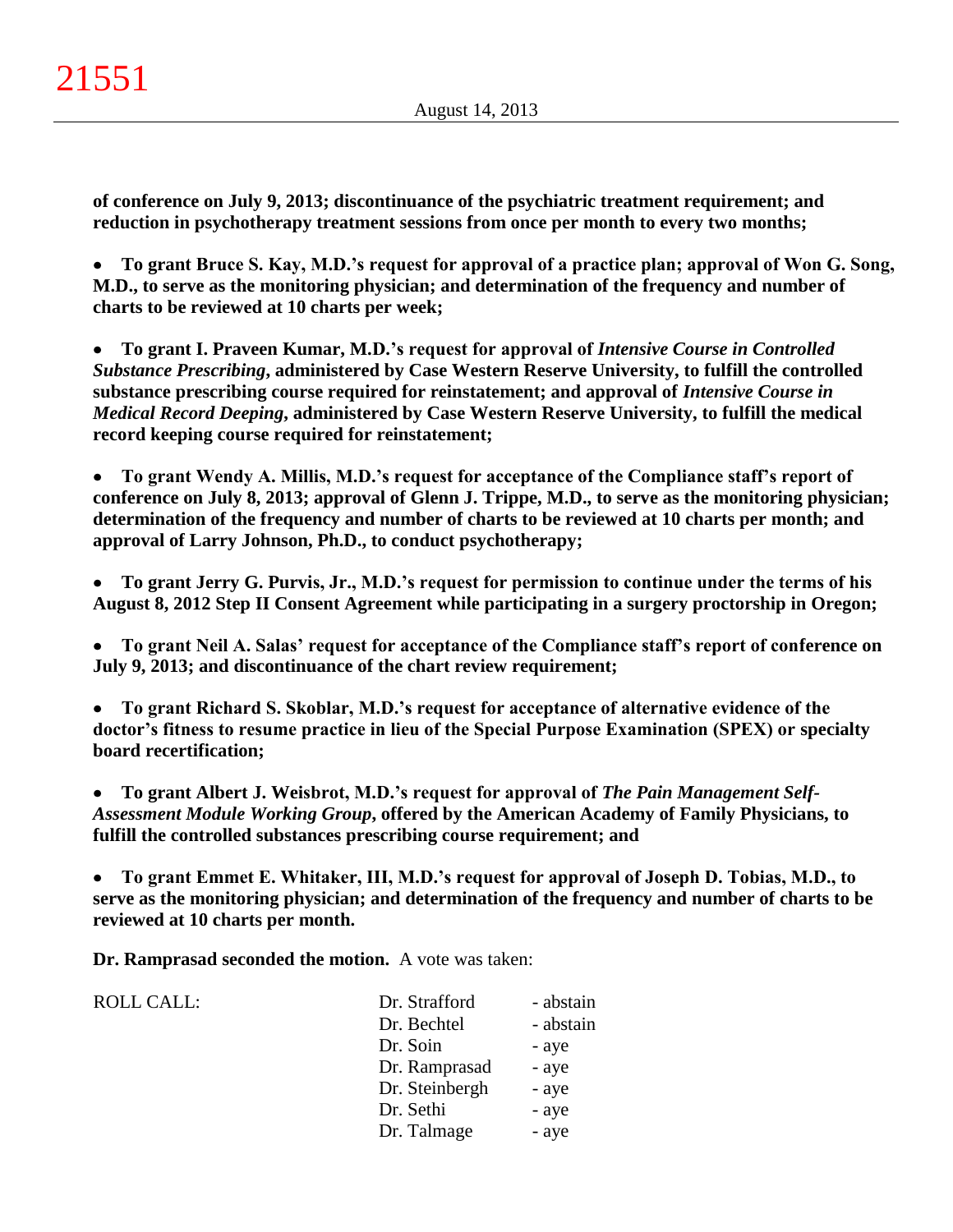August 14, 2013

Mr. Kenney - aye

The motion carried.

Dr. Sethi returned to the meeting at this time.

Dr. Steinbergh stated that sometimes a probationary report will say that some documentation is due from the probationer and the probationer will be in compliance when the documentation is received. Dr. Steinbergh stated that in such cases, Ms. Bickers follows a protocol to ensure compliance.

#### EXECUTIVE SESSION

Ms. Debolt stated that the Executive Session for considering discipline of a public employee will not be required. Therefore, the Board need only go into Executive Session to confer with the Attorney General's representatives.

**Dr. Sethi moved that the Board declare Executive Session to confer with the Attorney General's representatives on matters of pending or imminent court action. Dr. Bechtel seconded the motion.** A vote was taken:

| <b>ROLL CALL:</b> | Dr. Strafford  | - aye |
|-------------------|----------------|-------|
|                   | Dr. Bechtel    | - aye |
|                   | Dr. Soin       | - aye |
|                   | Dr. Ramprasad  | - aye |
|                   | Dr. Steinbergh | - aye |
|                   | Dr. Sethi      | - aye |
|                   | Dr. Talmage    | - aye |
|                   | Mr. Kenney     | - aye |
|                   |                |       |

The motion carried.

Pursuant to Section 121.22(G)(3), Ohio Revised Code, the Board went into executive session with Mr. Haslam, Ms. Anderson, Ms. Loe, Ms. Debolt, Ms. Wehrle, Ms. Marshall, the Enforcement Attorneys, the Assistant Attorneys General, Ms. Bickers, Ms. Jones, Ms. Rieve, Ms. Jacobs, and Mr. Taylor in attendance.

The Board returned to public session.

#### PROPOSED SUMMARY SUSPENSION

Regarding the proposed summary suspension that the Board was unable to act upon earlier in the meeting due to a lack of quorum, Mr. Haslam stated that Ms. Elsass has agreed to join the Board tomorrow by telephone so that the Board can entertain that proposed summary suspension under Section 4731.22(G), Ohio Revised Code. Mr. Haslam commented that Ms. Elsass' term on the Board ended on July 31, 2013,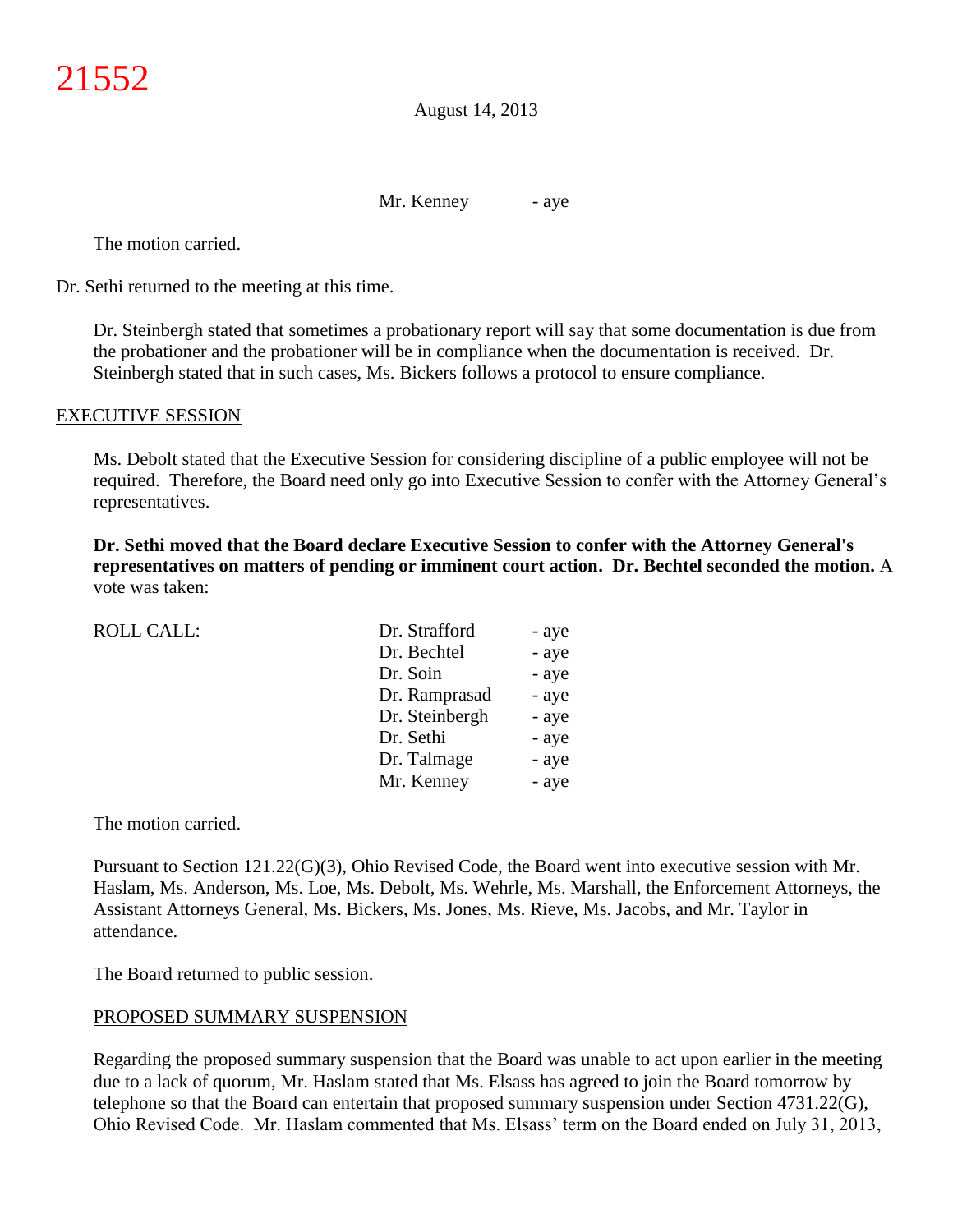but she can still act as a Board member since her successor has not yet been appointed and 60 days have not elapsed since the end of her term. Ms. Debolt noted that the telephone conference meeting will be considered a separate meeting from tomorrow's regularly-scheduled Board meeting.

Thereupon, at 5:35 p.m., the August 14, 2013 session of the State Medical Board of Ohio was adjourned by Dr. Steinbergh.

We hereby attest that these are the true and accurate approved minutes of the State Medical Board of Ohio meeting on August 14, 2013, as approved on September 11, 2013.

 $x$ empa nu. panda panda

Anita M. Steinbergh,  $D_x$ , President

 $\frac{1}{2}$  and since  $\frac{1}{2}$ 

J. Craig Strafford, M.D., M.P.H., Secretary



(SEAL)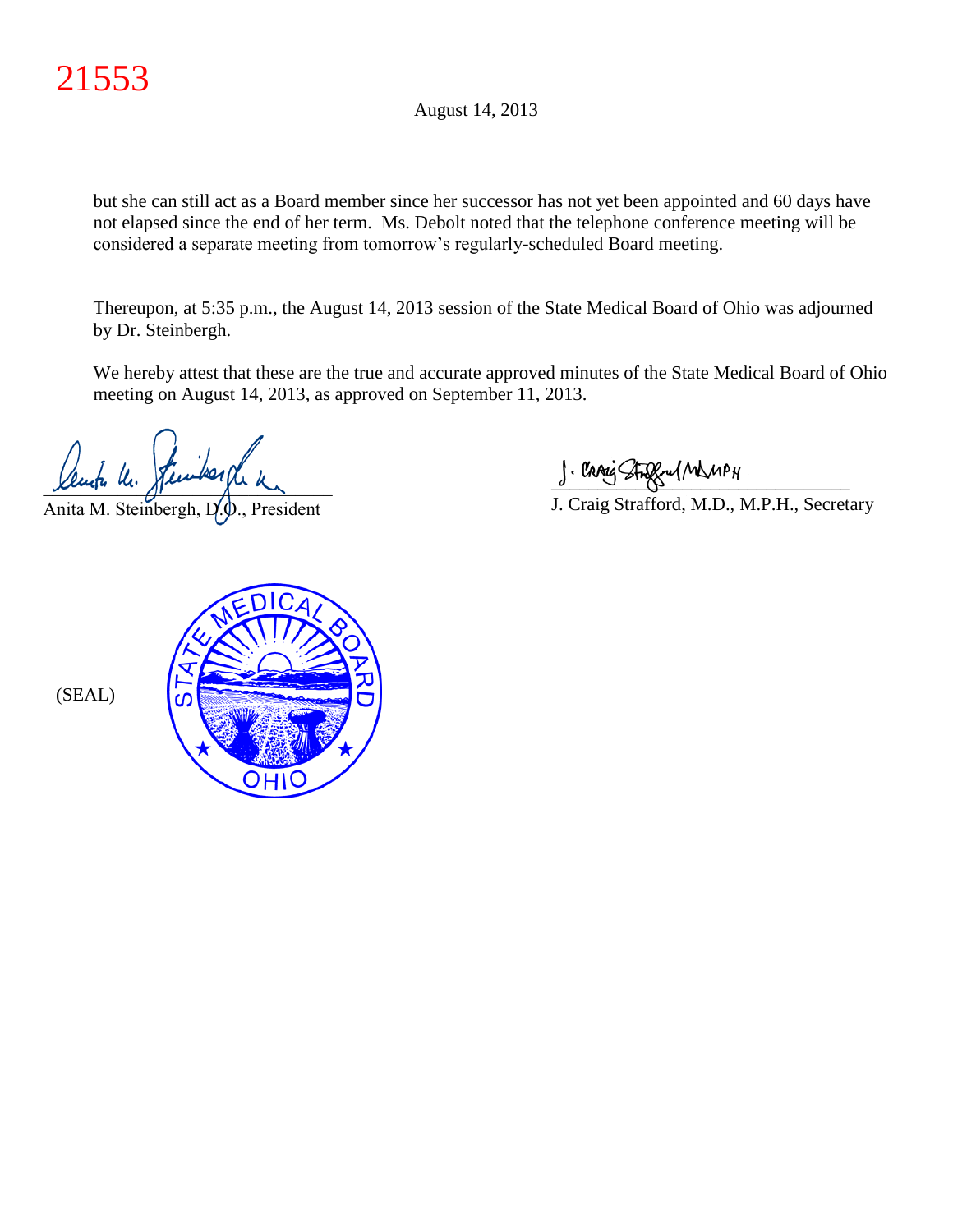#### **MINUTES**

#### **THE STATE MEDICAL BOARD OF OHIO**

#### **August 15, 2013**

Anita M. Steinbergh, D.O., President, called the meeting to order at 8:05 a.m., in the Administrative Hearing Room of the James A. Rhodes State Office Tower, 30 E. Broad St., Columbus, Ohio 43215, with the following members present: Kris Ramprasad, M.D., Vice-President; J. Craig Strafford, M.D., Secretary; Mark A. Bechtel, M.D., Supervising Member; Lance A. Talmage, M.D.; Donald R. Kenney, Sr.; and Michael L. Gonidakis. The following members arrived at a later time: Amol Soin, M.D.; and Sushil M. Sethi, M.D. The following member did not attend the meeting: Laurie O. Elsass.

Also present were: Aaron Haslam, Executive Director; Kimberly Anderson, Interim Executive Director; Susan Loe, Assistant Executive Director, Program Management and Operations; Michael Miller, Interim Assistant Executive Director, Licensure and Renewal; Sallie J. Debolt, General Counsel; William Schmidt, Senior Counsel; Joan K. Wehrle, Education & Outreach Program Manager; Rebecca Marshall, Chief Enforcement Attorney; Kyle Wilcox and Heidi Dorn, Assistant Attorneys General; Kay Rieve, Administrative Officer; Barbara Jacobs, Senior Executive Staff Attorney; Cathy Hacker, Physician Assistant Program Administrator; and Benton Taylor, Executive Assistant to the Executive Director.

#### ADMINISTRATIVE REPORT

**Meetings with Stakeholders:** Mr. Haslam stated that he has held several meetings with individuals from outside groups in the previous month, including Orman Hall, head of the Governor's Cabinet Opiate Action Team. Mr. Haslam and Mr. Hall discussed the medication Suboxone, which Mr. Hall supports the use of in treating addiction. Mr. Haslam also met with and Jimelle Rumberg, the Executive Director of the Ohio Podiatric Medical Association, and discussed several issues pertinent to that organization, including the pending appointment of a podiatrist to the Medical Board.

Dr. Soin entered the meeting at this time.

Mr. Haslam stated that he also met with the senior staff of the Board of Pharmacy, at their request, to discuss opportunities to develop a future relationship between the two boards. It was decided that those meetings will continue to be held on a monthly basis. One subject the Board of Pharmacy wished to discuss was the Medical Board's weight-loss rules and how they pertain to the new medications Qsymia and Belviq.

Mr. Haslam stated that Ms. Anderson arranged a meeting with the Board of Nursing and several managed care providers to see what data they have regarding Suboxone use.

**Prescribing Issue Meetings:** Ms. Anderson stated that Dr. Strafford and Dr. Bechtel have been involved with the group developing prescribing guidelines. On August 6, the metrics subcommittee of the group met and continues to develop methods to measure the effectiveness of the guidelines. The subcommittee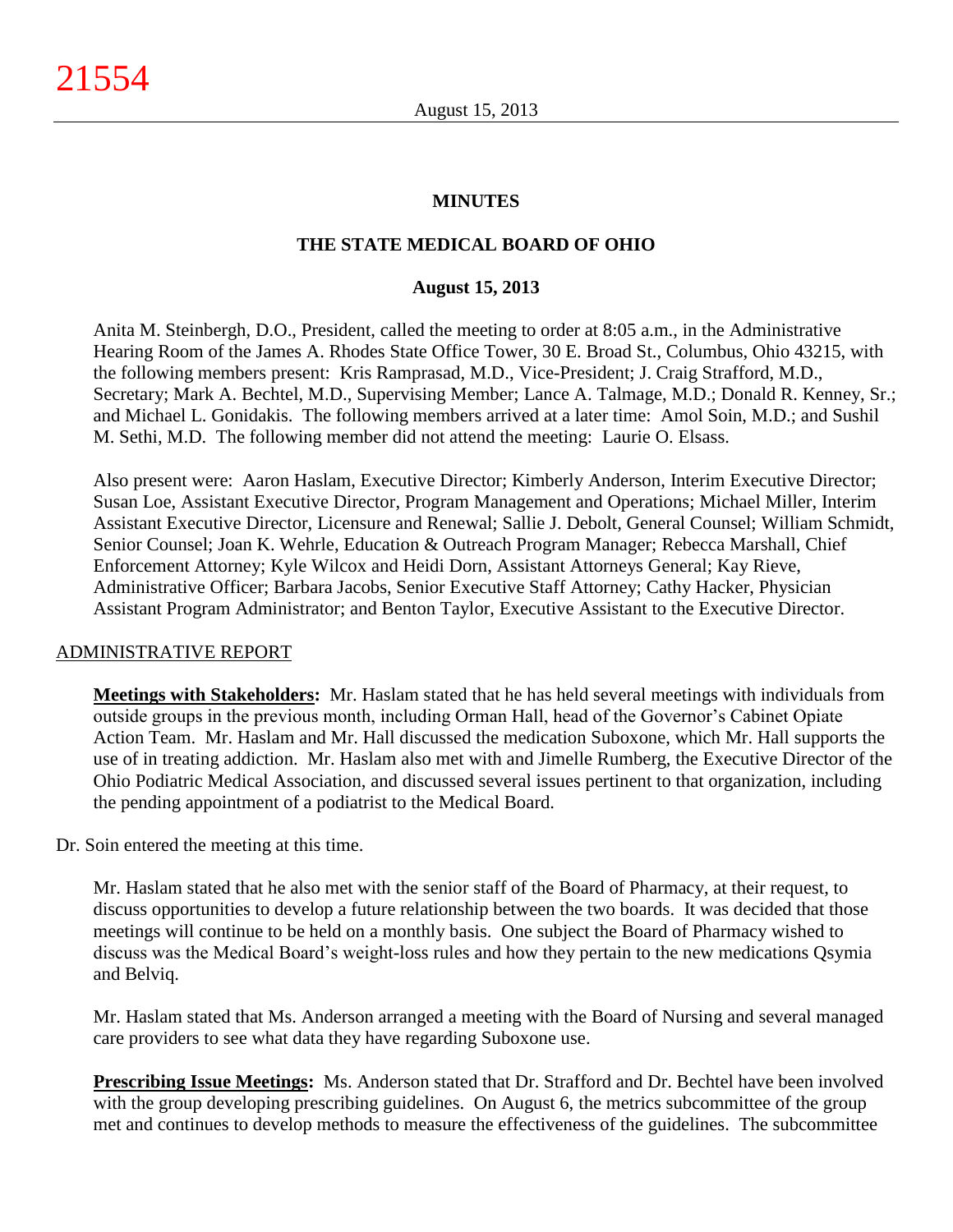has been working with Tom Wickhieser of the Ohio State University Wexner Medical Center, who recently participated in developing similar guidelines for Washington State.

Ms. Anderson stated that the subcommittee plans to use a survey of prescribers to measure the effectiveness of the guidelines. The first survey will be conducted in the spring of 2014. Ms. Anderson stated that one issue concerning the subcommittee is the fact prescriptions for chronic pain are very difficult to separate from prescriptions for acute pain or cancer pain because the Ohio Automated Rx Reporting System (OARRS) does not including information on diagnoses.

Ms. Anderson continued that the education subcommittee is chaired by Jeff Smith of the Ohio State Medical Association (OSMA). The education subcommittee is exploring ways to provide education to all prescribers regarding the guidelines. Pursuant to that, the subcommittee is working on a one-hour video that is scheduled to be completed by early September. The video will have four sections. The first section will describe the scope of the opioid addiction and abuse problem, the second section will explain the rationale behind the 80 morphine equivalent dose (MED) standard, the third section will outline the action steps a prescriber should take when prescribing 80 MED or more, and the fourth section will explain how prescribers can sign up for OARRS. Ms. Anderson commented that Dr. Strafford will be one of the presenters in the video. Ms. Anderson stated that the Medical Board has agreed to host this educational video on its website.

Regarding the metrics subcommittee's survey, Dr. Talmage stated that busy practitioners usually respond to surveys at a rate less than 10% and asked if there is any way to boost that response rate. Ms. Anderson answered that the subcommittee is working with the different medical associations with the hopes that practitioners will be more likely to respond if the survey comes from them instead of from the Board.

Dr. Sethi entered the meeting at this time.

Dr. Strafford noted that there is an effort to provide continuing medical education (CME) credit for viewing the video. Ms. Anderson stated that Mr. Smith at OSMA and Jon Wills at the Ohio Osteopathic Association (OOA) are working to get CME approved for the video.

Mr. Haslam stated that he met with the Health Care Fraud Task Force. That meeting was also attended by representatives from the Bureau of Worker's Compensation, the Board of Pharmacy, and Medicaid fraud investigators from the Department of Jobs and Family Services. The Task Force is working on identifying bad prescribers. Mr. Gonidakis suggested that it would be good for Mr. Haslam to meet with the new director of Medicaid. Mr. Haslam agreed.

Mr. Haslam stated that he signed a Memorandum of Understanding (MOU) with the U.S. Major Crimes Task Force. The MOU will allow the Board to participate with the Task Force in investigating crimes that involve the Board's licensees. Ms. Haslam noted that in the near future, the Board will be presented with a proposed permanent surrender which resulted from an investigation by the Task Force.

**Investigations:** Mr. Haslam stated that he met with the three investigator supervisors of the Board to resolve issues in that section. On July 29, Investigator Supervisor Randy Beck was named Interim Chief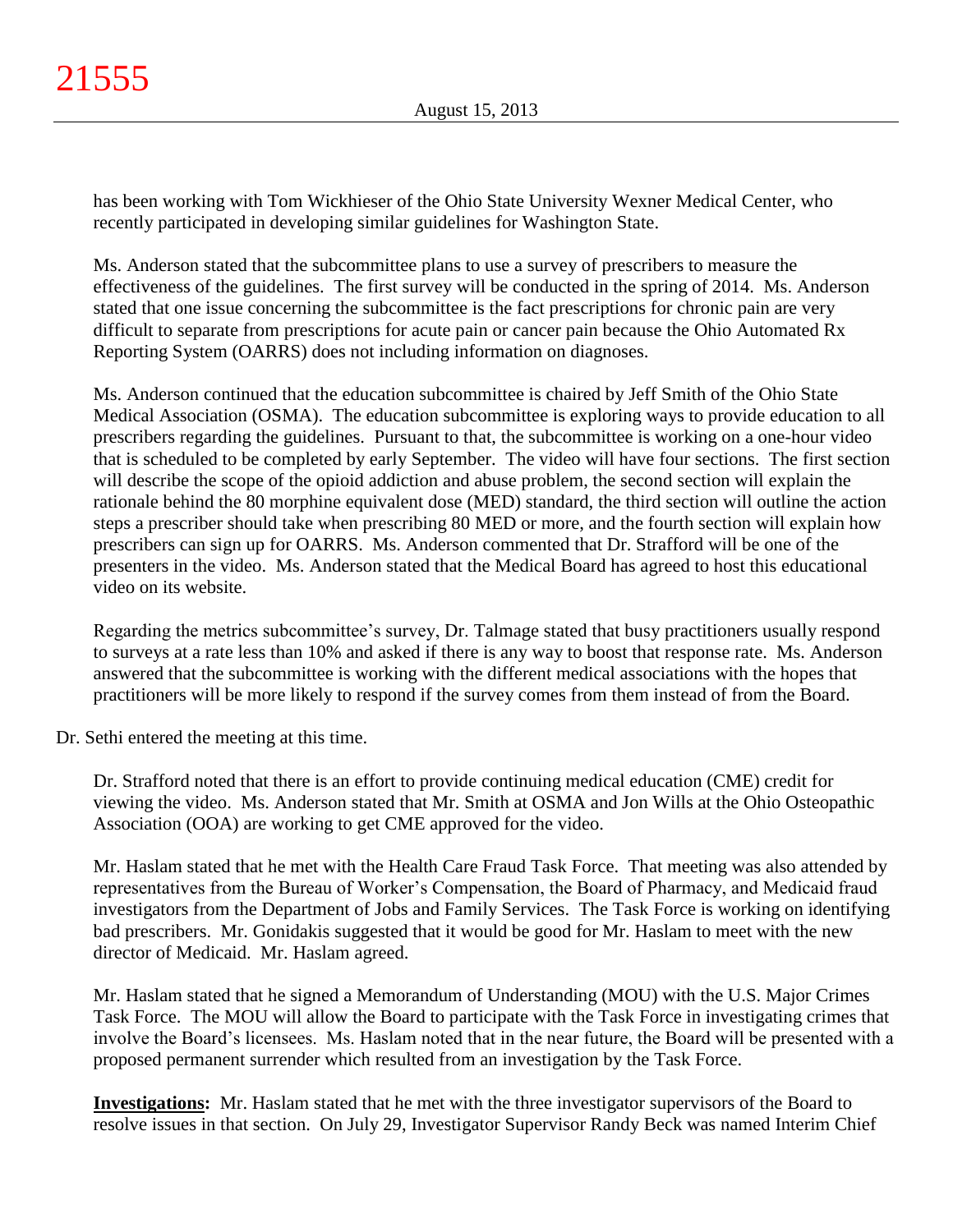of Investigations. Mr. Haslam stated that he has made that position part of the Senior Staff so that investigators, which constitute one quarter of the Board's staff, have representation in that group.

Mr. Haslam stated that on August 1, 13 investigators participated in firearms training, as did Ms. Anderson. Mr. Haslam stated that firearms training will be more frequent in order to address potential liability issues.

**Enforcement:** Mr. Haslam stated that there is currently a vacant enforcement attorney position. The initial interview of applicants was conducted on August 7 and 8, and two candidates were chosen for follow-up interviews next week.

**Licensure:** Mr. Haslam reported that licensure assistant April Battle has resigned her position. The vacant position was posted on August 7 for internal candidates.

Mr. Haslam stated that he and Mr. Miller attended a meeting on the Governor's Executive Order 2013- 05K, which is intended to help military veterans obtain employment. At the meeting, Mr. Haslam and Mr. Miller gave a presentation on the physician assistant legislation that allows military experience to be equated to a master's degree, which the Board developed several months ago. Mr. Haslam commented that the Medical Board is ahead of the curve on this issue in relation to other licensing boards.

**Inspector General Report:** Mr. Haslam stated that the Board's response to the May 23, 2013 Inspector General Report was filed on July 22, 2013.

**FY2013 Annual Report:** Mr. Haslam stated that last month, the Board tentatively approved an Annual Report for Fiscal Year 2013. Mr. Haslam stated that that report has been completed and filed with the Governor's office. Mr. Gonidakis asked if the Ohio State Medical Association (OSMA) offered any feedback on the Annual Report. Mr. Haslam replied that OSMA did not offer any feedback. Mr. Haslam commented that the staff completed the Annual Report in time and put out a very good product.

**Agency Operations Updates:** Mr. Haslam stated that he and other staff meet with the Department of Administrative Services (DAS) to review the Board's space allocation and to begin developing a plan to consolidate space as a cost-saving measure. Tentatively, it has been decided that Fiscal Services, Human Resources, Information Technologies, and Operations will be moved from the second floor to the third floor; the Hearing Unit will remain on the second floor.

On August 6, the Board's Labor/Management Committee held a meeting in which no issues arose.

On August 12, Mr. Haslam and Ms. Anderson met with Mr. Kenney and Mr. Gonidakis to discuss cost recovery proposals such as non-disciplinary fines for continuing medical education (CME) violations. This topic will continue to be explored and recommendations will be brought to the committees.

Dr. Ramprasad commented that the Ohio State Medical Association (OSMA) seems to not approve of the Board's proposal for non-disciplinary CME fines. Dr. Ramprasad stated that the Board should make sure that OSMA understands the reasons for the proposal. Dr. Ramprasad also pointed out the non-disciplinary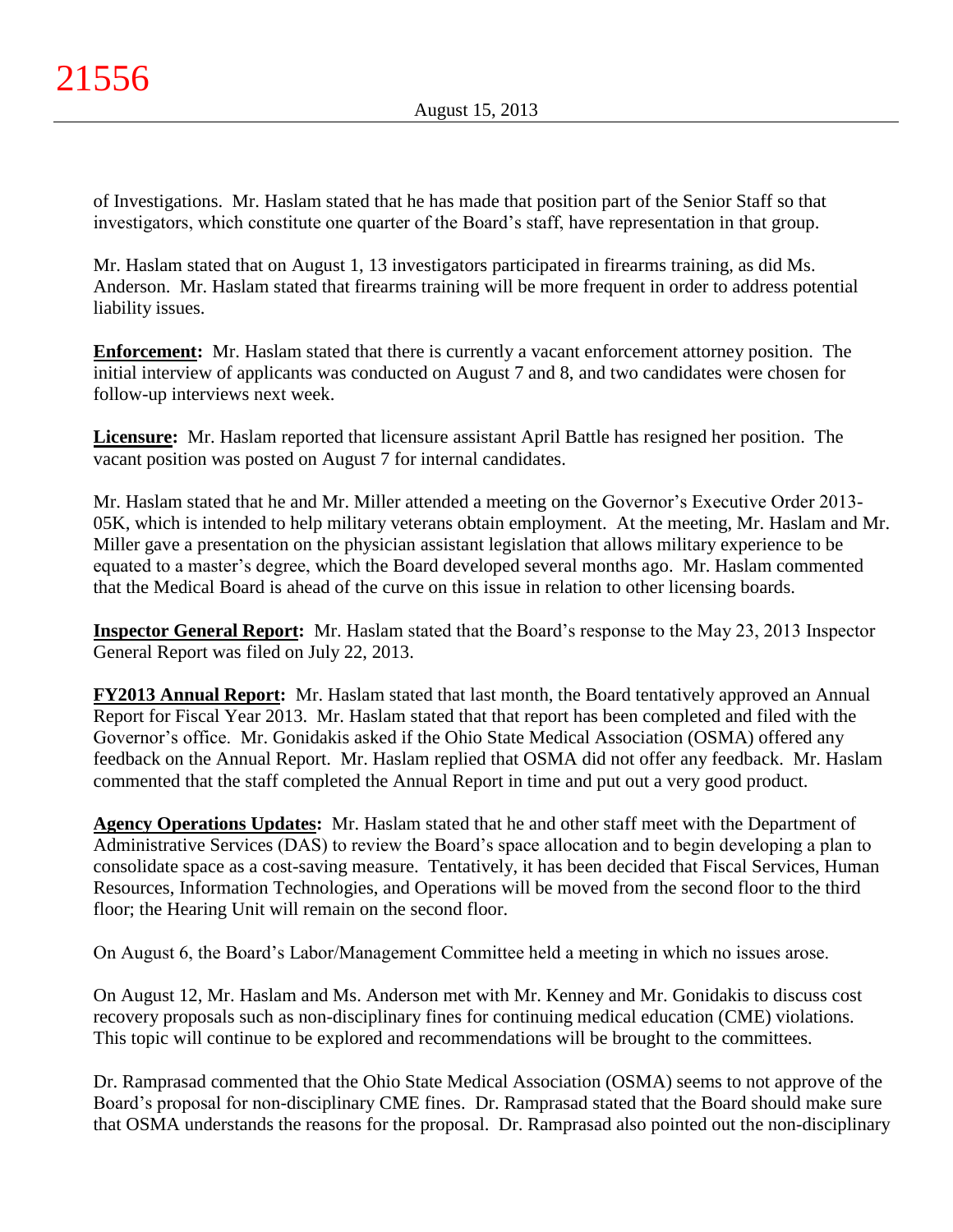fines are not reported to the National Practitioner Databank. Mr. Haslam opined that OSMA is accepting of the concept, but is questioning if it should be a priority. Mr. Haslam agreed with Dr. Ramprasad that the Board's priorities are correct in this regard.

**Ohio Department of Health Town Hall Meeting:** Mr. Haslam stated that Ms. Anderson and Mr. Beck attended the Department of Health Town Hall meeting held at the Ohio State University College of Veterinary Medicine. The meeting touched on efforts to decrease infant mortality, reduce obesity, curb tobacco use, and expand patient-centered medical homes statewide.

**Legislative Update:** Mr. Haslam stated that the legislature is currently on recess. Before going into recess, the Speaker of the House of Representatives announced a traveling committee addressing several issues, including prescription drug abuse. The Board has been asked to provide testimony on this problem at a meeting of the committee in Jackson, Ohio. The Board will also provide an expert to talk about how opiates affect the brain and body.

**Fiscal Report:** Mr. Haslam stated that the July Revenue Distribution Report is attached to the Administrative Report. Mr. Haslam noted that revenue in July was \$875,840.00. Mr. Haslam stated that \$750,000.00 from the Board's credit card will go into a holding account, so there will not be immediate access to that. As a result, the revenue total for next month will seem higher. Mr. Gonidakis asked what the Board's credit card charge is. Ms. Loe responded that the credit card charge is below 2%, a figure negotiated by the State.

Mr. Haslam noted that the Revenue Report includes revenue from licensing genetic counselors, which the Board just began doing. The fee for initial licensure as a genetic counselor is \$200.00 and the renewal fee will be \$150.00, though no genetic counselor will be renewing for at least two years. Mr. Haslam continued that expenditures for July were \$534,948.00 and the total cash balance is \$3,274,490.00. Mr. Haslam also noted an attached chart showing the disparity in revenue between even-number and oddnumber fiscal years.

Mr. Kenney asked why the application fee for genetic counselors is lower than for some other licensees. Mr. Haslam replied that the application process for genetic counselors is not as intensive as for physicians. Mr. Kenney opined that the license fee is too low. The Board briefly discussed how the Board's licensing fees are set by the legislature and the need for the Board to be proactive when those fees are being set.

**Summary of Administrative Reports:** Mr. Haslam stated that in July 36 enforcement cases were closed, including 18 closed with formal actions. Enforcement currently has 333 cases, which is lower than the number in July 2012. The average days of completion of a licensure application without referred action is down to 87, which is close to the Board's target range.

**Newsletter:** Mr. Haslam stated that Ms. Wehrle has provided the Board members with a draft of the August 2013 issue of the *Your Report* newsletter for approval. Mr. Haslam noted that the draft is not in the final format, but does contain the articles that will appear in the newsletter, if approved. Dr. Steinbergh stated that she and Dr. Ramprasad can approve the final version of the newsletter if the Board approves this draft.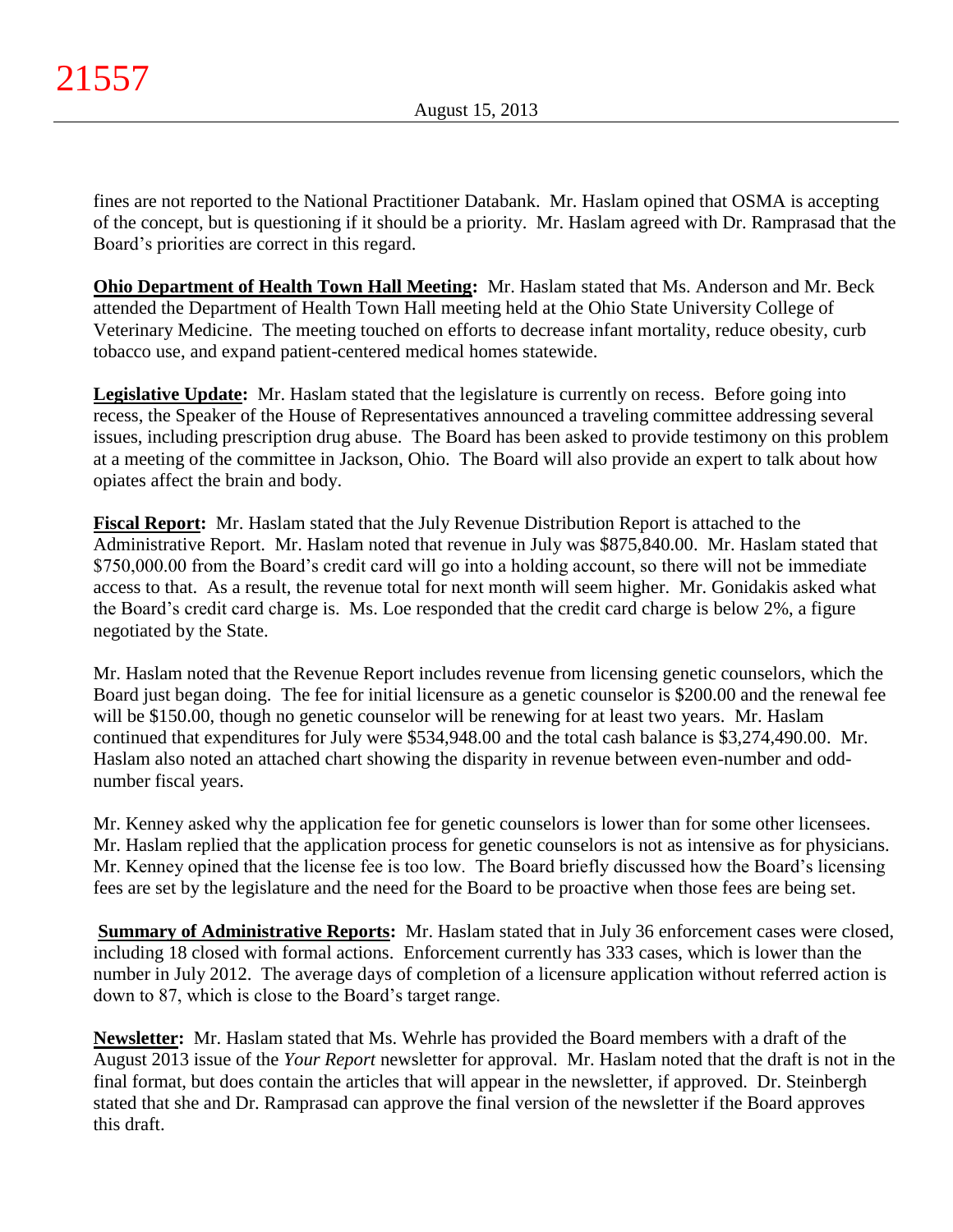**Dr. Strafford moved to approve the draft of the August edition of the** *Your Report* **newsletter, with the final form to be approved by Dr. Steinbergh and Dr. Ramprasad on behalf of the Board. Dr. Soin seconded the motion.** All members voted aye. The motion carried.

**Meetings with Staff:** Mr. Haslam stated that he has conducted one-on-one meetings with approximately 71 staff members; the remaining staff members are currently on vacation or leave. Mr. Haslam stated that the meetings have been illuminating. Some common themes that have emerged include the need for better communication amongst the staff and the importance that everyone be given a chance to have their voice heard. Mr. Haslam commented that the members of the staff are very dedicated to the Board's mission and purpose. Mr. Gonidakis thanked Mr. Haslam for taking this step with the staff.

#### REPORTS AND RECOMMENDATIONS

#### NAVEED ANJUM FAZLANI, M.D., Case No. 12-CRF-119

**Dr. Ramprasad moved to reconsider the matter of Naveed Anjum Fazlani, M.D., for the purpose of adopting an order that contains Findings of Fact and a Conclusion of Law. Dr. Soin seconded the motion.** All members voted aye. The motion carried.

**Mr. Kenney moved to adopt an order containing the Findings of Fact and Conclusion of Law as stated in the Hearing Examiner's Report and Recommendation, and reprimanding Dr. Fazlani. Dr. Soin seconded the motion.** A vote was taken:

| <b>ROLL CALL:</b> | Dr. Strafford  | - abstain |
|-------------------|----------------|-----------|
|                   | Dr. Bechtel    | - abstain |
|                   | Dr. Soin       | - aye     |
|                   | Dr. Ramprasad  | - aye     |
|                   | Dr. Steinbergh | - aye     |
|                   | Dr. Sethi      | - aye     |
|                   | Dr. Talmage    | - abstain |
|                   | Mr. Kenney     | - aye     |
|                   | Mr. Gonidakis  | - aye     |

The motion carried.

#### SUMMARY SUSPENSION

Regarding the proposed summary suspension that was tabled at yesterday's meeting, Mr. Haslam stated that it was tabled because several Board members had to abstain due to a conflict or due to having served as Secretary or Supervising Member. Mr. Haslam asked Dr. Steinbergh to confirm that at today's meeting, there are still not enough members present to entertain the proposed summary suspension. Dr. Steinbergh confirmed that there are not enough voting members present to entertain the proposed summary suspension.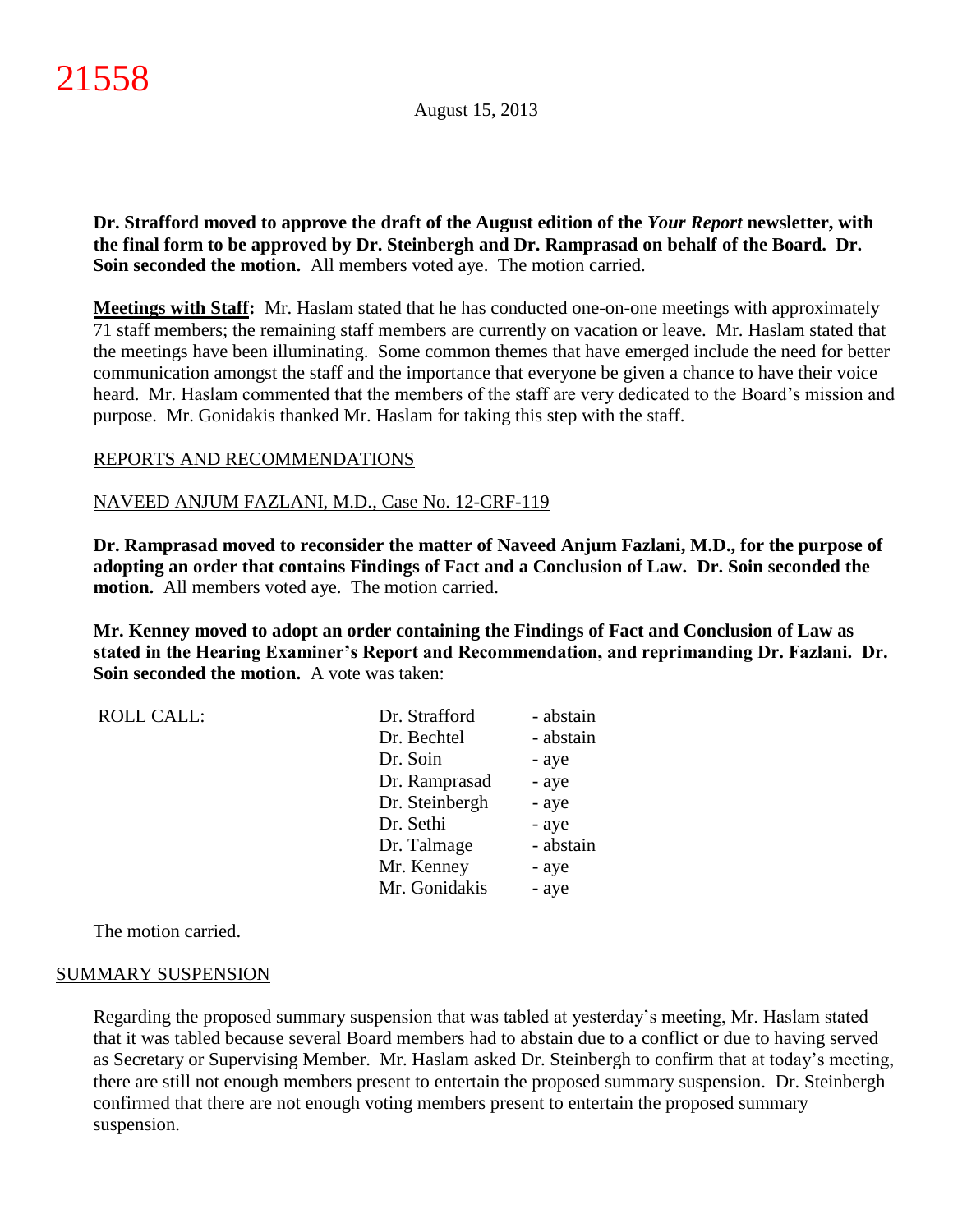Dr. Steinbergh stated that due to the continued lack of a quorum for that matter, a telephone conference call will be held following the conclusion of today's meeting, under Section 4731.22(G), Ohio Revised Code. Mr. Haslam stated that Ms. Elsass, who is unavailable because she is out of town, can participate in a telephone conference for this purpose. It is believed that enough voting Board members will participate in the telephone conference to consider the proposed summary suspension.

# MEDICAL BOARD RETREAT PLANNING

Dr. Steinbergh stated that the Medical Board retreat is planned for October 10, 2013, which is the Thursday of the October Board meeting. Dr. Steinbergh stated that as new Board members are added, it was felt that the retreat should focus on the basics of the Board's complaint processes. Following a complete discussion of complaints, the afternoon's discussions will focus on the Board's long-range plan.

Mr. Haslam stated that there was initial consideration about bringing LeanOhio into the retreat. However, after discussion with a Board member, it was felt that the Board should try to implement the techniques LeanOhio uses for long-term strategic planning.

# RULES REVIEW

Ms. Debolt stated that some of the Board's pending rules went through the Common Sense Initiative (CSI) without recommendations or changes. However, comments were received from interested parties. Documentation of those comments has been provided to the Board.

# SECTION 4731-4, OHIO ADMINISTRATIVE CODE, CRIMINAL RECORDS CHECKS

Ms. Debolt stated that the proposed amendments to Rule 4731-4-01 add Oriental medicine practitioner applicants to the list of applicants and change the reference from the Bureau of Criminal Identification and Investigation (BCI&I), to the Bureau of Criminal Investigation (BCI) in order to be current. The proposed amendments to Rule 4731-4-02 delete the requirement that an out-of-state applicant take a fingerprint card to a law enforcement agency and will allow fingerprint cards to be taken to an authorized vendor. Ms. Debolt stated that this is an effort to make the process easier for out-of-state applicants.

Dr. Sethi asked how long an applicant's fingerprint is considered good. Ms. Debolt replied that a fingerprint is good for one year. Dr. Sethi asked why the fingerprint is only good for one year, noting that fingerprints do not change. Ms. Debolt replied that possible crimes found in a fingerprint search can change.

**Dr. Bechtel moved to approve amended rules 4731-4-01 and 4731-4-02 to be filed with the Joint Committee on Agency Rule Review for the rule promulgation process. Dr. Strafford seconded the motion.** All members voted aye. The motion carried.

# SECTION 4731-27, OHIO ADMINISTRATIVE CODE, TERMINATION OF PHYSICIAN/PATIENT RELATIONSHIP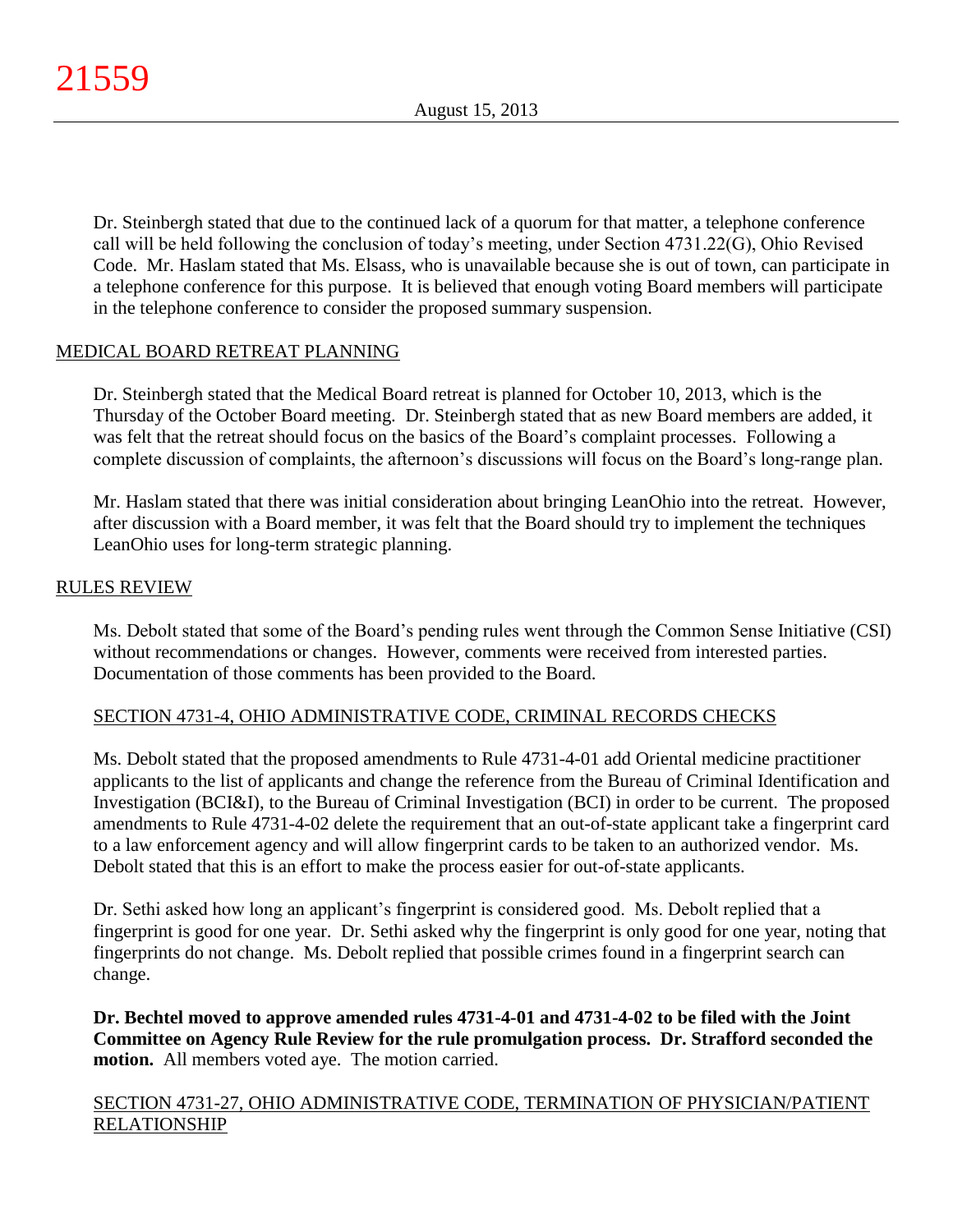Ms. Debolt stated that the Common Sense Initiative made several comments about the proposed amendments to Rule 4731-27 regarding the responsibility and liability of individual physicians. Those comments have been provided to the Board members.

Ms. Debolt stated that Oliver Henkel, Chief of External Affairs for the Cleveland Clinic, had questions about what constitutes a patient record. Mr. Henkel noted that the proposed amendments require that the record of the patient's termination from a practice be put into the patient record. Mr. Henkel explained that a hospital's concept of what a patient record is may differ from that of a practice. Mr. Henkle suggested instead that the physician be responsible for maintaining the information. In this way, if the patient is sent to another physician the record that accompanies the patient will not indicate a dismissal, which could be construed as a "black mark" against the patient.

Dr. Talmage stated that, for the most part, patients are terminated from practices due to failing to appear for appointments, which is often reflected in the clinical record. Therefore, there should not be a problem with not including the termination letter in the patient record. Dr. Strafford stated that considering the current environment, in which a patient can claim a failure to maintain continuity of care for which the physician is liable, it is important that the reason that a patient is discharged in included in the record. Dr. Sethi agreed.

After discussion, the Board chose not to change the current language of the proposed amendment.

In the next comment, Dr. Daniel Weiss, Director of the Your Diabetes Endocrine Nutrition Group, Inc., felt that the employer should notify a patient if a terminated physician will be practicing in another location. Ms. Debolt pointed out that Ohio law already requires an employer to take this action, and therefore there is no need to put it into a rule.

Next, Dr. Marguerite Blythe, a geriatric psychiatrist, opined that notices of termination should be sent to the patient's power of attorney, if the patient has one. Ms. Debolt opined that, legally, sending the notice to the power of attorney constitutes sending it to the patient, so that would meet the rule's requirements.

Next, Dr. John Ludtke, who does *locum tenens* work, was concerned that he would have to send a notice of termination every time he left a practice. Ms. Debolt opined that care rendered by a *locum tenens* physician can be considered episodic care if the physician does not intend to carry on the treatment. Dr. Talmage agreed, stating that the physician who hires a *locum tenens* physician is still responsible for the care.

Next, Dr. Karl Ohly expressed concern about patients who are verbally or physically abusive. Ms. Debolt stated that the rule for dismissing a patient from a practice says that the physician provides access to care and emergency care for up to 30 days, but it does not mandate 30 days. Ms. Debolt stated that the rule was specifically worded that way so that if there is an abusive patient, the patient can be dismissed immediately, but the termination letter must still be sent. Ms. Debolt stated that this passage may need to be clarified in a guidance document, or the wording of the rule can be changed to be more specific.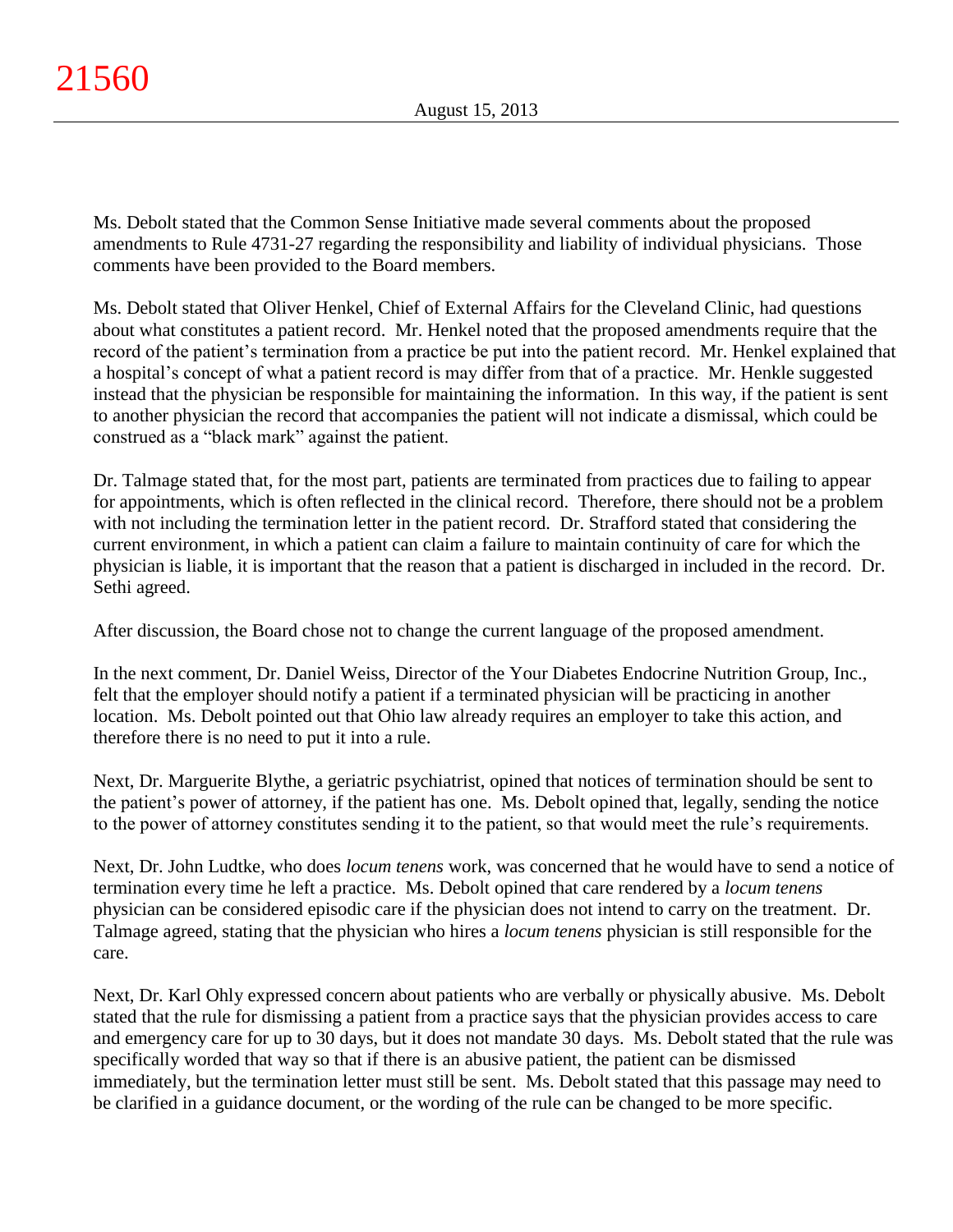Dr. Sethi related an incident in which a patient came to his office for an evaluation. This individual was very abusive and threatening to the staff. Dr. Sethi cancelled the appointment, and therefore the individual was never his patient. Dr. Sethi asked how such an incident can be properly documented if the individual was never seen. Ms. Debolt replied that if such a situation were reported to the Board for investigation of the physician, the Board would look for information that the physician notified the individual in writing that they would not be seen. Ms. Debolt stated that such notification should be kept by the physician.

Dr. Talmage opined that if the various aspects of this rule are clarified individually, the rule would become very large and cumbersome. Dr. Talmage further opined that if the matters are addressed in principle, then the principle can be applied in individual cases. Dr. Talmage opined that the rule is sufficient as it stands. Dr. Soin agreed, but opined that clarification can be very helpful, especially in the field of pain management. Dr. Soin stated that because of House Bill 93, many physicians are checking the Ohio Automated Rx Reporting System (OARRS) or doing urine drug screens for new patients. Consequently, they are finding individuals with histories of non-compliance with opioids or breaking narcotic agreements. Dr. Soin stated that many pain management physicians are wondering how long they are liable or obligated to treat that patient within the 30-day window. Ms. Debolt suggested that that issue be addressed and presented at a future Board meeting.

Dr. Steinbergh asked about patient access to health records when treated at a kiosk, such as can be found in airports and other facilities. Ms. Debolt replied that that would constitute episodic care, similar to urgent care treatment, and therefore this rule would not apply. However, the patient would have access to that healthcare record.

Ms. Debolt continued that a termination letter should also include information on where the terminated physician is going, if that is known, and information on obtaining patient records. Dr. Sethi asked how long patient records should be maintained. Ms. Debolt stated that Ohio law does not address that question. Dr. Talmage stated that traditionally, patient records are kept for at least seven years.

Ms. Debolt opined that, overall, there was nothing in the proposed amendments that needed to be changed.

**Dr. Talmage moved to file the proposed amendments to Rules 4731-27-01, 4731-27-02, and 4731-27- 03, be filed with the Joint Committee on Agency Rule Review for the rule promulgation process. Dr. Sethi seconded the motion.** All members voted aye. The motion carried.

# REPORTS BY ASSIGNED COMMITTEE

# EXECUTIVE COMMITTEE'S MEETING WITH REPRESENTATIVES OF THE OHIO STATE MEDICAL ASSOCIATION

Dr. Steinbergh stated that the Executive Committee met yesterday with representatives from the Ohio State Medical Association (OSMA). At that time, Ms. Anderson and Mr. Miller provided updates on the Board's LeanOhio process. The group also discussed expedited licensure, opiate prescribing guidelines, the importance of patient access to care for chronic pain, and pending legislation regarding physician assistant issues. The Executive Committee and OSMA agreed to continue their discussions to try to meet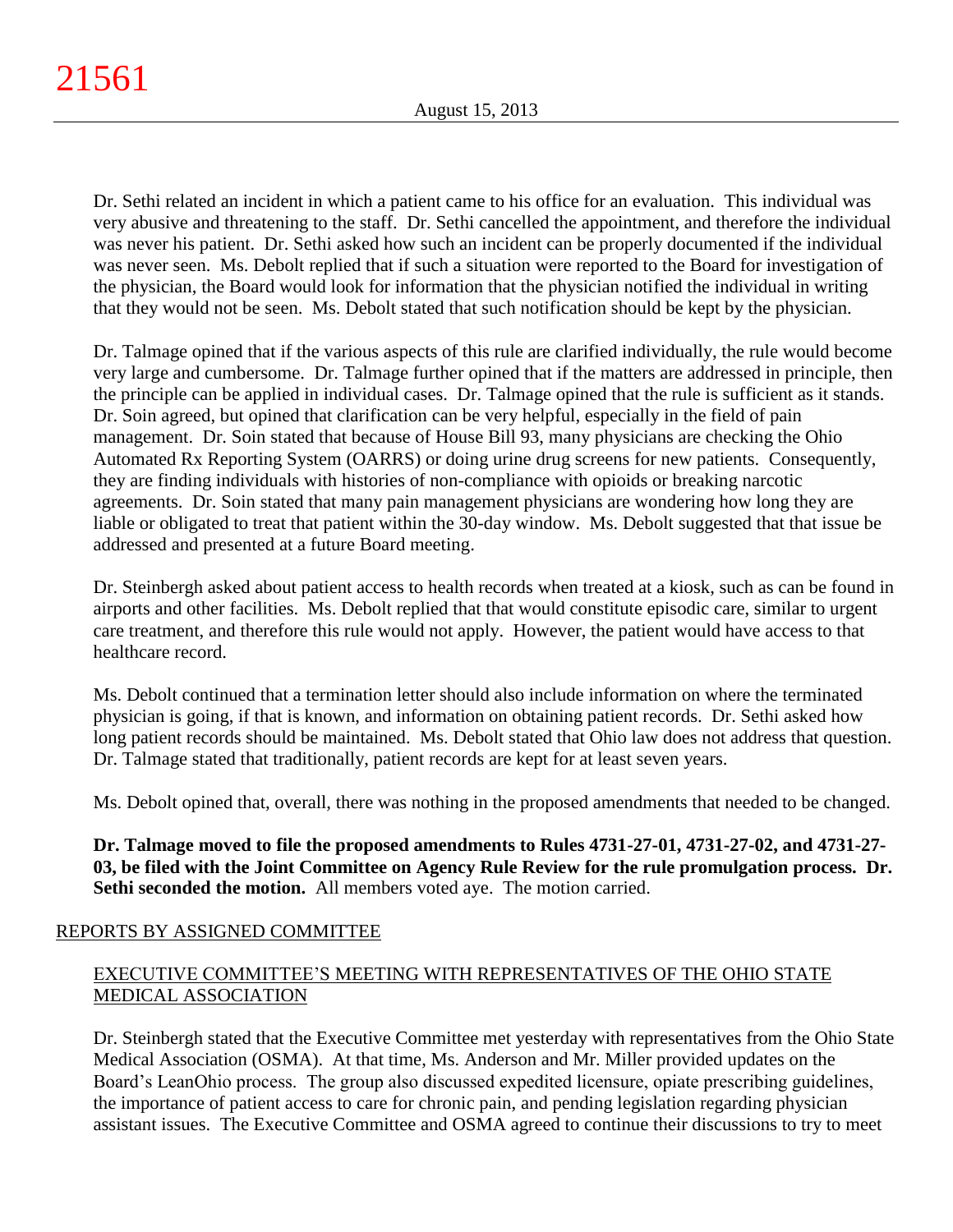the needs of the Board's licensees in a positive way.

#### LICENSURE APPLICATION REVIEWS

#### DARLA SCHIMPF-HUNGER, L.M.T.

Dr. Ramprasad stated that Ms. Schimpf-Hunger has applied for restoration of her license to practice massage therapy in Ohio. Ms. Schimpf-Hunger has not practiced massage therapy since 2005. The Group 1 Committee recommends approval of Ms. Schimpf-Hunger's application, provided she successfully completes the MBLEX.

**Dr. Bechtel moved to approve Ms. Schimpf-Hunger's request for restoration of her massage therapy license, pending successful completion of the Massage and Bodywork Licensing Examination (MBLEX). Dr. Soin seconded the motion.** A vote was taken:

| <b>ROLL CALL:</b> | Dr. Strafford  | - aye |
|-------------------|----------------|-------|
|                   | Dr. Bechtel    | - aye |
|                   | Dr. Soin       | - aye |
|                   | Dr. Ramprasad  | - aye |
|                   | Dr. Steinbergh | - aye |
|                   | Dr. Sethi      | - aye |
|                   | Dr. Talmage    | - aye |
|                   | Mr. Kenney     | - aye |
|                   | Mr. Gonidakis  | - aye |

The motion carried.

#### JOHANNES E. WOLFF, M.D.

Dr. Ramprasad stated that Dr. Wolff, a hematologist/oncologist, has applied for medical licensure in Ohio. Dr. Wolff completed 16 months of training in neurology at Johns Hopkins University, has served as the section head of pediatric neuro-oncology at MD Anderson in Houston, and has served as Chief of the Division of Pediatric Hematology/Oncology at Tufts Medical Center in Boston. Dr. Wolff has active medical licenses in other states. Dr. Wolff is not board certified, but is certified in Germany. The Group 1 Committee felt that Dr. Wolff's distinguished career and 16 months of training should be considered equivalent to 24 months of graduate medical education.

**Dr. Bechtel moved to deem Dr. Wolff's training in Germany and the United States, and his practice in Canada and the United States, to be equivalent to the 24 months of graduate medical education through the second-year level so that he may be granted a license. Dr. Soin seconded the motion.** A vote was taken:

| <b>ROLL CALL:</b> | Dr. Strafford | - aye |
|-------------------|---------------|-------|
|                   | Dr. Bechtel   | - ave |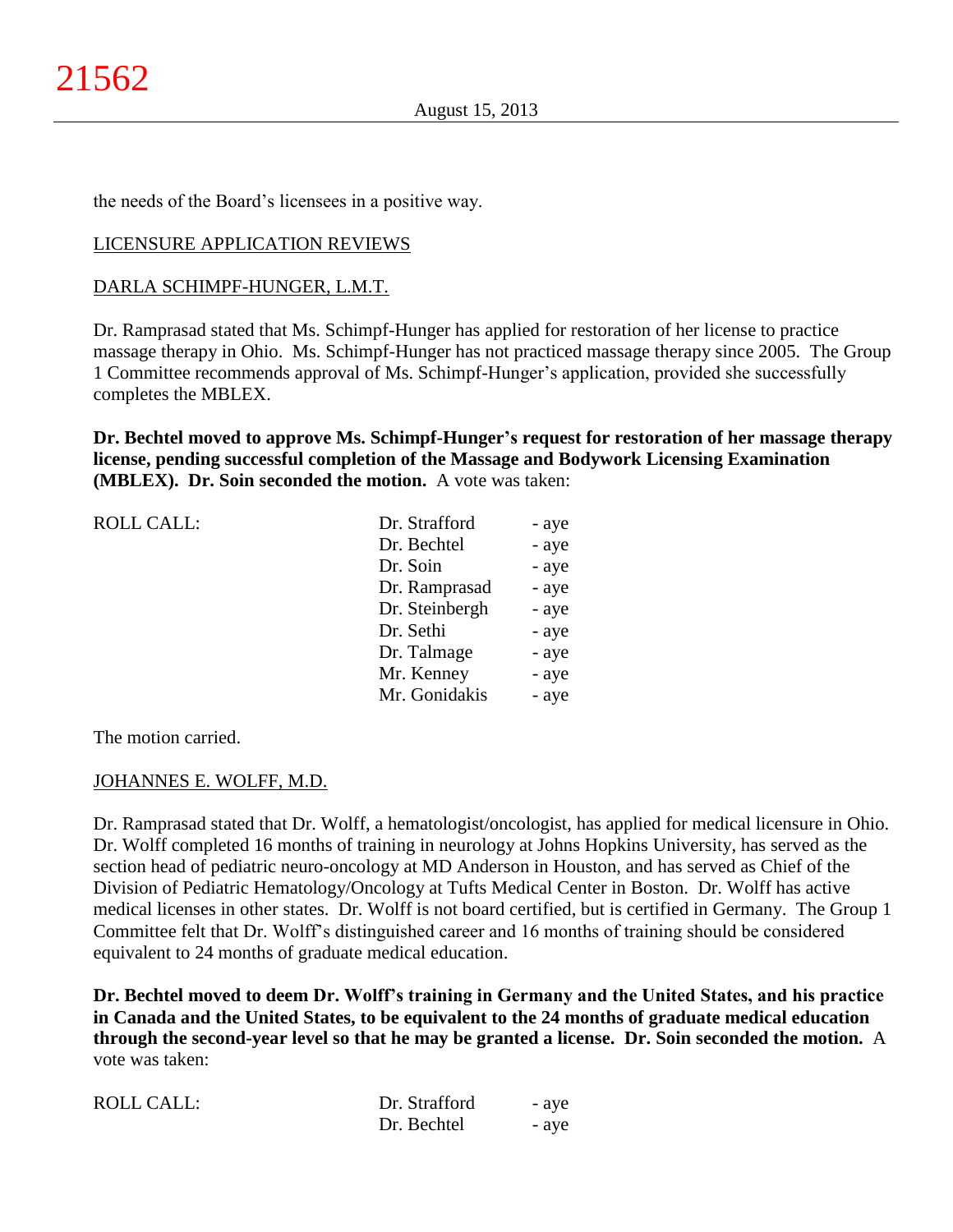| Dr. Soin       | - aye |
|----------------|-------|
| Dr. Ramprasad  | - aye |
| Dr. Steinbergh | - aye |
| Dr. Sethi      | - aye |
| Dr. Talmage    | - aye |
| Mr. Kenney     | - aye |
| Mr. Gonidakis  | - aye |

The motion carried.

# CERTIFICATE OF CONCEDED EMINENCE

#### MOHAMED NAGUIB ATTALA, M.D.

Dr. Ramprasad stated that Dr. Attala, an anesthesiologist from the Cleveland Clinic, was considered by the Board at a previous meeting. At that time, the Board asked for more information before granting Dr. Attala a Certificate of Conceded Eminence. The Executive Dean of the Cleveland Clinic responded to the Board's questions and explained how Dr. Attala qualifies for the Certificate. Dr. Ramprasad stated that Dr. Strafford examined the documentation to ensure that it is in order and demonstrates a proper progression of research. Dr. Ramprasad stated that the Committee had some misgivings about this applicant, but concluded that there was no choice under statute other than to grant Dr. Attala's application. However, Dr. Ramprasad opined that Dr. Attala is not an exceptional physician.

#### **Dr. Strafford moved to approve Dr. Attala's application for a Certificate of Conceded Eminence. Dr. Soin seconded the motion.**

Dr. Steinbergh stated that she will now entertain discussion in the above matter.

Mr. Kenney observed Dr. Ramprasad's comment that Dr. Attala is not an exceptional physician. Mr. Kenney opined that the Certificate of Conceded Eminence is intended to be for exceptional physicians. Dr. Steinbergh asked if the Board has any discretion under the law in granting or not granting a Certificate of Conceded Eminence. Dr. Ramprasad replied that there is no discretion and noted that the Board developed the criteria for the Certificate. Dr. Bechtel commented that the term "exceptional" is somewhat subjective. Dr. Bechtel stated that if an applicant meets the criteria, it would be disconcerting to deny that person due to subjective terminology. Mr. Kenney agreed that the Board must approve the application.

A vote was taken on Dr. Strafford's motion to approve:

| ROLL CALL: | Dr. Strafford  | - aye |
|------------|----------------|-------|
|            | Dr. Bechtel    | - aye |
|            | Dr. Soin       | - aye |
|            | Dr. Ramprasad  | - aye |
|            | Dr. Steinbergh | - aye |
|            | Dr. Sethi      | - aye |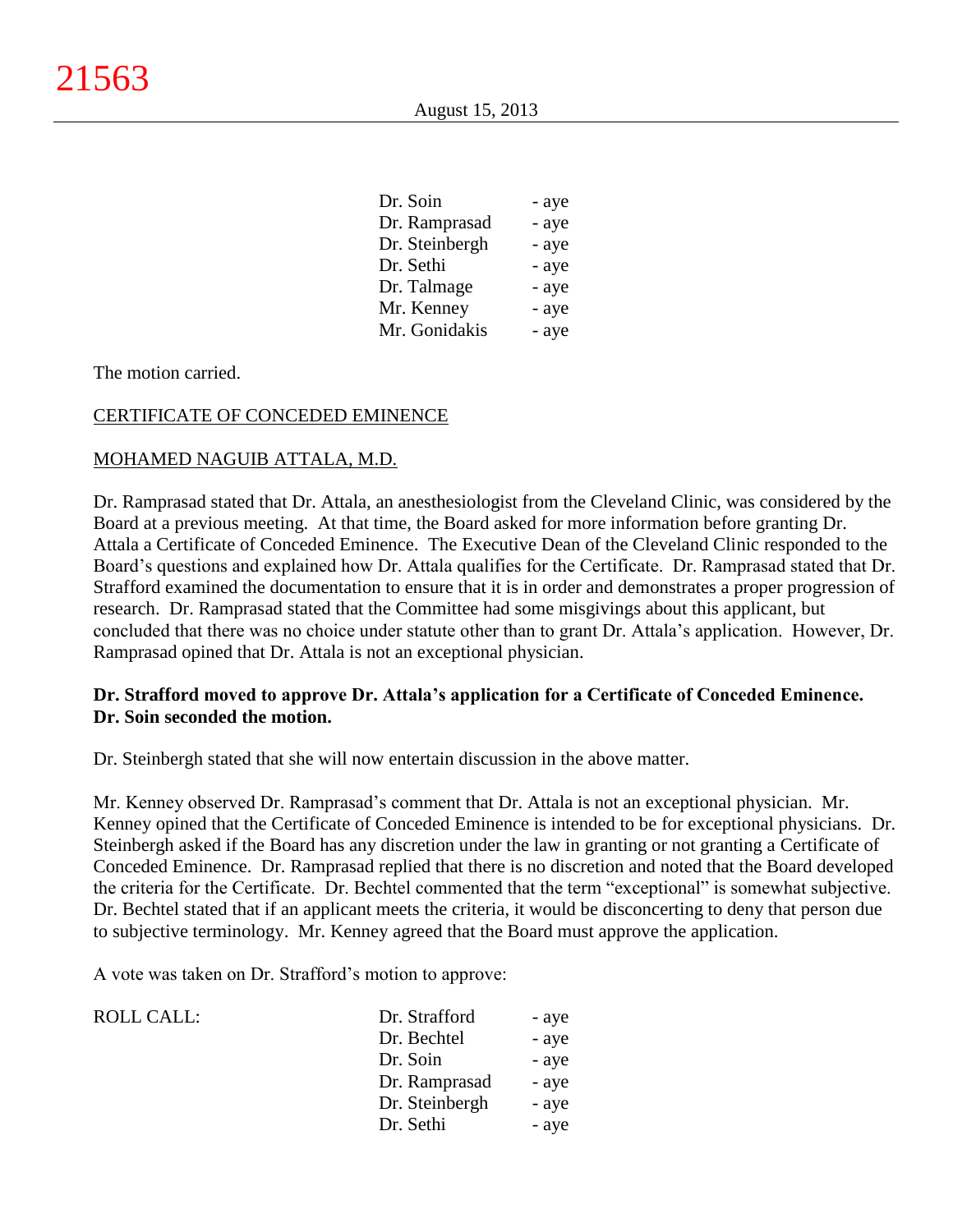| Dr. Talmage   | - aye |
|---------------|-------|
| Mr. Kenney    | - aye |
| Mr. Gonidakis | - aye |

The motion carried.

#### JOSE LUIS PIERO IBANEZ, M.D.

Dr. Ramprasad stated that Dr. Ibanez, if approved for a Certificate of Conceded Eminence, will practice at Children's Hospital in Cincinnati. Dr. Ibanez's primary specialty is fetal surgery. Dr. Ibanez has pioneered several fetal procedures and conducted primary research. Letters of support for Dr. Ibanez's application have been received from a professor of surgery at Children's Hospital in Cincinnati and the Surgeon-in-Chief of Children's Hospital in Colorado. Dr. Ibanez has a master's degree in research, has published 44 peer-reviewed publications, has written two books and six chapters, and has been a principal investigator. Dr. Ibanez has several international prizes and awards, but the Committee was unsure of their significance. Dr. Ibanez is also on the editorial boards of several journals.

The Group 1 Committee recommended approving Dr. Ibanez's application, pending the receipt of a letter from the dean at Children's Hospital Cincinnati, as required by the Board's rule. Dr. Ramprasad commented that Dr. Ibanez seems to be a good candidate for the Certificate of Conceded Eminence.

#### **Mr. Kenney moved to approve Dr. Ibanez's application for a Certificate of Conceded Eminence, provided the Board receives a letter from the dean. Dr. Soin seconded the motion.** A vote was taken:

| Dr. Strafford  | - aye |
|----------------|-------|
| Dr. Bechtel    | - aye |
| Dr. Soin       | - aye |
| Dr. Ramprasad  | - aye |
| Dr. Steinbergh | - aye |
| Dr. Sethi      | - aye |
| Dr. Talmage    | - aye |
| Mr. Kenney     | - aye |
| Mr. Gonidakis  | - aye |
|                |       |

The motion carried.

Dr. Bechtel asked if a physician with a Certificate of Conceded Eminence can become board certified in their specialty in the United States. Dr. Bechtel noted that one of the requirements of board certification is that they hold an unrestricted license. Dr. Bechtel opined that a Certificate of Conceded Eminence is a restricted license because the licensee can only practice in a specified academic institution, and only in their scope of practice. Dr. Steinbergh agreed with Dr. Bechtel, but opined that the specialty boards themselves would have to decide if they want to consider the Certificate to be sufficient.

Dr. Talmage expressed a moral concern that when prominent physicians in other countries are brought to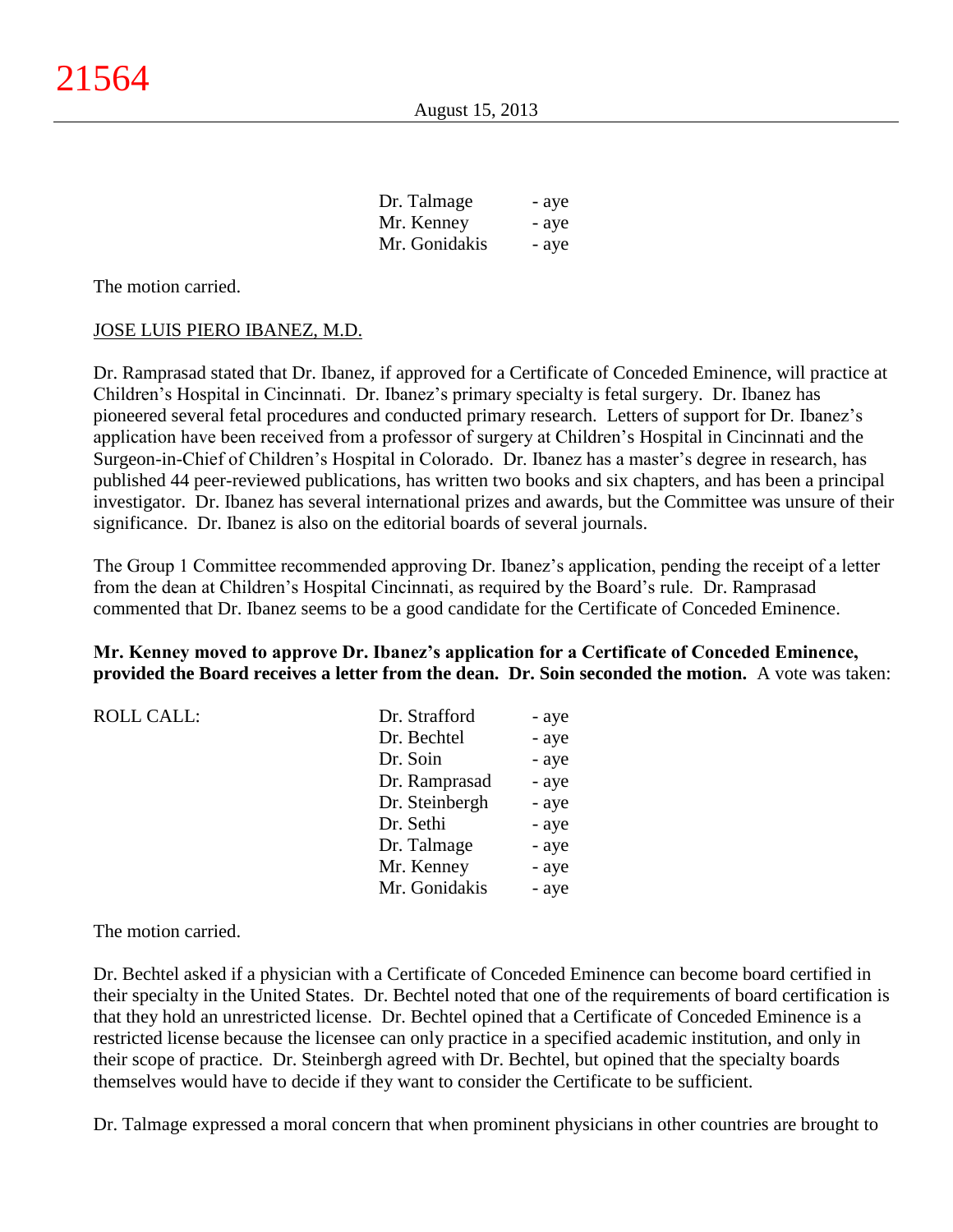the United States to practice, the exceptional services of that physician will be denied to their country of origin, which may be in greater need of it. Dr. Talmage opined that through devices such as the Certificate of Conceded Eminence, the United States is taking good physicians away from the rest of the world.

Dr. Ramprasad stated that oftentimes, physicians come to the United States because they do not have the opportunity to practice what they want to do in other countries. Dr. Ramprasad noted that Dr. Ibanez is being denied research money from the government of Spain due to that country's financial troubles. Mr. Kenney commented that people should not be held hostage to their national government. Dr. Sethi opined that there is a general benefit to society when prominent physicians are given an opportunity to perform.

# SUBOXONE ISSUES

Mr. Haslam stated that the Board has been directed to work on rules around the prescribing of medications like Suboxone for addiction treatment. Mr. Haslam stated that the Board has begun drafting these rules. Mr. Haslam and Mr. Schmidt discussed bringing in an advisory panel of addictionologists to aid in this effort. Mr. Haslam stated that Orman Hall created a panel of addictionologists to help with guidelines when he was director of the Ohio Department of Alcohol and Drug Addiction Services. Mr. Hall felt that the Board could have access to that panel to assist the staff in further developing these rules. Mr. Haslam asked for the Board's permission to empanel a group of addictionologists to help the staff review the rules.

**Dr. Ramprasad moved to approve the development of a panel of experts to aid the Board's administrative staff in developing rules regarding the prescribing of Suboxone and similar medications for treatment of addiction. Dr. Soin seconded the motion.** All members voted aye. The motion carried.

Dr. Ramprasad noted Mr. Schmidt's letter to the Group 1 Committee outlines the pertinent questions raised when drafting these rules. Dr. Soin opined that that letter was excellent in identifying the major challenges the Board faces in this effort.

Mr. Haslam noted that Mr. Hall and others agree that this process should continue without legislation so that there is no chilling effect on the use of these types of medications, as was seen with chronic pain medications.

Mr. Schmidt commented that in reaching out to experts, he found that there is a very valuable resource already on the Board in the person of Dr. Soin. Mr. Schmidt stated that Dr. Soin is very knowledgeable about the use of Suboxone for treatment of pain. Mr. Schmidt noted Dr. Soin's concern that physicians may be using Suboxone to treat pain in order to get around the regulations of House Bill 93.

# INTERPRETATION OF WEIGHT-LOSS RULE TO NEW MEDICATIONS QSYMIA AND BELVIQ

Dr. Ramprasad stated that the Medical Board and the Board of Pharmacy are receiving many calls about the weight-loss medications Qsymia and Belviq in relation to the Medical Board's controlled substance utilization rules. Dr. Ramprasad stated that a document was drafted, which has been provided to Board members, to answer the most frequently asked questions (FAQ). Dr. Ramprasad covered several of the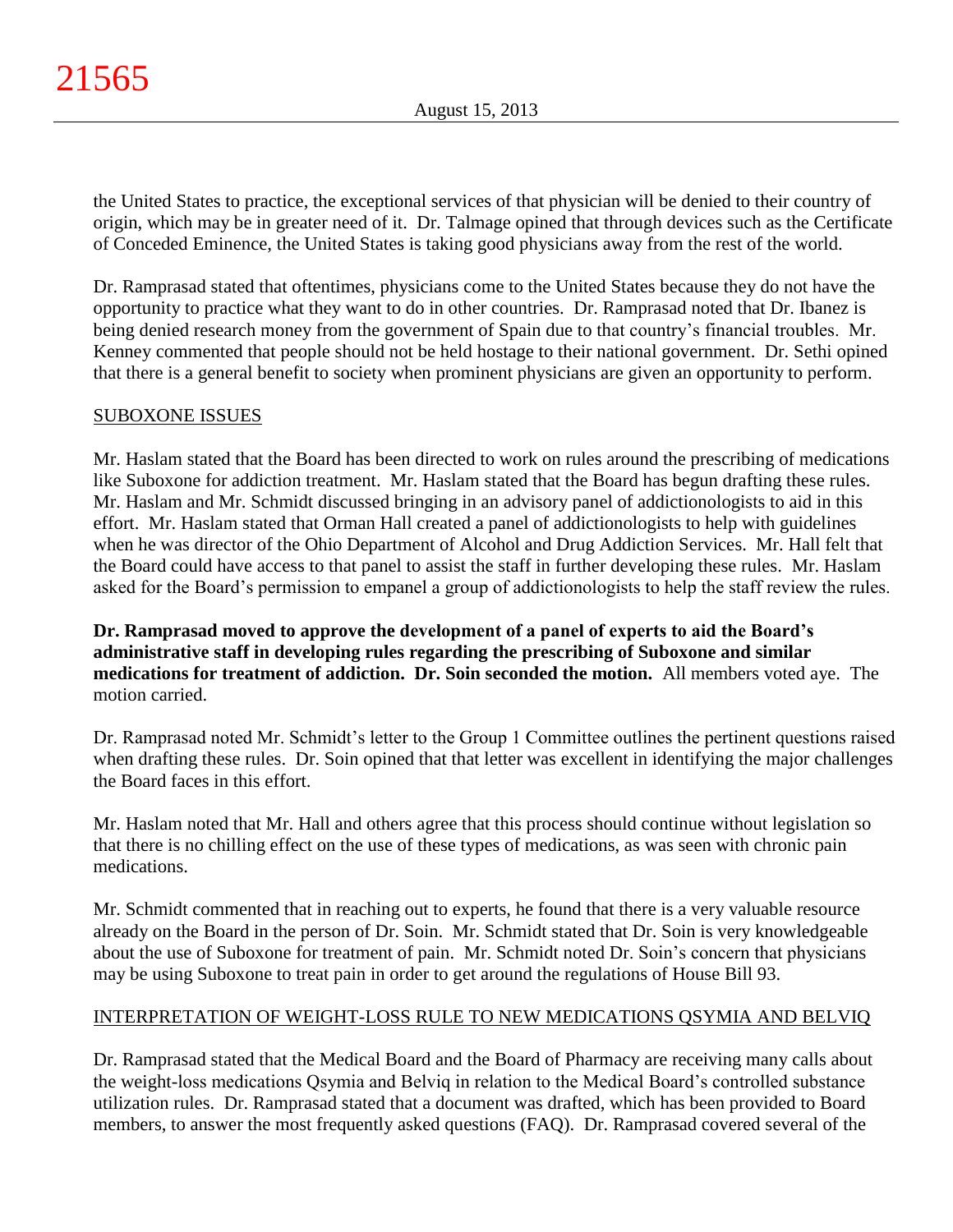questions which the document will answer, based on the Medical Board's current rules.

Mr. Haslam stated that representatives from Qsymia and Belviq also reached out to meet with the Board staff to get clarification on the weight-loss rules. Mr. Haslam stated that the weight-loss rules do apply to these drugs, but they are treated differently because they are intended for long-term use. Mr. Haslam stated that once the FAQ document is finalized, it can be put on the Medical Board's website.

Mr. Haslam stated that the consensus of the Group 1 Committee was that the Board's weight-loss rules should be changed, perhaps in an expedited fashion. Mr. Haslam stated that the rules are set to be reviewed next year. Mr. Haslam stated that the review of those rules can be expedited, but other items under review that are on the priority list would be delayed as a result. Mr. Haslam stated that the weightloss rules review can be expedited if the Board so desires. Dr. Ramprasad opined that if the FAQ document based on the current rules sufficiently addresses the concerns, then the rule review need not be expedited.

Mr. Gonidakis generally agreed with Dr. Ramprasad, but stated that the Board should be more proactive if the FAQ does not address the concerns as expected. Mr. Gonidakis asked for Mr. Schmidt's opinion in this matter. Mr. Schmidt stated that many physicians are interested in these medications, including physicians who have not previously used the short-term products already available. Physicians are getting information that these medications may help lengthen lives and significantly improve the quality of lives. Mr. Schmidt stated that if these new medications are to be used effectively, the Board should move forward with lengthening the maximum 30 days between visits.

Dr. Steinbergh asked if Mr. Schmidt is comfortable with the current draft FAQ document. Mr. Schmidt stated that he is comfortable with the document, which was mostly drafted by Ms. Debolt with Mr. Schmidt's assistance. Mr. Kenney suggested that the portion of the document about mandatory physician visits every 30 days should be in bold print so that it is easily noticed. Ms. Debolt stated that she can put that passage in bold print.

# **Dr. Bechtel moved to approve the draft Frequently Asked Questions document on the medications Qsymia and Belviq. Dr. Strafford seconded the motion.** All members voted aye. The motion carried.

Mr. Haslam commented that the Board has already received two requests for presentations to be presented to the Board from representatives from Qsymia and Belviq on these products.

Dr. Strafford exited the meeting at this time.

# ACUPUNCTURE AND ORIENTAL MEDICINE – PROPOSED ADVISORY PANEL

Ms. Debolt stated that in March, the scope of the practice of acupuncture was redefined to include supplemental techniques. Oriental medicine practitioners can also perform acupuncture, as well as herbal medicine. Consequently, the Board has been receiving many questions on this matter. Because the Board does not have expertise in these areas, Ms. Debolt recommended forming a five-member volunteer advisory panel to advise the board on these matters. The proposed panel would include a representative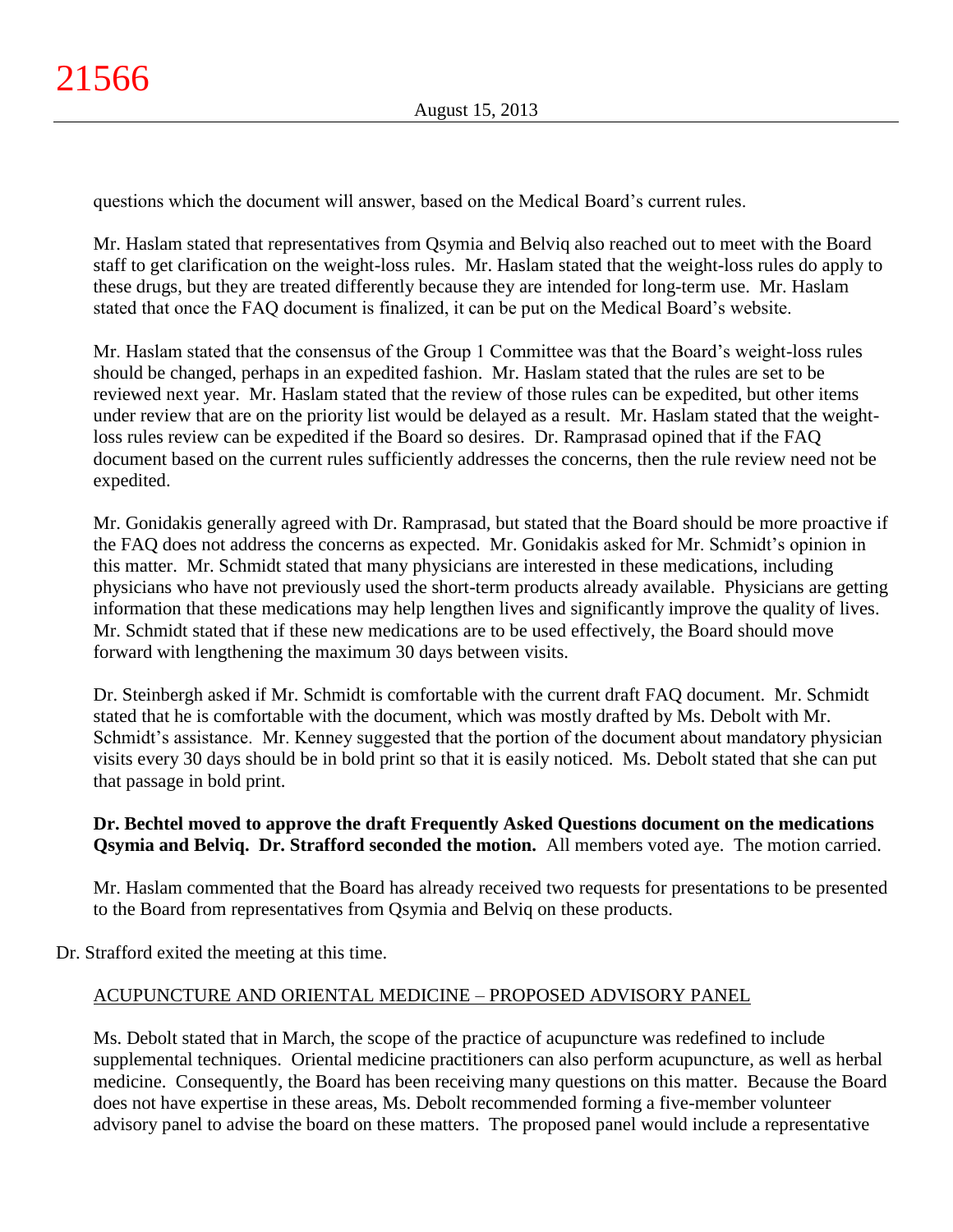from the Ohio Association of Acupuncture and Oriental Medicine, a community physician who practices acupuncture, a non-physician acupuncturist, an Oriental medicine practitioner, and an Oriental medicineacupuncture educator. Dr. Steinbergh stated that the Group 2 Committee approved Ms. Debolt's recommendation.

**Dr. Bechtel moved to approve the recommendation to form a volunteer advisory panel to advise the Board on issues of acupuncture and Oriental medicine scope of practice. Dr. Ramprasad seconded the motion.** All members voted aye. The motion carried.

# PHYSICIAN ASSISTANT MATTERS

# FORMULARY DISCUSSION

Dr. Steinbergh stated that Physician Assistant Policy Committee and the Group 2 Committee reviewed a new format for the physician assistant formulary which is intended to be more user-friendly. Dr. Steinbergh reviewed several of the format changes. Medications with dual indications were added to all categories that they relate to. Medications that have been removed from the market have been removed from the formulary. Several other medications will be reviewed in the future to determine what categories they should be in.

**Dr. Sethi moved to approve the changes to the physician assistant formulary, as recommended by the Physician Assistant Policy Committee and the Group 2 Committee. Dr. Soin seconded the motion.** All members voted aye. The motion carried.

#### RULES REVIEW

Ms. Debolt stated that public comments on all rules concerning physician assistants have been provided to the Board members. The Ohio Association of Physician Assistants (OAPA) suggested amending Rule 4730-1-03 to clarify the duties of a supervising physician in disaster or emergency care. Ms. Debolt explained that currently, physician assistants in disaster or emergency care have authority to work under the supervision of the medical director at the site of the emergency or under the authority of their own supervising physician, who does not have to be within 60 minutes travel time or available by telephone.

Regarding the Do Not Resuscitate (DNR) rules, currently physician assistants can do DNR comfort care documentation. The OAPA suggested that the Medical Board promulgate rules so that the supervising physician and the physician assistant will know how to do this. Ms. Debolt stated that the DNR rules are under the Ohio Department of Health, not the Medical Board.

Ms. Debolt continued to the definitions rule, Rule 4730-1-01. The OAPA and another commenter asked the Board to change the meaning of the term "setting in which the supervising physician routinely practices." The Ohio Revised Code states that a supervising physician may authorize their physician assistant to practice in any setting in which the supervising physician routinely practices. The current rule defines that as a practice environment in which the supervising physician ordinarily provides medical services. The suggestion is that the physician assistant ought to be able to practice in any setting that is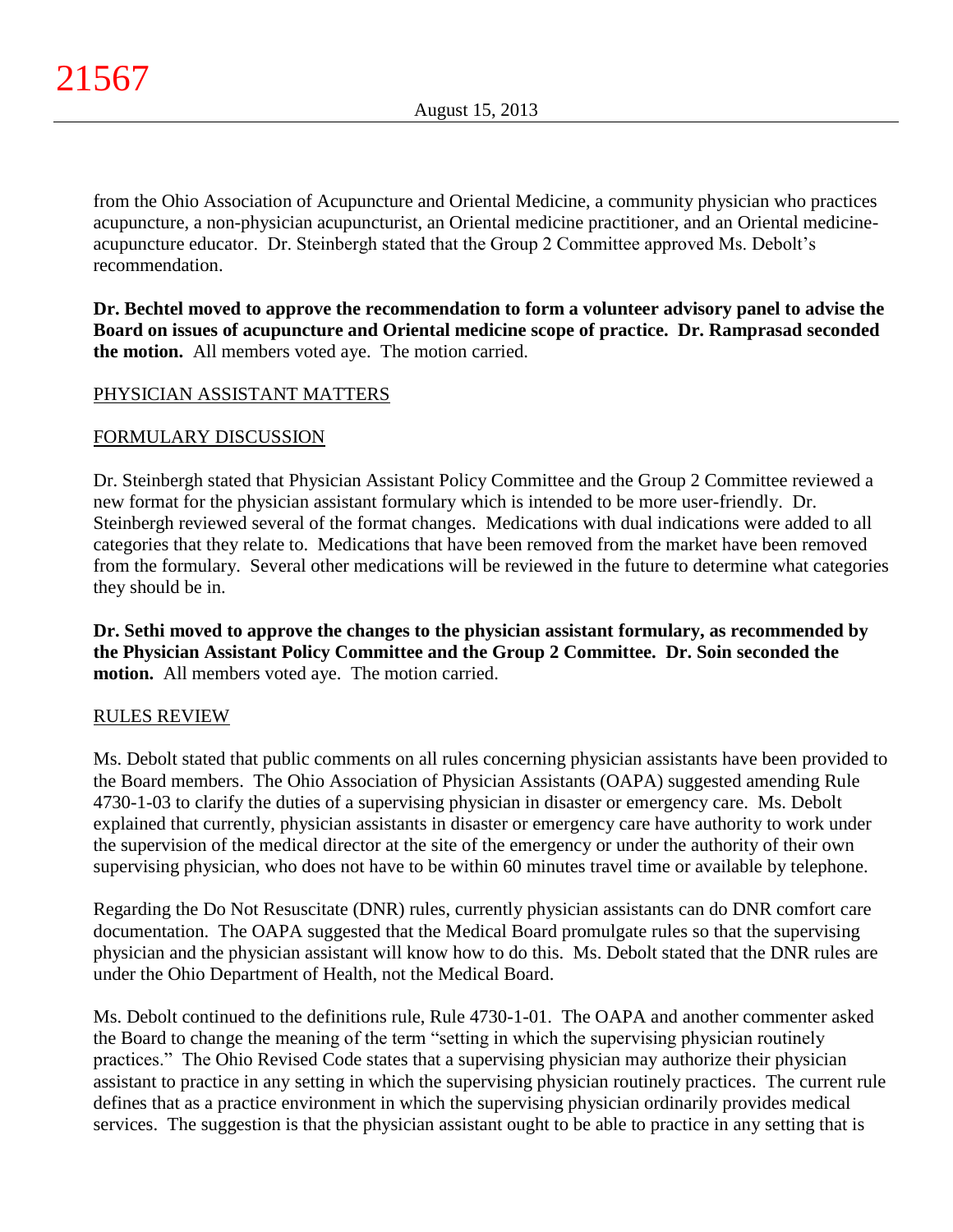similar to the supervising physician's practice. For instance, the physician assistant for a family practitioner should be able to practice in a family practice, even if the supervising physician has never practiced there. Ms. Debolt advised that that suggestion would require a statutory change.

Dr. Steinbergh stated that the Physician Assistant Policy Committee and the Group 2 Committee approved the proposed amendment. Dr. Steinbergh added that she does not support the independent practice of physician assistants.

Dr. Bechtel exited the meeting at this time.

Ms. Debolt stated that another suggestion from the OAPA regarding physician assistants at the scene of a disaster is that the Board include that language in the physician supervision rule. Dr. Steinbergh stated that the Physician Assistant Policy Committee and the Group 2 Committee recommend approval of the draft language to amend the rule in accordance with the OAPA's suggestion. Under the proposed amendment, when a physician assistant is providing medical care precipitated by a disaster or emergency, the supervising physician will not be required to be physically present, be readily available to the physician assistant through telecommunication, or be 60 minutes away. Also, the physician designated as the medical director of the disaster or emergency may supervise the medical care provided by the physician assistant. Ms. Debolt stated that this proposed amendment to the rule is simply a clarification of what is provided in the Ohio Revised Code.

Dr. Ramprasad exited the meeting at this time.

**Dr. Strafford moved to approve the proposed amendment to be filed with the Common Sense Initiative. Dr. Soin seconded the motion.** All members voted aye. The motion carried.

# PROPOSED AMENDMENTS TO PHYSICIAN ASSISTANT CRIMINAL RECORD CHECK RULES

Ms. Debolt stated that the proposed amendments to the physician assistant criminal record check rules are almost precisely the same changes the Board approved earlier for physicians and Oriental medicine practitioners. Dr. Steinbergh stated that the Physician Assistant Policy Committee and the Group 2 Committee approve this amendment.

#### **Dr. Strafford moved to approve the proposed amendment to be filed with the Common Sense Initiative. Dr. Soin seconded the motion.** All members voted aye. The motion carried.

Dr. Ramprasad returned to the meeting at this time.

Thereupon at 10:35 p.m., the August 15, 2013, meeting of the State Medical Board of Ohio was duly adjourned by Dr. Steinbergh.

We hereby attest that these are the true and accurate approved minutes of the State Medical Board of Ohio meeting on August 14-15, 2013, as approved on September 11, 2013.